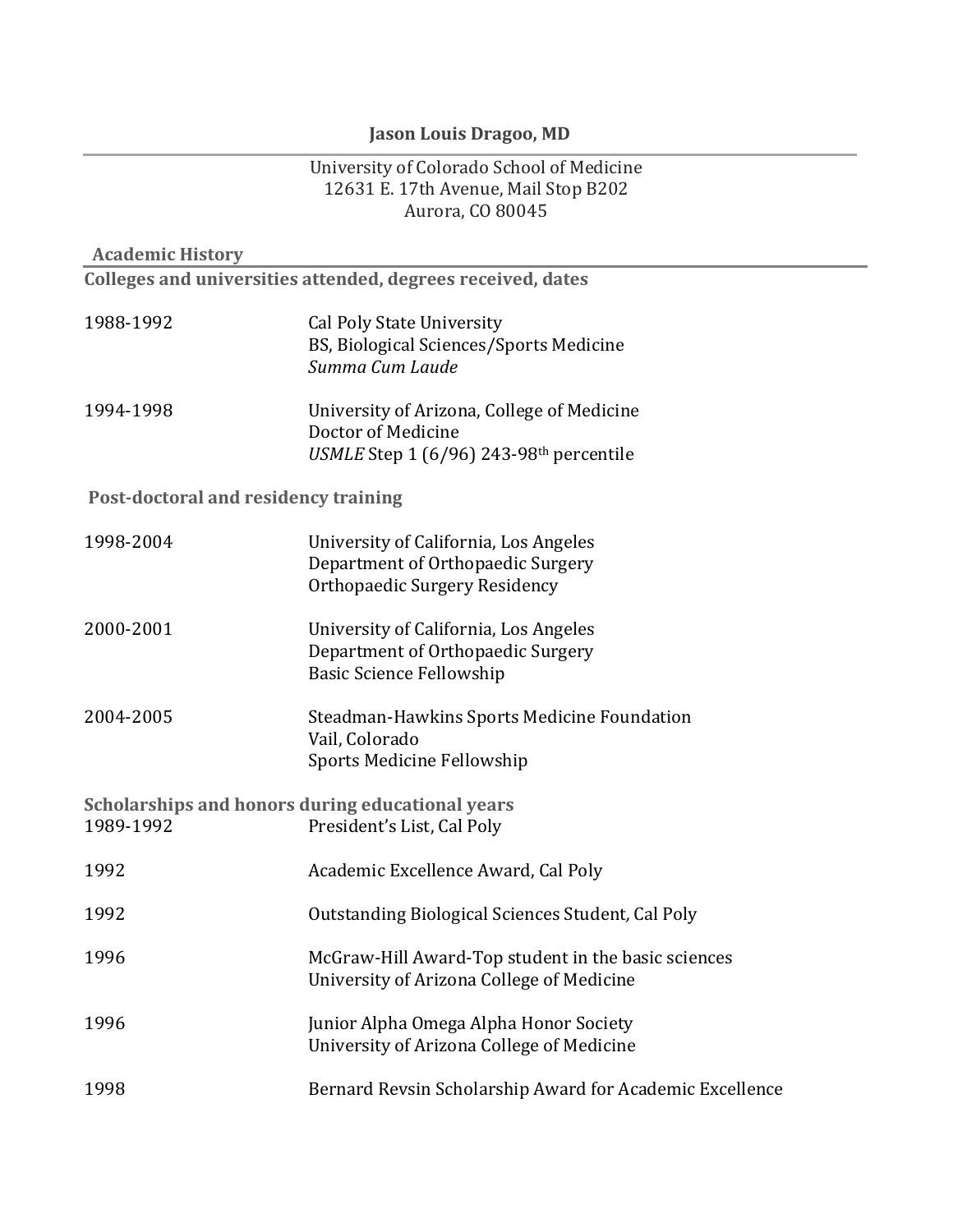|      | University of Arizona College of Medicine                                                                                                                                                                                               |
|------|-----------------------------------------------------------------------------------------------------------------------------------------------------------------------------------------------------------------------------------------|
| 1998 | University of Arizona Foundation<br>Top Medical Student at Graduation<br>University of Arizona College of Medicine                                                                                                                      |
| 2002 | Aventis Orthopaedic Resident Scholarship<br><b>UCLA Department of Orthopaedics</b>                                                                                                                                                      |
| 2001 | <b>American College of Surgeons</b><br>"Best and Brightest: Current Research in Surgery. Award-Winning<br>Studies by California Surgeons and Residents"<br>First Prize-Best Overall Manuscript<br>Scientific Meeting, San Diego Chapter |
| 2001 | American Orthopaedic Association<br>Zimmer Resident Research Award<br><b>Annual AOA Meeting</b><br>Palm Beach, Florida                                                                                                                  |
| 2002 | California Orthopaedic Association<br>Orthopaedic Hospital Resident Award<br>Annual Meeting,<br>Palm Springs, California                                                                                                                |
| 2002 | American Orthopaedic Association<br>Zimmer Resident Research Award<br><b>Annual AOA Meeting</b><br>Victoria, British Columbia                                                                                                           |
| 2002 | Best Basic Science Manuscript Award<br>Smith and Nephew National Resident Research Awards<br><b>Residents Conference</b><br>Memphis, Tennessee                                                                                          |
| 2004 | <b>Edgar Dawson Memorial Award</b><br>Most Outstanding Orthopaedic Surgery Resident- Peer Selected                                                                                                                                      |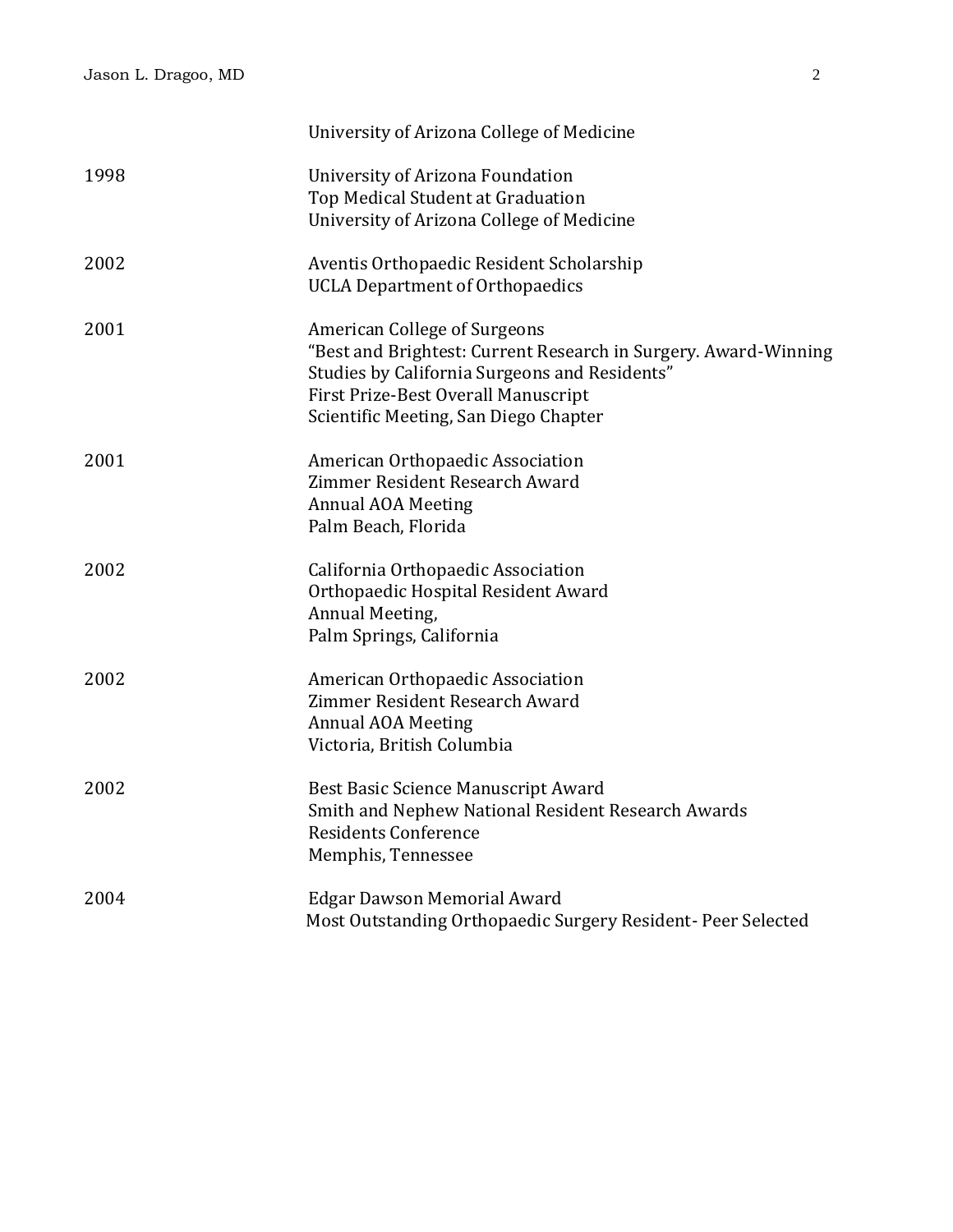**Board Certification**

| <b>Board Certified</b>            | American Board of Orthopaedic Surgery                                                                                                                |
|-----------------------------------|------------------------------------------------------------------------------------------------------------------------------------------------------|
| <b>Subspecialty Certification</b> | Orthopaedic Sports Medicine,<br>American Board of Orthopaedic Surgery                                                                                |
| <b>Research grants</b><br>2003    | Shriners Hospital for Children Educational Grant<br>Investigation of treatments for osteochondral defects in children<br>using stem cells (PI)       |
| 2004                              | Arthroscopy Association of North America Research Grant Award,<br>$$25,000$ (PI)                                                                     |
| 2005                              | InScope Innovative Scientific Centers of Orthopaedic Excellence,<br>Orthopeadic Research Grant, \$30,000 (PI)                                        |
| 2006                              | Omeros Corporation Clinical Grant to study post-operative pain<br>control after ACL reconstruction, \$142,000 (PI)                                   |
| 2010                              | Partnership for clean competition, World Anti-Doping Association<br>Grant-\$36,000 (PI)                                                              |
| 2010                              | Ossur of the Americas Osteoarthritis Grant-\$120,000 (PI)                                                                                            |
| 2012                              | Sanofi-Stanford BioSTAR Program Grant-\$150,000 (Co-PI)<br>Rapid and Durable Integration of Cartilage Implants Using<br><b>Photochemical Bonding</b> |
| 2012                              | NIH R21-AR06387601A1- \$500,000 (Co-PI)<br>Rapid Integration of Articular Cartilage Implants Using Photochemical<br><b>Bonding</b>                   |
| 2012                              | Ossur Grant - \$171,158 (PI)<br>The Effect of Offloader Bracing on Microfracture Results                                                             |
| 2012                              | NIH R01-AR052784-\$4,000,000 (Investigator)<br><b>Enhanced Clinical Diagnosis of Early Osteoarthritis</b>                                            |
| 2013                              | NIH R01-AR063643- \$2,885,979 (Investigator)<br>Quantitative 3D Diffusion and Relaxometry using MRI of the Knee                                      |
| 2015                              | NIH R21-AR066302- \$434,199 (Investigator)<br>Tracking Mesenchymal Stem Cells with MR Imaging: Clinical<br>Translation                               |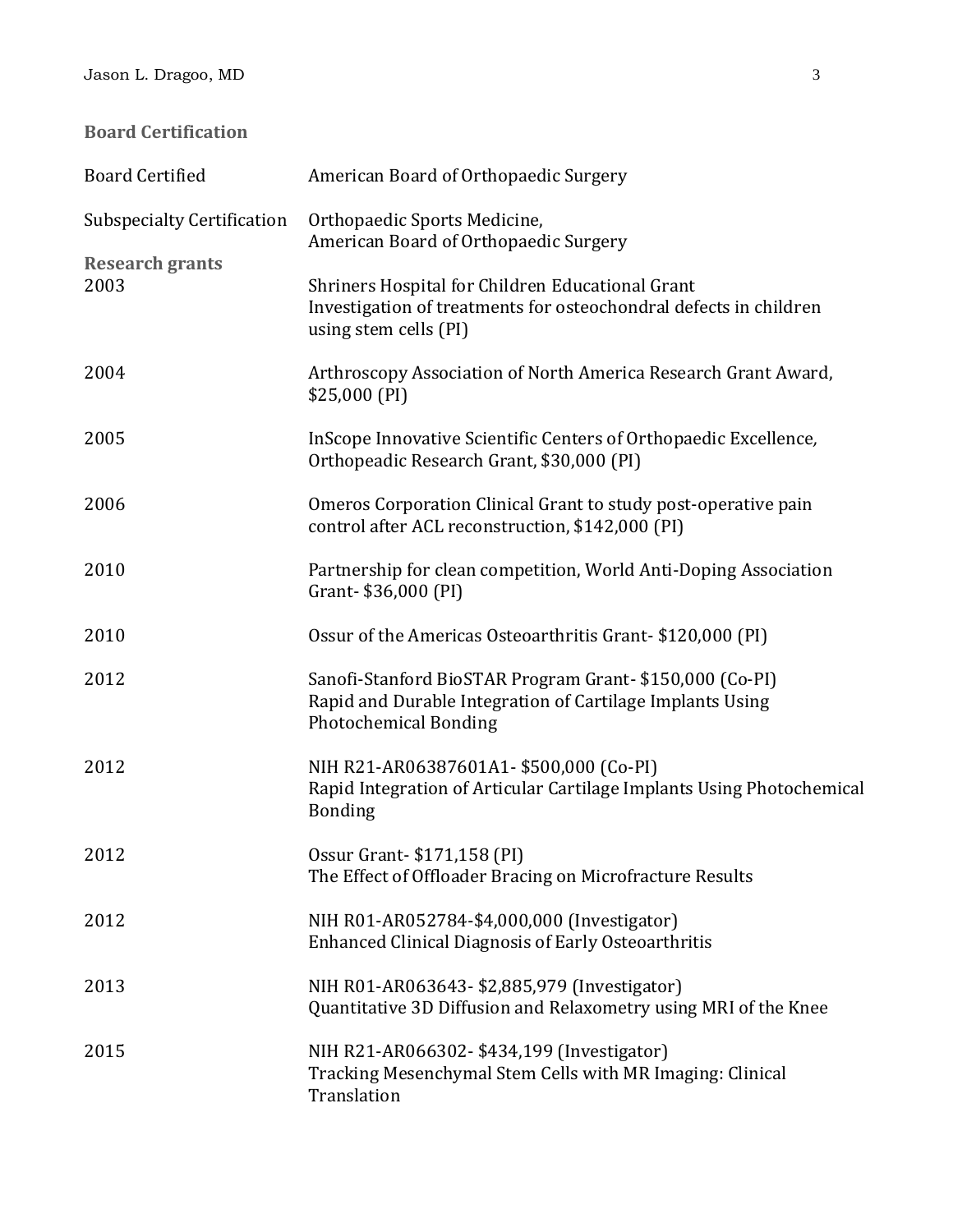| 2015                                   | NIH R13-AR067045-01A1-~\$20,000 (Co-PI)<br><b>Biologic Treatments for Orthopaedic Injuries</b>                                                              |
|----------------------------------------|-------------------------------------------------------------------------------------------------------------------------------------------------------------|
| 2016                                   | AOSSM Sandy Kirkley Research Grant Award (PI) - \$20,000<br>Adipose<br>Derived Stem Cell Randomized Clinical Trial                                          |
| 2018                                   | DOD PR171647- GRANT12511894 \$638,791(Co-PI)<br>Novel Strategies to Combat Post-traumatic Osteoarthritis (PTOA)                                             |
| 2018                                   | Zimmer Biomet (PI) \$703,943<br>Randomized Controlled Trial of meniscectomy with or without<br>Subchondroplasty                                             |
| <b>Employment History</b>              |                                                                                                                                                             |
| 2005-2012                              | <b>Assistant Professor</b><br><b>Stanford University</b><br>Department of Orthopaedic Surgery<br>Division of Sports Medicine<br>Palo Alto, CA               |
| 2012-2019                              | <b>Associate Professor</b><br><b>Stanford University</b><br>Department of Orthopaedic Surgery<br>Division of Sports Medicine<br>Palo Alto, CA               |
| 2019-current                           | Professor<br>Vice Chair of Academic Affairs<br><b>Endowed Chair of Regenerative Medicine</b><br>Department of Orthopaedic Surgery<br>University of Colorado |
| <b>Public and Professional Service</b> |                                                                                                                                                             |
| 1990-1992                              | <b>Athletic Trainer</b><br><b>Cal Poly Athletic Department</b>                                                                                              |
| 1993                                   | <b>Football Coach</b><br><b>McClintock High School</b><br>Tempe, AZ                                                                                         |
| 1994-1996                              | Headstart Physical Exam and Wellness Program<br>Phoenix, AZ                                                                                                 |
| 1994-1997                              | Founder<br>Arizona Sports Medicine Community Education Program                                                                                              |
|                                        |                                                                                                                                                             |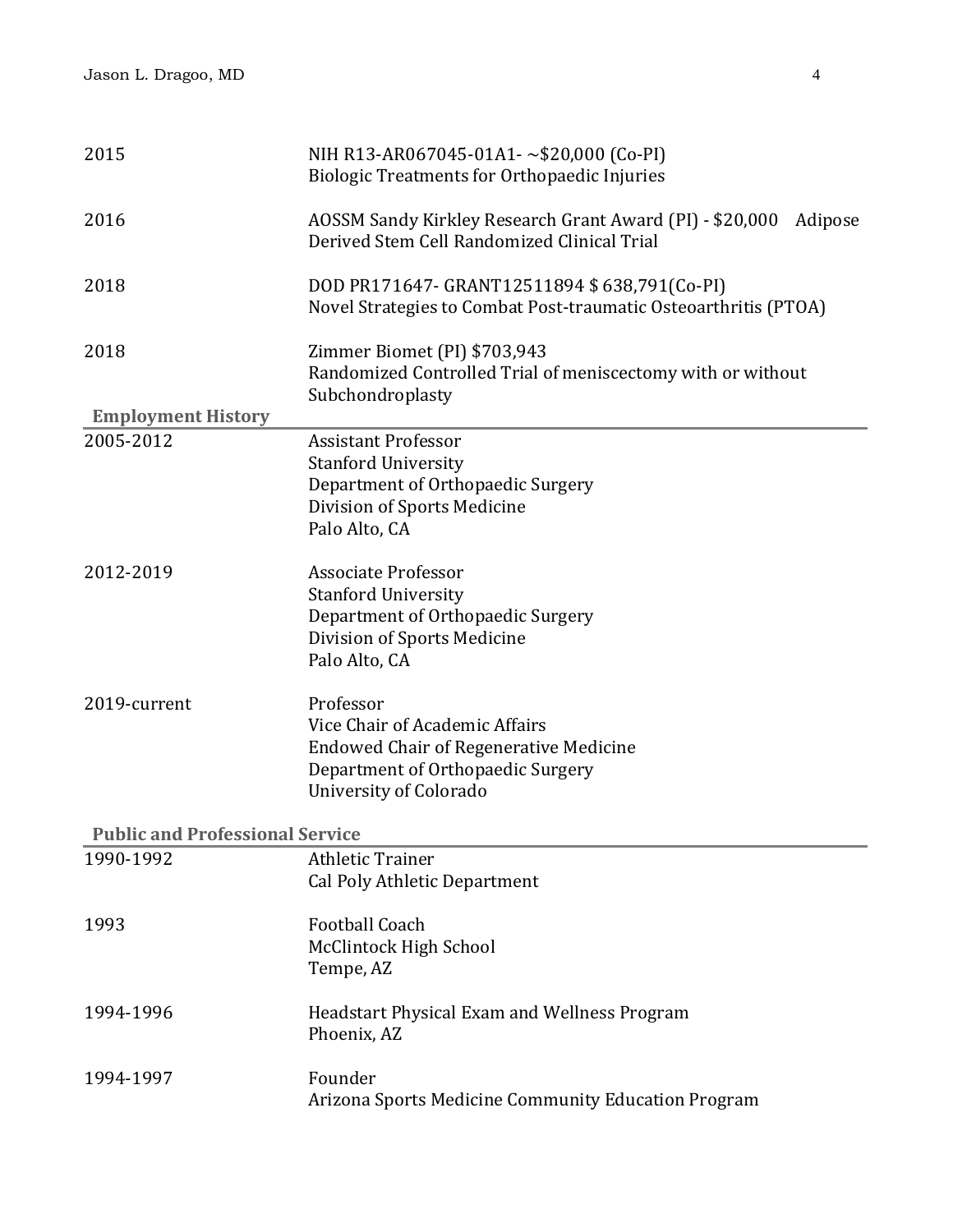|              | Phoenix, AZ                                                                                                                      |
|--------------|----------------------------------------------------------------------------------------------------------------------------------|
| 1994-1997    | High School Physical Exam Program<br>Phoenix, AZ                                                                                 |
| 1995         | <b>American College of Physicians</b><br>Summer Internal Medicine Externship Program                                             |
| 2004         | <b>Clinical Advisory Panel</b><br>Sanofi-Synthelabo LLC<br>Evaluation of efficacy of Factor Xa Inhibitors on Orthopaedic Surgery |
| 2004-Present | Physician<br><b>US Ski Team</b>                                                                                                  |
| 2004         | Sideline Physician<br><b>Denver Broncos Training Camp</b>                                                                        |
| 2004         | Team Physician<br><b>Battle Mountain High School</b><br>Eagle-Vail, CO                                                           |
| 2004         | Team Physician<br><b>Colorado Rockies Training Camp</b>                                                                          |
| 2005         | Head Orthopaedic Surgeon<br><b>Tucson Professional Rodeo</b>                                                                     |
| 2007-2019    | Head Team Physician Stanford University Football Program,<br><b>Stanford University Athletics</b>                                |
| 2007-present | Journal Reviewer<br><b>Tissue Engineering</b>                                                                                    |
| 2007         | Journal Reviewer<br>Physician and Sports Medicine                                                                                |
| 2008-present | Journal Reviewer<br>American Journal of Sports Medicine                                                                          |
| 2010-present | Level III physician,<br><b>US Olympic Committee</b>                                                                              |
| 2011-2015    | Elected, Research Committee<br>American Orthopaedic Society for Sports Medicine                                                  |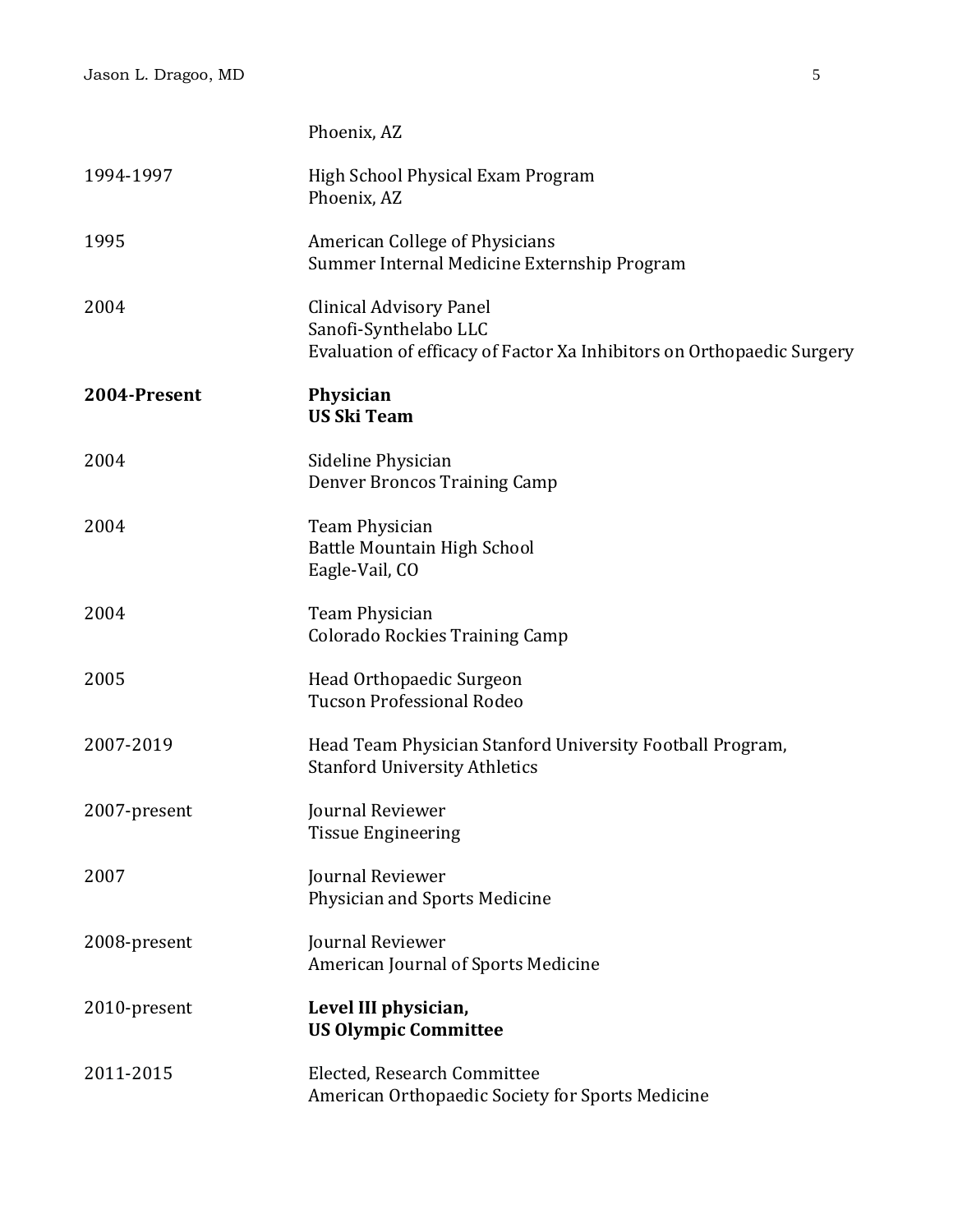| 2011                         | <b>Editor, Modern Arthroscopy Textbook</b><br><b>InTech Publishing</b>                                                                         |
|------------------------------|------------------------------------------------------------------------------------------------------------------------------------------------|
| 2011                         | American Academy of Orthopaedic Surgery Now<br>Worldwide PRP Consensus Panel member                                                            |
| 2012-present                 | <b>Elected, Editorial Board</b><br><b>American Journal of Sports Medicine</b>                                                                  |
| 2015-present                 | Elected, American Academy of Orthopaedic Surgery<br><b>Biologics and Regenerative Medicine Committee</b>                                       |
| 2015-present                 | <b>Board of Directors, Chairman-elect (2019)</b><br><b>PAC 12 Conference Student Health and Wellness Committee</b>                             |
| 2018-present                 | Elected, American Arthroscopy Association of North America<br><b>Education Committee</b>                                                       |
| 2018-present                 | Elected, American Orthopaedic Society for Sports Medicine<br>Team Physician Committee                                                          |
| 2018-present                 | <b>Elected, Chairman</b><br><b>Biologic Association</b>                                                                                        |
| 2018-present                 | Chairman<br><b>AOSSM OrthoBiologics Symposium</b>                                                                                              |
| 2019-present                 | <b>Vice Chair, Academic Affairs</b><br><b>University of Colorado School of Medicine</b><br><b>Department of Orthopedic Surgery</b>             |
| 2019-present                 | Director, UCHealth Steadman Hawkins Center<br><b>University of Colorado</b>                                                                    |
| 2019-present                 | <b>Head Team Physician, Denver Nuggets, NBA</b>                                                                                                |
| 2019-present                 | Head Orthopedic Team Physician, Colorado Rapids, MLS                                                                                           |
| 2019-present<br>2020-present | <b>Team Physician, Denver Broncos Nuggets NFL</b><br>Editor, Basic Science Curriculum Development<br>National Resident Education Program, AAOS |

**Post-Degree Honors and Awards, including Memberships in Professional Organizations**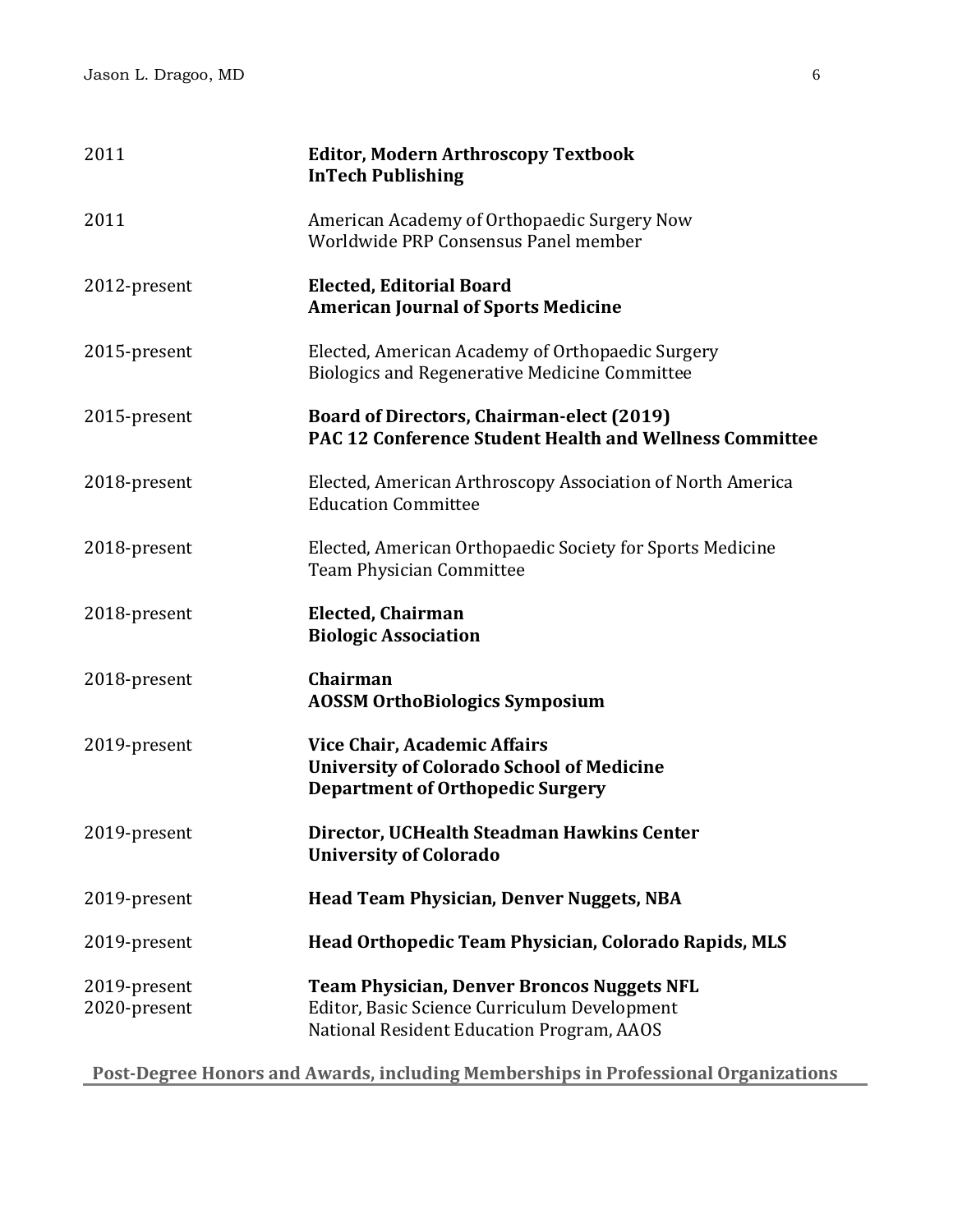| 2005         | InScope Innovative Scientific Centers of Orthopaedic Excellence<br>Orthopaedic Award                                                                |
|--------------|-----------------------------------------------------------------------------------------------------------------------------------------------------|
| 2005-2007    | Member, Arthroscopy Association of North America                                                                                                    |
| 2005-present | Member, American Orthopaedic Society of Sports Medicine                                                                                             |
| 2006         | Bone and Joint Decade Young Investigator Award, Toronto                                                                                             |
| 2006         | Smith and Nephew Research Award                                                                                                                     |
| 2006-present | Member, International Cartilage Repair Society                                                                                                      |
| 2008         | Listed, Consumers Research Council of America's "Top US<br>Orthopeadic Surgeons"                                                                    |
| 2004         | <b>AOSSM/ESSKA European Traveling Fellowship Award</b>                                                                                              |
| 2010         | <b>American Orthopaedic Society for Sports Medicine Young</b><br><b>Investigators Award, for Research on Post-ACL Tear</b><br><b>Osteoarthritis</b> |
| 2010         | Top 70 Best Knee Surgeons in America,<br><b>Becker's Hospital Review</b>                                                                            |
| 2011         | American Orthopaedic Society for Sports Medicine<br>Annual Meeting Best Poster Award                                                                |
| 2012         | American Orthopaedic Society for Sports Medicine<br>Annual Meeting Best Poster Award                                                                |
| 2012         | Member, Orthopaedic Research Society                                                                                                                |
| 2013         | American Medical Women's Association<br><b>Exceptional Mentor Award</b>                                                                             |
| 2013         | International Cartilage Repair Society<br>Elected to Fellowship Level                                                                               |
| 2016         | <b>AOSSM Sandy Kirkley Research Award:</b><br><b>Adipose Derived Stem Cell Trial</b>                                                                |
| 2017         | American Academy of Orthopaedic Surgery<br><b>Achievement Award</b>                                                                                 |
| 2019         | <b>Endowed Chair of Regenerative Medicine</b>                                                                                                       |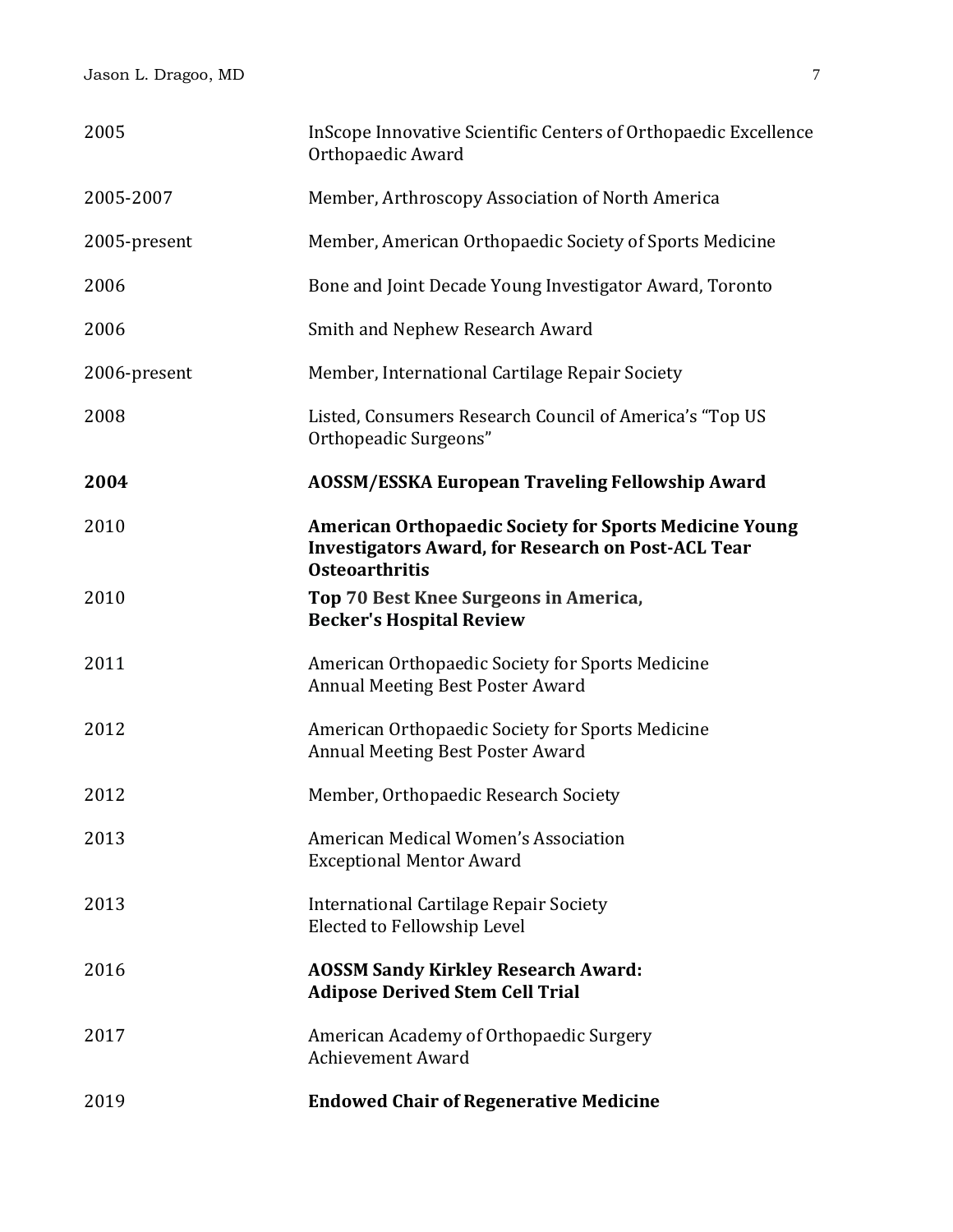## **University of Colorado School of Medicine**

#### **Scholarship**

#### **Peer-Reviewed Articles (124)**

- 1. **Dragoo JL**, Samimi B, Zhu M, Hame SL, Thomas BJ, Lieberman JR, Hedrick MH, Benhaim P. Tissue-engineered cartilage and bone using stem cells from human infrapatellar fat pads. *J Bone Joint Surg*. 2003, 85-B, Jul; 31(4):577-84.
- 2. De Ugarte DA, Morizono K, Elbarbary A, Alfonso Z, Zuk PA, Zhu M, **Dragoo JL**, Ashjian P, Thomas B, Benhaim P, Chen I, Fraser J, Hedrick MH. Comparison of multi-lineage cells from human adipose tissue and bone marrow. *Cells Tissues Organs*. 2003, 174(3):101-9.
- 3. **Dragoo JL**, Choi JY, Lieberman JR, Huang J, Zuk PA, Zhang J, Hedrick MH, Benhaim P. Bone induction by BMP-2 transduced stem cells derived from human fat. *J Orthop Res*. 2003, July; 21(4):622-9.
- 4. McAllister DR, Tsai AM, **Dragoo JL**, McWilliams J, Dorey FJ, Hame SL, Finerman GA. Knee function after anterior cruciate ligament injury in elite collegiate athletes. *Am J Sports Med*. 2003, Jul-Aug; 31(4):560-3.
- 5. **Dragoo JL**, Lee RS, Benhaim P, Finerman GA, Hame SL. Relaxin receptors in the human female anterior cruciate ligament. *Am J Sports Med*. 2003, Jul-Aug; 31(4):577-84.
- 6. Kay SP, **Dragoo JL**, Lee R. Long-term results of arthroscopic resection of the distal clavicle with concomitant subacromial decompression. *Arthroscopy*. 2003, Oct; 19(8):805-9.
- 7. Carlson GA, **Dragoo JL**, Samimi B, Bruckner DA, Bernard GW, Hedrick M, Benhaim P. Bacteriostatic Effect of Biomatrices on Common Orthopaedic Pathogens. *Biochem Biophys Res Commun*. 2004, Aug 20; 321(2):472-8.
- 8. **Dragoo JL,** Lieberman JL, Lee RS, Deugarte DA, Lee YP, Zuk PA, Hedrick MH Benhaim P. Tissue-engineered bone from BMP-2-transduced stem cells derived from human fat. *Plast Reconstr Surg*. 2005, May; 115(6):1665-73.
- 9. Stevens KJ, **Dragoo JL**. Anterior Cruciate Ligament Tears and Associated Injuries. *Top Magn Reson Imaging*. 2006, 17(5): 347-362.
- 10. **Dragoo JL**, Carlson GA, McCormick F, Khan-Farooqi H, Zhu M, Zuk, PA, Benhaim P. Healing Full-Thickness Cartilage Defects using Adipose Derived Stem Cells. *Tissue Engineering*. 2007, Jul; 13(7):1615-1621.
- 11. **Dragoo, JL**, Abnousi, F. Disorders of the Suprapatellar Pouch of the Knee. Knee. 2008, Oct; 15(5): 348-54.
- 12. **Dragoo JL**, Korotkova T, Kanwar R, Wood, B. The Effect of Local Anesthetics Administered via Pain Pump on Chondrocyte Viability. Am J Sports Med. 2008, Aug; 36(8): 1484-8.
- 13. Steadman JR, **Dragoo JL**, Briggs KK, Hines SL. Arthroscopic release for symptomatic scarring of the anterior interval of the knee. Am J Sports Med. 2008, Sept; 36(9), pages 1763-9.
- 14. Bales CP, Matheson G, Ouyang D, **Dragoo JL.** College Football Player with Unstable C1 Fracture: A Case Report. Am J Sports Med. 2008, Sept; 36(9), pages 195-8.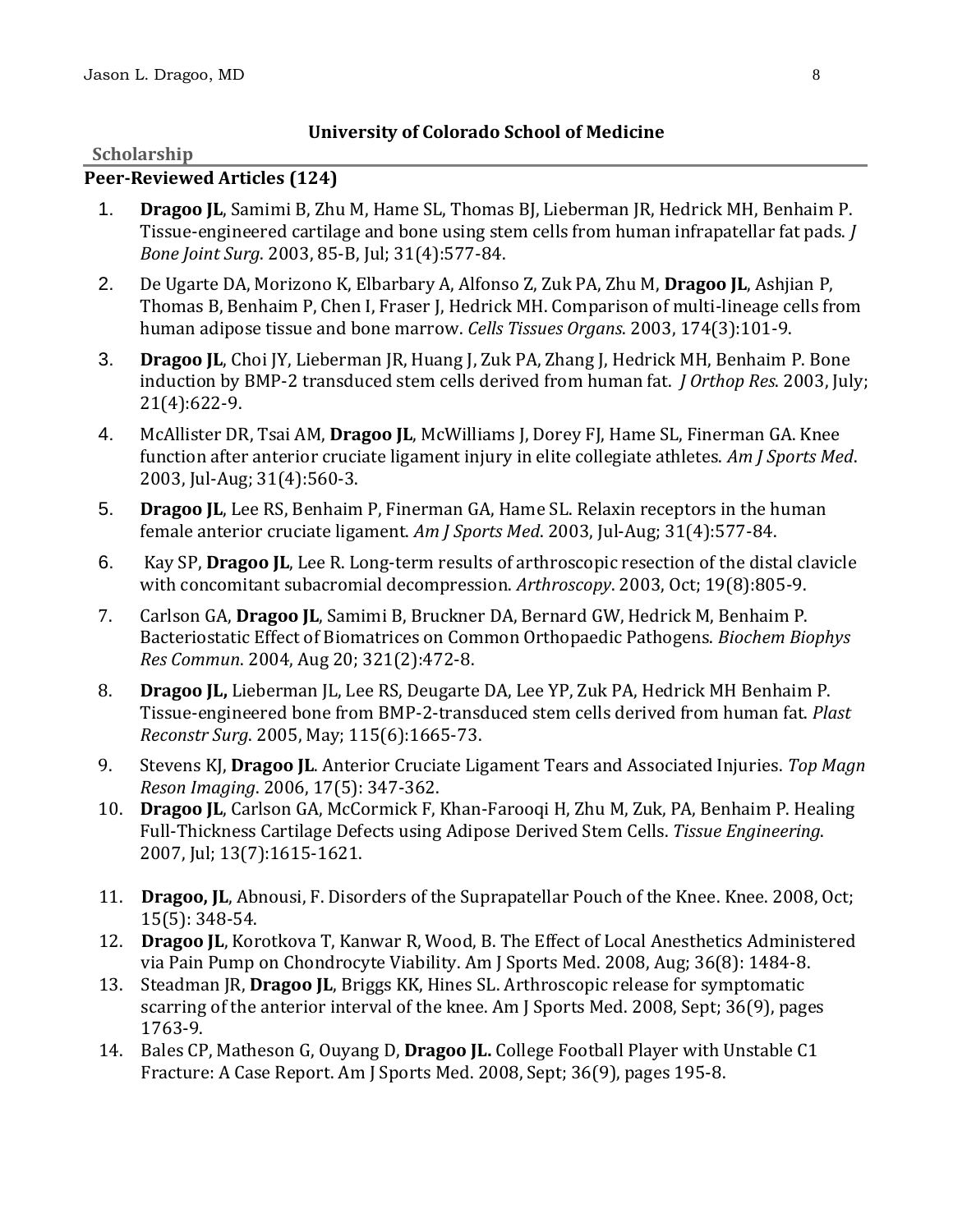- 15. **Dragoo JL,** Padrez K, Workman R; Lindsey DP. The Effect of Relaxin on the Female Anterior Cruciate Ligament Part II: Analysis of mechanical properties in an animal model. Knee. 2008, Volume 16, Issue 1: 69-72.
- 16. Vaughn ZD, Schmidt J, Lindsey DP, **Dragoo JL**. Biomechanical Evaluation of a one-stage ACL Revision Technique Using a Structural Bone Void Filler. Arthroscopy. 2009, Sep; 25(9): 1011-8.
- 17. Hamman D, Lindsay DP, **Dragoo JL**. Biomechanical analysis of bicortical versus unicortical locked plating of mid-clavicular fractures. [Arch Orthop Trauma Surg.](javascript:AL_get(this,%20) 2011, Volume 131, Issue 6, Page 773.
- 18. **Dragoo JL**, Korotkova T, Jagadish A. Chondrotoxicity of low pH, epinephrine, and preservatives found in local anesthetics containing epinephrine. Am J Sports Med. 2010, Jun; 38(6):1154-9.
- 19. **Dragoo JL**, Phillips C, Schmidt JD, Scanlan SF, Blazek K, Steadman JR, Williams A. Mechanics of the Anterior Interval of the Knee using Open Dynamic MRI." Clin Biomech. 2010, Jun; 25(5):433-7.
- 20. **Dragoo JL**, Braun H. The Effect of Playing Surface on Injury Rate: A review of the current literature. Sports Med. 2010, Nov 1; 40(11):981-90.
- 21. **Dragoo JL,** Pun SY. Effect of bupivacaine on chondrocyte viability. Spine J*.* 2010, 10(2): 172-173.
- 22. **Dragoo JL**, Miller MD, Vaughn ZD, Handley E. Restoration of Knee Volume Using Selected Arthroscopic Releases. Am J Sports Med. 2010, Nov; 38(11):2288-93.
- 23. **Dragoo JL**, Castillo TN, Korotkova TA, Purnell AC, Stewart DR. Trends in serum relaxin concentration among elite collegiate female athletes. Int J Womens Health. 2010, Jan 19; 3:19-24.
- 24. Koo S, Hargreaves BA, Gold GE, **Dragoo JL**. Fabrication of Custom-Shaped Grafts for Cartilage Regeneration. Int J Artif Organs. 2011, Oct; 33(10):731-7.
- 25. Castillo TN, Pouliot MA, Kim HJ, **Dragoo JL**. Comparison of Growth Factor and Platelet Concentration from Commercial Platelet-Rich Plasma Separation Systems. Am J Sports Med. 2011, Feb; 39(2):266-71.
- 26. **Dragoo JL**, Castillo TN, Braun HJ, Kennedy AC, Golish SR. Prospective Correlation between Serum Relaxin Concentration and Anterior Cruciate Ligament Tears among Elite Collegiate Female Athletes. Am J Sports Med. 2011, Oct; 39(10):2175-80.
- 27. Xu H, Zhang C, Pei G, **Dragoo JL**. Restoration of knee volume using selected arthroscopic releases. [Letter to the editor.](http://www.ncbi.nlm.nih.gov/pubmed/21460072) Am J Sports Med. 2011, Apr; 39(4): NP5.
- 28. Hart ND, Golish SR, **Dragoo JL**. Maximizing Intra-articular Length of the Proximal Biceps Tendon for Shoulder Arthroscopy: A Cadaveric study. Arthroscopy. 2012, Apr; 28(4):481-5.
- 29. Chen M, **Dragoo JL**. Arthroscopic Releases for Arthrofibrosis. J Am Acad Orthop Surg. 2011, Nov; 19(11):709-16.
- 30. Tse BK, Vaughn VD, Lindsey DP, **Dragoo JL**. Evaluation of a one-stage ACL revision Technique using bone void filler after cyclic loading. Knee. 2012, Aug; 19(4):477-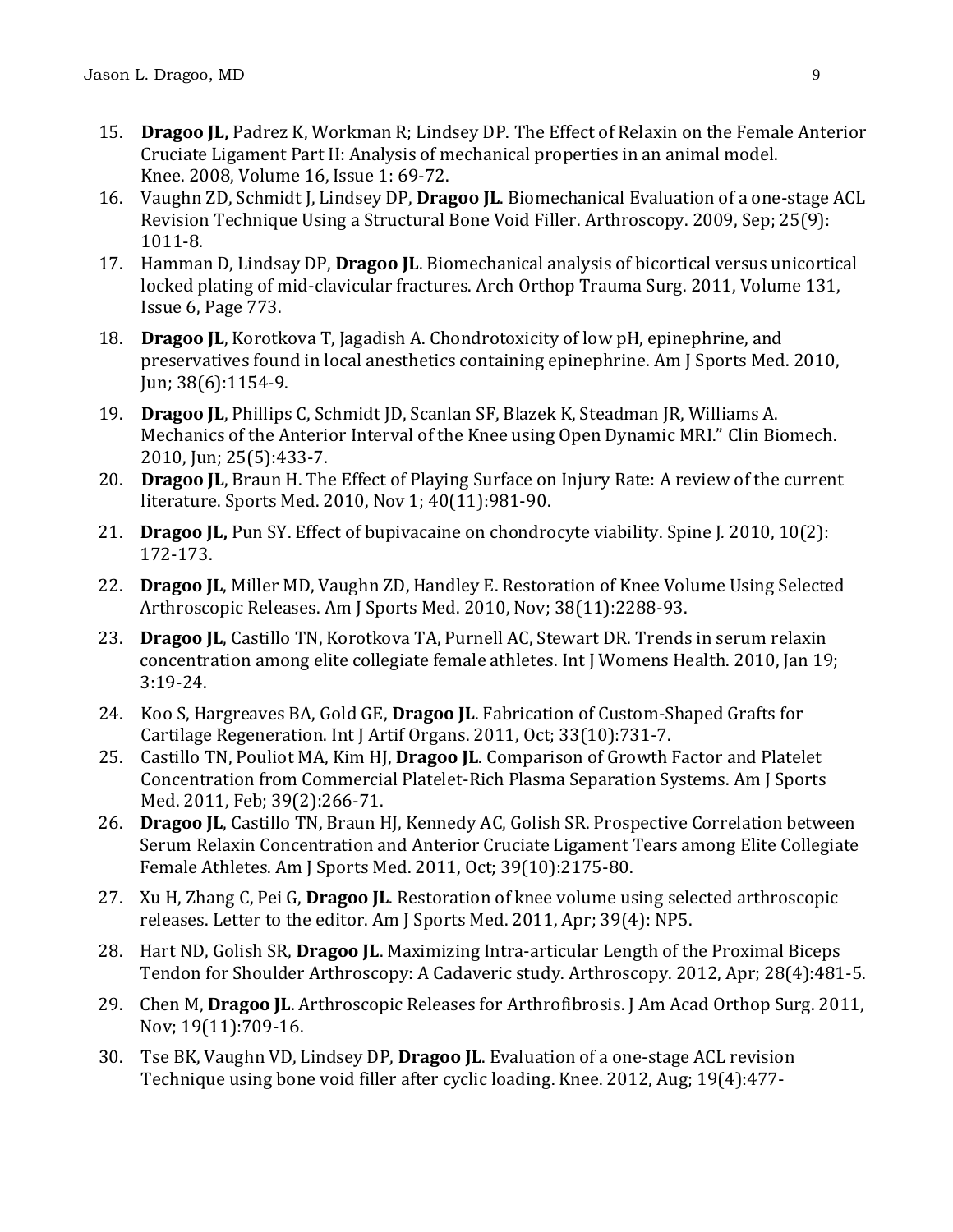- 31. **Dragoo JL**, Johnson C, McConnell J**.** Evaluation and Treatment of Disorders of the Infrapatellar Fat Pad. Sports Med. 2012, Jan 1; 42(1):51-67.
- 32. Braun HJ, Wilcox-Fogel N, Kim HJ, Pouliot MA, Harris AH, **Dragoo JL**. The Effect of Local Anesthetic and Corticosteroid Combinations on Chondrocyte Viability. Knee Surg Sports Traumatol Arthrosc. 2012, Sep; 20(9):1689-95.
- 33. **Dragoo JL**, Korotkova T, Wasterlain AS, Pouliot MA, Kim HJ, Golish SR. Age-Related Changes of Chondrogenic Growth Factors in Platelet-Rich Plasma. Oper Tech Orthop. 2012; 22(2):49-55.
- 34. Wasterlain AS, Braun HJ, **Dragoo JL**. Contents and Formulations of Platelet-Rich Plasma. Oper Tech Orthop. 2012, 22(1):33-42.
- 35. **Dragoo JL**, Braun HJ, Kim HJ, Golish SR. The Chondrotoxicity of Single-Dose Local Anesthetics. Am J Sports Med. 2012, Apr; 40(4):794-9.
- 36. **Dragoo JL**, Danial CM, Braun HJ, Pouliot MA, Kim HJ. [The Chondrotoxicity of Single-Dose](http://www.ncbi.nlm.nih.gov/pubmed/22186921)  [Corticosteroids.](http://www.ncbi.nlm.nih.gov/pubmed/22186921) Knee Surg Sports Traumatol Arthrosc. 2012, Sep; 20(9):1809-14.
- 37. **Dragoo JL**, Braun HJ, Durham JL, Ridley BA, Odegaard JI, Luong R, Arnoczky SP. [Comparison of the Acute Inflammatory Response of Two Commercial Platelet-Rich Plasma](http://www.ncbi.nlm.nih.gov/pubmed/22495144)  [Systems in Healthy Rabbit Tendons.](http://www.ncbi.nlm.nih.gov/pubmed/22495144) Am J Sports Med. 2012, Jun; 40(6):1274-81.
- 38. **Dragoo JL**, Braun HJ, Durham JL, Chen MR, Harris AH. [Incidence and Risk Factors for](http://www.ncbi.nlm.nih.gov/pubmed/22491794)  [Injuries to the Anterior Cruciate Ligament in National Collegiate Athletic Association](http://www.ncbi.nlm.nih.gov/pubmed/22491794)  [Football: Data From the 2004-2005 Through 2008-2009 National Collegiate Athletic](http://www.ncbi.nlm.nih.gov/pubmed/22491794)  [Association Injury Surveillance System.](http://www.ncbi.nlm.nih.gov/pubmed/22491794) Am J Sports Med. 2012, May; 40(5): 990-5.
- 39. **Dragoo JL**, Braun HJ, Bartlinksi SE, Harris AH. Acromioclavicular joint injuries in NCAA football: Data from the 2004 through 2009 NCAA Injury Surveillance System. Am J Sports Med. 2012, Sep; 40(9):2066-71.
- 40. Chen M, **Dragoo JL**. The Effect of Non-steroidal Anti-inflammatory Drugs on Tissue Healing. Knee Surg Sports Traumatol Arthrosc. 2013, Mar; 21(3):540-9.
- 41. Braun HJ, Busfield BT, Kim HJ, Scuderi GJ, **Dragoo JL**. The effect of local Anesthetics on synoviocytes: A possible indirect mechanism of chondrolysis. Knee Surg Sports Traumatol Arthrosc. 2013, Jun; 21(6): 1468-74.
- 42. Nord RM, Badowski N, Elkins C, Alley M, Harris A, **Dragoo JL**. Optimizing Lavage during Knee Arthroscopy: A 3-Dimensional MRI Study. J Magn Reson Imaging. 2013, Jan; 37(1): 201-7.
- 43. **[Dragoo](http://www.ncbi.nlm.nih.gov.laneproxy.stanford.edu/pubmed?term=Dragoo%20JL%5BAuthor%5D&cauthor=true&cauthor_uid=22920310) JL**, [Braun](http://www.ncbi.nlm.nih.gov.laneproxy.stanford.edu/pubmed?term=Braun%20HJ%5BAuthor%5D&cauthor=true&cauthor_uid=22920310) HJ, [Harris](http://www.ncbi.nlm.nih.gov.laneproxy.stanford.edu/pubmed?term=Harris%20AH%5BAuthor%5D&cauthor=true&cauthor_uid=22920310) AH. The effect of playing surface on the incidence of ACL injuries in National Collegiate Athletic Association American Football. Knee. 2013, Jun; 20(3): 191-5.
- 44. Kim HJ, Park S, Durham J, Gimble JM, KaplanDL**, Dragoo JL**. In-vitro Chondrogenic Differentiation of Human Adipose-Derived Stem Cells with Silk Scaffolds. J Tissue Eng. 2012, 3(1): 2041731412466405.
- 45. Shull PB, Shultz R, Silder A, **Dragoo JL**, Besier TF, Cutkosky MR, Delp SL. Toe-in gait reduces the first peak knee adduction moment in patients with medial compartment knee osteoarthritis. J Biomech. 2013, Jan 4; 46(1):122-8.
- 46. Hunt KJ, George E, Harris AS, **Dragoo JL**. Epidemiology of syndesmosis injuries in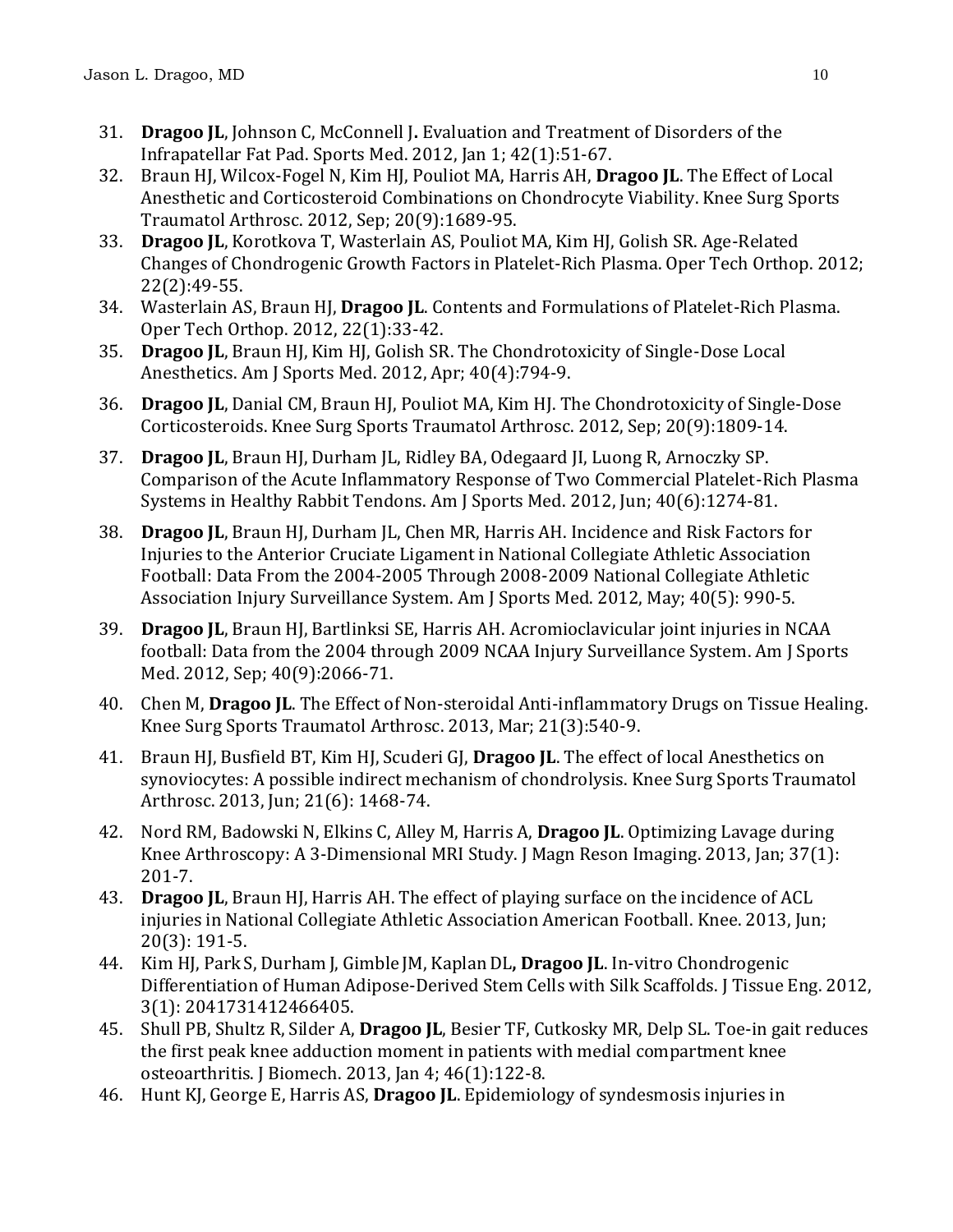intercollegiate football: Incidence and risk factors from National Collegiate Athletic Association Injury Surveillance System data 2004-05 to 2008-09. Clin J Sport Med. 2013, Jan 21.

- 47. Shull PB, Silder A, Schultz R, **Dragoo JL**, Besier TF, Delp SL, Cutkosky MR. Six-Week Gait Retraining Program Reduces Knee Adduction Moment, Reduces Pain, and Improves Function for Individuals with Medial Compartment Knee Osteoarthritis. J Orthop Res. 2013 Jul, 31(7):1020-5.
- 48. Chu CR, Bennyon B, **Dragoo JL**, Fleisig G, Hart J, Khazzam M, Marberry K, Nelson B. The Feasibility of Randomized Controlled Trials of Early Arthritis Therapies (EARTH) Involving Acute Anterior Cruciate Ligament Tear Cohorts. Am J Sports Med. 2012, Nov; 40 (11):2648- 2652.
- 49. Leatherwood WE, **Dragoo JL**. Effect of airline travel on performance: a review of the literature. Br J Sports Med. 2013, Jun; 47(9):561-7.
- 50. Braun HJ, **Dragoo JL**, Hargreaves BA, Levenston ME, Gold GE. Application of Advanced Magnetic Resonance Imaging Techniques in Evaluation of the Lower Extremity. Radiol Clin North Am. 2013, 51(3): 529-45.
- 51. Wasterlain AS, Braun HJ, Harris HS, Kim HJ, **Dragoo JL**. The Systemic Effects of Platelet-Rich Plasma Injection. Am J Sports Med. 2013, Jan; 41(1):186-93.
- 52. Dehghan F, **Dragoo JL**. The Effect of Relaxin on the Musculoskeletal System. Scand J Med Sci Sports. 2014, Aug; 24(4): 220-9.
- 53. Wasterlain AS, **Dragoo JL**. Author's response. Am J Sports Med. 2013, May; 41(5): 23-6.
- 54. Padilla S, Orive G, Sánchez M, Anitua E, Wasterlain AS, **Dragoo JL.** Causality in biology has to answer 2 main questions—which and how: letter to the editor. Am J Sports Med. 2013, May; 41(5): 22-3.
- 55. Braun HL, Waterlain AS, **Dragoo JL**. The Use of PRP in Ligament and Meniscal Healing. Sports Med Arthrosc. 2013, Dec; 21(4): 206-12.
- 56. George E, Sox-Harris A, **Dragoo JL**, Hunt KJ. Incidence and risk factors for turf toe injuries in intercollegiate football: Data from the National Collegiate Athletic Association Injury Surveillance System. Foot Ankle Int. 2014, Feb; 35(2):108-15.
- 57. **Dragoo JL**, Wasterlain AS, Braun BA, Nead KT. Platelet-Rich Plasma as a Treatment for Patellar Tendinopathy: A Double-Blind Randomized Controlled Trial. Am J Sports Med. 2014, Mar, 42(3): 610-8.
- 58. Braun HJ, Kim HJ, Chu CR, **Dragoo JL**. The Effect of Platelet Rich Plasma Formulations and Blood Products on Human Synoviocytes: Implications for Intra-Articular Injury and Therapy. Am J Sports Med. 2014, May 42 (5): 1204-10.
- 59. Braun HJ, Shultz R, Malone M, Leatherwood WE, Slider A, **Dragoo JL**. Differences in ACL Biomechanical Risk Factors Between Field Hockey and Lacrosse Female Athletes. Knee Surg Sports Traumatol Arthrosc. 2015 Apr; 23(4):1065-70.
- 60. Swank K, **Dragoo JL**. Post arthroscopic Infection in the Knee following Medical or Dental Procedures. Case Rep Orthop. 2013, 2013: 974017.
- 61. Kim HJ, Braun HJ, **Dragoo JL**. [The effect of resveratrol on normal and osteoarthritic](http://www-ncbi-nlm-nih-gov.laneproxy.stanford.edu/pubmed/24615710)  [chondrocyte metabolism.](http://www-ncbi-nlm-nih-gov.laneproxy.stanford.edu/pubmed/24615710) Bone Joint Res. 2014, Mar 10; 3(3):51-9.
- 62. Swank KR, Behn AW, **Dragoo JL**. [The effect of donor age on structural and mechanical](http://www-ncbi-nlm-nih-gov.laneproxy.stanford.edu/pubmed/25404616)  [properties of allograft tendons.](http://www-ncbi-nlm-nih-gov.laneproxy.stanford.edu/pubmed/25404616) Am J Sports Med. 2015, Feb; 43(2):453-9.
- 63. **Dragoo JL.** [Three cheers for the pain pump?](http://www-ncbi-nlm-nih-gov.laneproxy.stanford.edu/pubmed/25649730) Knee Surg Sports Traumatol Arthrosc. 2015,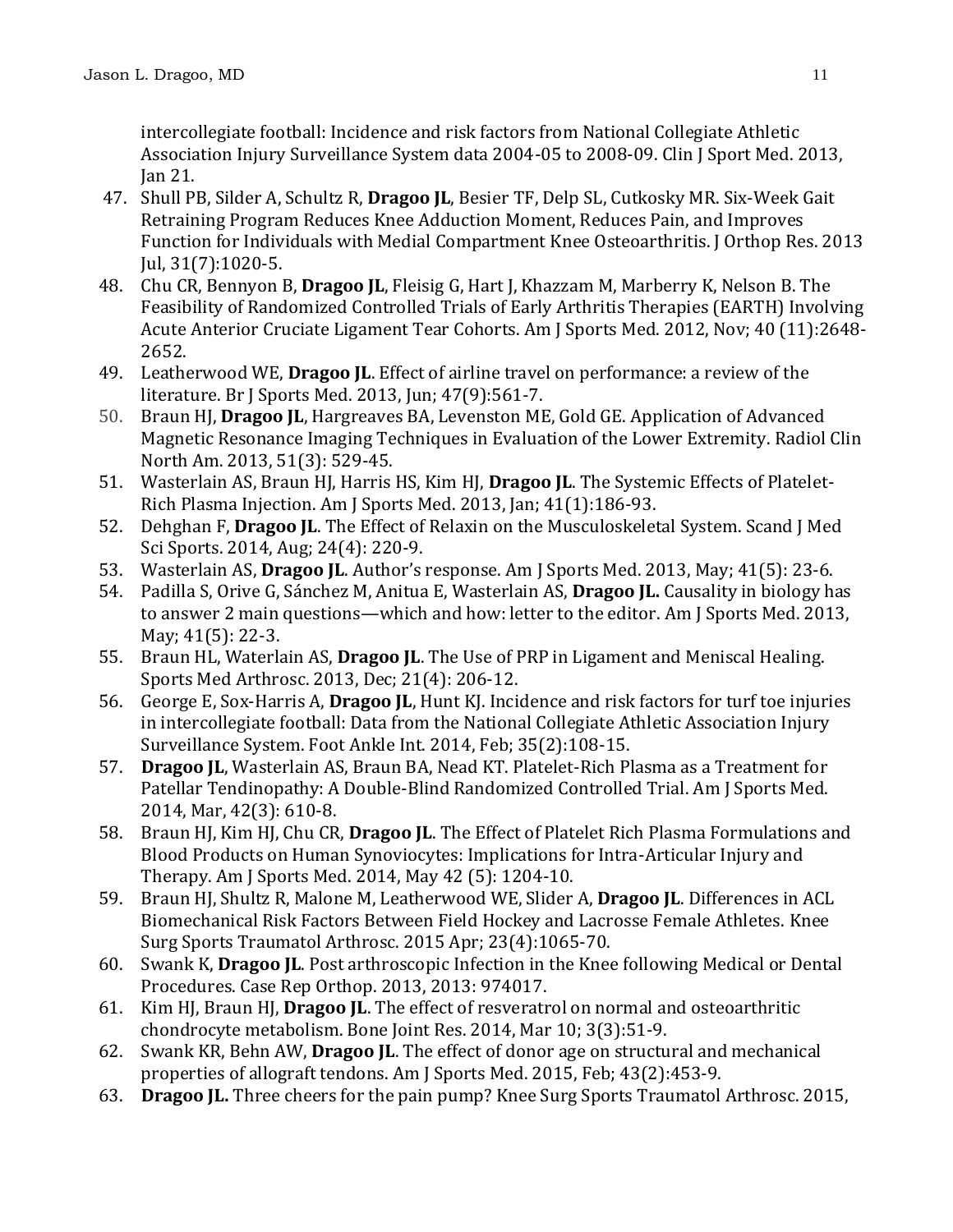Apr; 23(4): 935-6.

- 64. Smeriglio P, Dhulipala L, Goodman SB, **Dragoo JL**, Smith RL, Maloney WJ, BhutaniN. [Collagen VI enhances cartilage tissue generation by stimulating chondrocyte proliferation.](http://www-ncbi-nlm-nih-gov.laneproxy.stanford.edu/pubmed/25257043) Tissue Eng Part A. 2015, Feb; 21(3-4):840-9.
- 65. Wernecke C, Braun HJ, **Dragoo JL**. The Effect of Intra-articular Corticosteroids on Articular Cartilage. Orthop J Sports Med. 2015, Apr 27; 3(5):2325967115581163.
- 66. Shultz R, Silder A, Malone M, Braun HJ, **Dragoo JL**. Unstable Surface Improves Quadriceps: Hamstring Co-contraction for Anterior Cruciate Ligament Injury Prevention Strategies. Sports Health. 2015, Apr; 7(2): 166-71.
- 67. Taylor SE, Lee J, Smeriglio P, Razzaque A, Smith RL, **Dragoo JL**, Maloney WJ, Bhutani N. [Identification of Human Juvenile Chondrocyte-Specific Factors that Stimulate Stem Cell](http://www.ncbi.nlm.nih.gov/pubmed/26955889)  [Growth.](http://www.ncbi.nlm.nih.gov/pubmed/26955889) Tissue Eng Part A. 2016, Apr; 22(7-8): 645-53.
- 68. LaPrade RF, **Dragoo JL**, Koh JL, Murray IR, Geelin AG Chu CR. AAOS Research Symposium Updates and Consensus: Biologic Treatment of Orthopaedic Injuries. [J Am Acad Orthop](https://www-ncbi-nlm-nih-gov.laneproxy.stanford.edu/pubmed/?term=LaPrade+RF%2C+Dragoo+JL%2C+Koh+JL%2C+Murray+IR%2C+Geelin+AG+Chu+CR.)  [Surg.](https://www-ncbi-nlm-nih-gov.laneproxy.stanford.edu/pubmed/?term=LaPrade+RF%2C+Dragoo+JL%2C+Koh+JL%2C+Murray+IR%2C+Geelin+AG+Chu+CR.) 2016, Jul; 24(7): 62-78.
- 69. Konopka JA, DeBaun MR, Chang W, **Dragoo JL**. The Intracellular Effect of Relaxin on Female Anterior Cruciate Ligament Cells. Am J Sports Med. 2016, Sept, 44(9):2384-92.
- 70. Tran AA, Gatewood C, Harris AH, Thompson JA, **Dragoo JL**. The effect of foot landing position on biomechanical risk factors associated with anterior cruciate ligament injury. J Exp Orthop. 2016, Dec; 3(1):13.
- 71. Stunt JJ, Kerkhoffs GM, van Ooij B, Sierevelt IN, Schafroth MU, van Dijk CN, **Dragoo JD**, Tuijthof GM. The Suitability of Global Rating Scales to Monitor Arthroscopic Training Progress. Int J Sports Exerc Med. 2016, Volume 2 | Issue 3, 2: 041.
- 72. Miroshnychenko O, Chang WT, **Dragoo JL.** [The Use of Platelet-Rich and Platelet-Poor](https://www-ncbi-nlm-nih-gov.laneproxy.stanford.edu/pubmed/28027451)  [Plasma to Enhance Differentiation of Skeletal Myoblasts:](https://www-ncbi-nlm-nih-gov.laneproxy.stanford.edu/pubmed/28027451) Implications for the Use of Autologous Blood Products for Muscle Regeneration. Am J Sports Med. 2017, Mar; 45(4):945-953.
- 73. **Dragoo JL**, Arnoczky S. [Comparison of the Acute Inflammatory Response of 2 Commercial](https://www-ncbi-nlm-nih-gov.laneproxy.stanford.edu/pubmed/27903574)  [PRP Systems: Response.](https://www-ncbi-nlm-nih-gov.laneproxy.stanford.edu/pubmed/27903574) Am J Sports Med. 2016, Dec; 44 (12): 70-71.
- 74. Young SW, Valladares RD, Loi F, **Dragoo JL**. [Mechanoreceptor Reinnervation of Autografts](https://www-ncbi-nlm-nih-gov.laneproxy.stanford.edu/pubmed/27803939)  versus Allografts after [Anterior Cruciate Ligament Reconstruction.](https://www-ncbi-nlm-nih-gov.laneproxy.stanford.edu/pubmed/27803939) Orthop J Sports Med. 2016, Oct 20; 4(10).
- 75. Thompson JA, Tran AA, Gatewood CT, Shultz R, Silder A, Delp SL, **Dragoo JL**. [Biomechanical](https://www-ncbi-nlm-nih-gov.laneproxy.stanford.edu/pubmed/27793803)  [Effects of an Injury Prevention Program in Preadolescent Female Soccer Athletes.](https://www-ncbi-nlm-nih-gov.laneproxy.stanford.edu/pubmed/27793803) Am J Sports Med. 2017, Feb; 45 (2): 294-301.
- 76. Gatewood CT, Tran AA, **Dragoo JL**. [The efficacy of post-operative devices following knee](https://www-ncbi-nlm-nih-gov.laneproxy.stanford.edu/pubmed/27695905)  [arthroscopic surgery: a systematic review.](https://www-ncbi-nlm-nih-gov.laneproxy.stanford.edu/pubmed/27695905) Knee Surg Sports Traumatol Arthrosc. 2016, 25(2), 501-516.
- 77. Robins RJ, Daruwalla JH, Gamradt SC, McCarty EC, **Dragoo JL**, Hancock RE, Guy JA, Cotsonis GA, Xerogeanes JW; ASP Collaborative Group., Greis PE, Tuman JM, Tibone JE, Javernick MA, Yochem EM, Boden SA, Pilato A, Miley JH. Return to Play after Shoulder Instability Surgery in NCAA Division I Intercollegiate Football Athletes. Am J Sports Med. 2017, Aug; 45(10):2329-2335.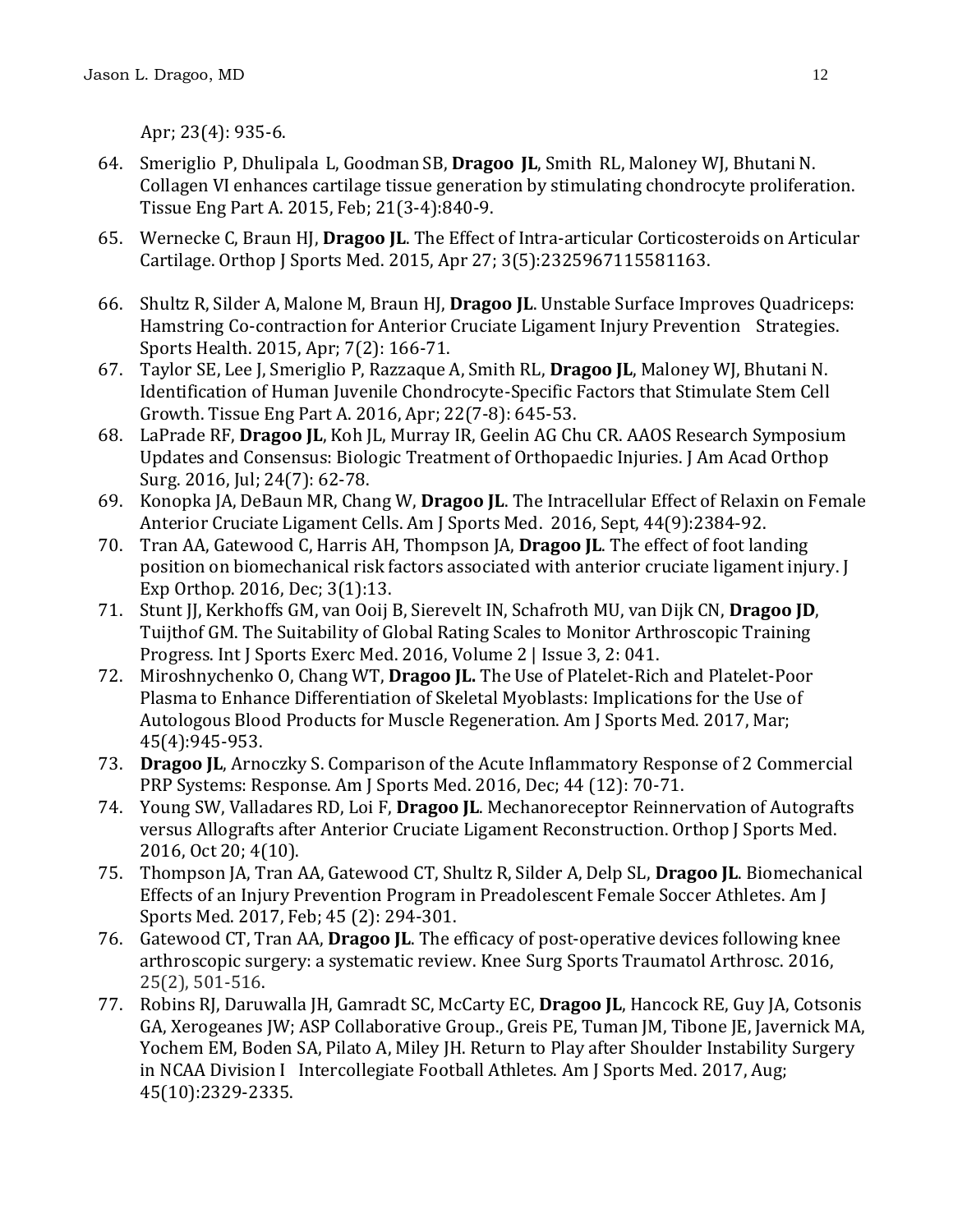- 78. **Dragoo JL**, Nguyen M, Gatewood CT, Taunton JD Young S. Medial Patellofemoral Ligament Repair Versus Reconstruction for Recurrent Patellar Instability: Two-Year Results of an Algorithm-Based Approach. Orthop J Sports Med. 2017, Mar 16; 5(3): 2325967116689465.
- 79. Kim SK, Roos TR, Roos AK, Kleimeyer JP, Ahmed MA, Goodlin GT, Fredericson M, Ioannidis JP, Avins AL, **Dragoo JL**. Genome-wide screens for Achilles tendon and ACL tears and tendinopathy. PLoS One. 2017, Mar 30; 12(3): 0170422.
- 80. Roos AK, Avins AL, Ahmed MA, Kleimeyer JP, Roos TR, Fredericson M, Ioannidis JPA, **Dragoo JL**, Kim S. Two Genetic Loci associated with Medial Collateral Ligament Injury. Int J Sports Med. 2017, Jul; 38(7): 501-507.
- 81. Kim S, Kleimeyer JP, Ahmed MA, Avins AL, Fredericson M, **Dragoo JL**, Ioannidis JPA. [A](https://www.ncbi.nlm.nih.gov/pubmed/28521375)  [Genetic Marker Associated with Shoulder Dislocation.](https://www.ncbi.nlm.nih.gov/pubmed/28521375) Int J Sports Med. 2017, Jul; 38(7): 508-514.
- 82. Abrams GD, Greenberg DR, **Dragoo JL**, Safran MR, Kamal RN. [Quality Measures in](https://www-ncbi-nlm-nih-gov.laneproxy.stanford.edu/pubmed/28655476)  [Orthopaedic Sports Medicine: A](https://www-ncbi-nlm-nih-gov.laneproxy.stanford.edu/pubmed/28655476) Systematic Review. Arthroscopy. 2017, Oct; 33(10): 1896- 1910.
- 83. **Dragoo JL**, Chang W. [Arthroscopic Harvest of Adipose-Derived Mesenchymal Stem Cells](https://www-ncbi-nlm-nih-gov.laneproxy.stanford.edu/pubmed/28816507)  from [the Infrapatellar Fat Pad.](https://www-ncbi-nlm-nih-gov.laneproxy.stanford.edu/pubmed/28816507) Am J Sports Med. 2017, Nov; 45(13): 3119-3127.
- 84. Cravens MG, Behn AW, **Dragoo JL**[. Comparison of mechanical compressive properties of](https://www-ncbi-nlm-nih-gov.laneproxy.stanford.edu/pubmed/28863319)  [commercial and autologous fibrin glues for tissue engineering applications.](https://www-ncbi-nlm-nih-gov.laneproxy.stanford.edu/pubmed/28863319) Clin Biomech. 2017, Nov; 49: 34-39.
- 85. Lee J, Smeriglio P, **Dragoo JL**, Maloney WJ, Bhutani N[. CD24 enrichment protects while its](https://www.ncbi.nlm.nih.gov/pubmed/27955675)  [loss increases susceptibility of juvenile chondrocytes towards inflammation.](https://www.ncbi.nlm.nih.gov/pubmed/27955675) Arthritis Res Ther. 2016, Dec 12; 18(1): 292.
- 86. Titchenal MR, Williams AA, Chehab EF, Asay JL, **Dragoo JL**, Gold GE, McAdams TR, Andriacchi TP, Chu CR. Cartilage Subsurface Changes to MRI UTE-T2\* 2 Years after Anterior Cruciate Ligament Reconstruction Correlate to Walking Mechanics Associated with Knee Osteoarthritis. Am J Sports Med. 2018, Mar; 46(3): 565-572.
- 87. Thompson-Kolesar JA, Gatewood CT, Tran AA, Silder A, Shultz R, Delp SL, **Dragoo JL**. Age Influences Biomechanical Changes Following Participation in an ACL Injury Prevention Program. Am J Sports Med. 2018, Mar; 46(3): 598-606.
- 88. Arvayo AL, Wong IJ, **Dragoo JL**, Levenston ME. Enhancing integration of articular cartilage grafts via photochemical bonding. J Orthop Res. 2018, Sep; 36(9): 2406-2415.
- 89. Kim SK, Ioannidis JPA, Ahmed MA, Avins AL, Kleimeyer JP, Fredericson M, **Dragoo JL**. [Two](https://www-ncbi-nlm-nih-gov.laneproxy.stanford.edu/pubmed/29534260)  [Genetic Variants Associated with Plantar Fascial Disorders.](https://www-ncbi-nlm-nih-gov.laneproxy.stanford.edu/pubmed/29534260) Int J Sports Med. 2018, Apr; 39(4): 314-321.
- 90. Packer JD, Chang WT, **Dragoo JL**. [The Use of Vibrational Energy to Isolate Adipose-Derived](https://www-ncbi-nlm-nih-gov.laneproxy.stanford.edu/pubmed/29464159)  [Stem Cells.](https://www-ncbi-nlm-nih-gov.laneproxy.stanford.edu/pubmed/29464159) Plast Reconstr Surg Glob Open. 2018, Jan 11; 6(1): 1620.
- 91. Roos TR, Roos AK, Avins AL, Ahmed MA, Kleimeyer JP, Fredericson M, Ioannidis JPA, **Dragoo JL**, Kim SK. [Genome-wide association study identifies a locus associated with](https://www-ncbi-nlm-nih-gov.laneproxy.stanford.edu/pubmed/29228018)  [rotator cuff injury.](https://www-ncbi-nlm-nih-gov.laneproxy.stanford.edu/pubmed/29228018) PLoS One. 2017, Dec 11; 12(12).
- 92. Kim SK, Kleimeyer JP, Ahmed MA, Avins AL, Fredericson M, **Dragoo JL**, Ioannidis JPA. [Two](https://www-ncbi-nlm-nih-gov.laneproxy.stanford.edu/pubmed/28957384)  [genetic loci associated with ankle injury.](https://www-ncbi-nlm-nih-gov.laneproxy.stanford.edu/pubmed/28957384) PLoS One. 2017, Sep 28; 12(9).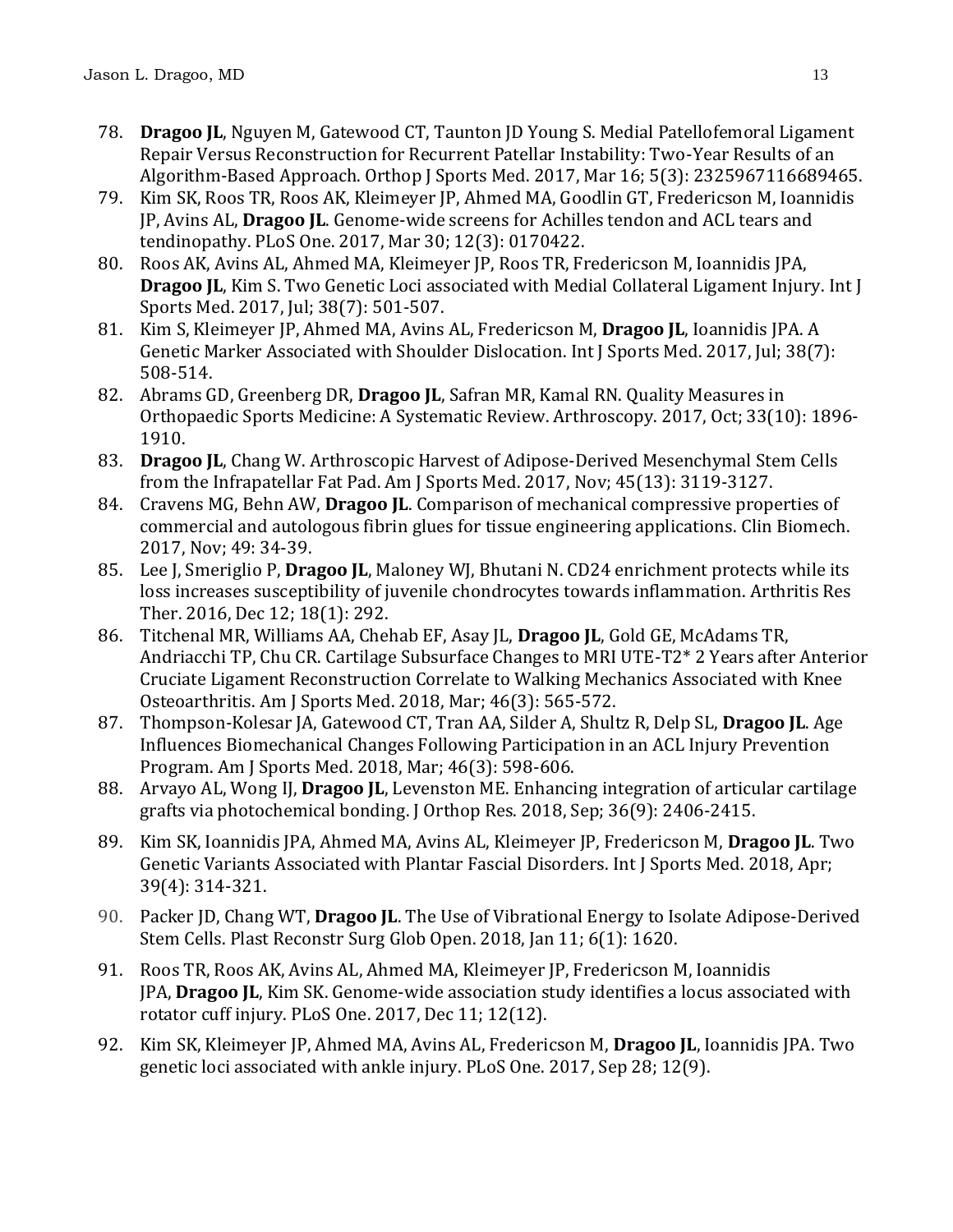- 93. Abrams GD, Chang W, **Dragoo JL**. [In Vitro Chondrotoxicity of Nonsteroidal Anti](https://www-ncbi-nlm-nih-gov.laneproxy.stanford.edu/pubmed/28903012)[inflammatory Drugs and Opioid Medications.](https://www-ncbi-nlm-nih-gov.laneproxy.stanford.edu/pubmed/28903012) Am J Sports Med. 2017, Dec; 45(14): 3345- 3350.
- 94. Le AK, Enweze L, DeBaun MR, **Dragoo JL**. [Platelet-Rich Plasma.](https://www.ncbi.nlm.nih.gov/pubmed/30466721) Clin Sports Med. 2019, Jan; 38(1): 17-44.
- 95. Rebolledo BJ, Smith KM, **Dragoo JL**. [Hitting the Mark: Optimizing the Use of Calcium](https://www.ncbi.nlm.nih.gov/pubmed/30377580)  [Phosphate Injections for the Treatment of Bone Marrow Lesions of the Proximal Tibia and](https://www.ncbi.nlm.nih.gov/pubmed/30377580)  Distal [Femur.](https://www.ncbi.nlm.nih.gov/pubmed/30377580) Arthrosc Tech. 2018, Sep 10; 7(10).
- 96. Smith KM, Le ADK, Costouros JG, **Dragoo JL**. [Biologics for Rotator Cuff Repair: A Critical](https://www.ncbi.nlm.nih.gov/pubmed/30362970)  [Analysis Review.](https://www.ncbi.nlm.nih.gov/pubmed/30362970) JBJS Rev. 2018, Oct; 6(10).
- 97. Le AK, Enweze L, DeBaun MR, **Dragoo JL**. [Current Clinical Recommendations for Use of](https://www.ncbi.nlm.nih.gov/pubmed/30353479)  [Platelet-Rich Plasma.](https://www.ncbi.nlm.nih.gov/pubmed/30353479) Curr Rev Musculoskelet Med. 2018, Dec; 11(4):624-634.
- 98. Cipriano PW, Lee SW, Yoon D, Shen B, Tawfik VL, Curtin CM, **Dragoo JL**, James ML, McCurdy CR, Chin FT, Biswal S. [Successful treatment of chronic knee pain following localization by a](https://www.ncbi.nlm.nih.gov/pubmed/30349360)  [sigma-1 receptor radioligand and PET/MRI: a case report.](https://www.ncbi.nlm.nih.gov/pubmed/30349360) J Pain Res. 2018, Oct 12; 11: 2353-2357.
- 99. **Dragoo JL**. [Editorial Commentary: The Use of Allogenic Cells in Regenerative Medicine: Are](https://www-ncbi-nlm-nih-gov.laneproxy.stanford.edu/pubmed/30712634)  [Amniotic, Umbilical, and Other Allogenic Cell Sources Safe?](https://www-ncbi-nlm-nih-gov.laneproxy.stanford.edu/pubmed/30712634) Arthroscopy. 2019, Feb; 35(2): 594-595.
- 100. Jayaram P, Kennedy DJ, Yeh P, **Dragoo JL**. [Chondrotoxic Effects of Local Anesthetics on](https://www-ncbi-nlm-nih-gov.laneproxy.stanford.edu/pubmed/30676699)  [Human Knee Articular Cartilage: A Systematic Review.](https://www-ncbi-nlm-nih-gov.laneproxy.stanford.edu/pubmed/30676699) PM R. 2019, Apr; 11(4):379-400.
- 101. Schäfer R, DeBaun MR, Fleck E, Centeno CJ, Kraft D, Leibacher J, Bieback K, Seifried E, **Dragoo IL.** Quantitation of progenitor cell populations and growth factors after bone [marrow aspirate concentration.](https://www-ncbi-nlm-nih-gov.laneproxy.stanford.edu/pubmed/30961655) J Transl Med. 2019, Apr 8; 17(1): 115.
- 102. Konopka JA, Hsue LJ, **Dragoo JL**. Effect [of Oral Contraceptives on Soft Tissue Injury Risk,](https://www-ncbi-nlm-nih-gov.laneproxy.stanford.edu/pubmed/30923726)  [Soft Tissue Laxity, and Muscle Strength: A Systematic Review of the Literature.](https://www-ncbi-nlm-nih-gov.laneproxy.stanford.edu/pubmed/30923726) Orthop J Sports Med. 2019, Mar 22; 7(3).
- 103. Chang W, Callan KT, **Dragoo JL**. [The Behavior of Tendon Progenitor Cells from](https://www-ncbi-nlm-nih-gov.laneproxy.stanford.edu/pubmed/31111771)  [Tendinopathic Tendons: Implications for Treatment.](https://www-ncbi-nlm-nih-gov.laneproxy.stanford.edu/pubmed/31111771) Tissue Eng Part A. 2019, Sept 18.
- 104. Murray IR, Chahla J, Safran MR, Krych AJ, Saris DBF, Caplan AI, LaPrade RF. Cell Therapies Communication Expert Group (**Dragoo JL,** part of Cell Therapies Expert Group). [International Expert Consensus on a Cell Therapy Communication Tool: DOSES.](https://www-ncbi-nlm-nih-gov.laneproxy.stanford.edu/pubmed/31094982) J Bone Joint Surg Am. 2019, May 15; 101(10): 904-911.
- 105. Scott A, LaPrade RF, Harmon KG, Filardo G, Kon E, Della Villa S, Bahr R, Moksnes H, Torgalsen T, Lee J, **Dragoo JL**, Engebretsen L. [Platelet-Rich Plasma for Patellar](https://www-ncbi-nlm-nih-gov.laneproxy.stanford.edu/pubmed/31038979)  [Tendinopathy: A Randomized Controlled Trial of Leukocyte-Rich PRP or Leukocyte-Poor](https://www-ncbi-nlm-nih-gov.laneproxy.stanford.edu/pubmed/31038979)  [PRP versus](https://www-ncbi-nlm-nih-gov.laneproxy.stanford.edu/pubmed/31038979) Saline. Am J Sports Med. 2019, Jun; 47(7): 1654-1661.
- 106. **Dragoo JL**, Kalisvaart M, Smith KM, Pappas G, Golish R. [Single-stage revision anterior](https://www-ncbi-nlm-nih-gov.laneproxy.stanford.edu/pubmed/30980118)  [cruciate ligament reconstruction using bone grafting for posterior or widening tibial](https://www-ncbi-nlm-nih-gov.laneproxy.stanford.edu/pubmed/30980118)  [tunnels restores stability of the knee and improves clinical outcomes.](https://www-ncbi-nlm-nih-gov.laneproxy.stanford.edu/pubmed/30980118) Knee Surg Sports Traumatol Arthrosc. 2019, Apr 12.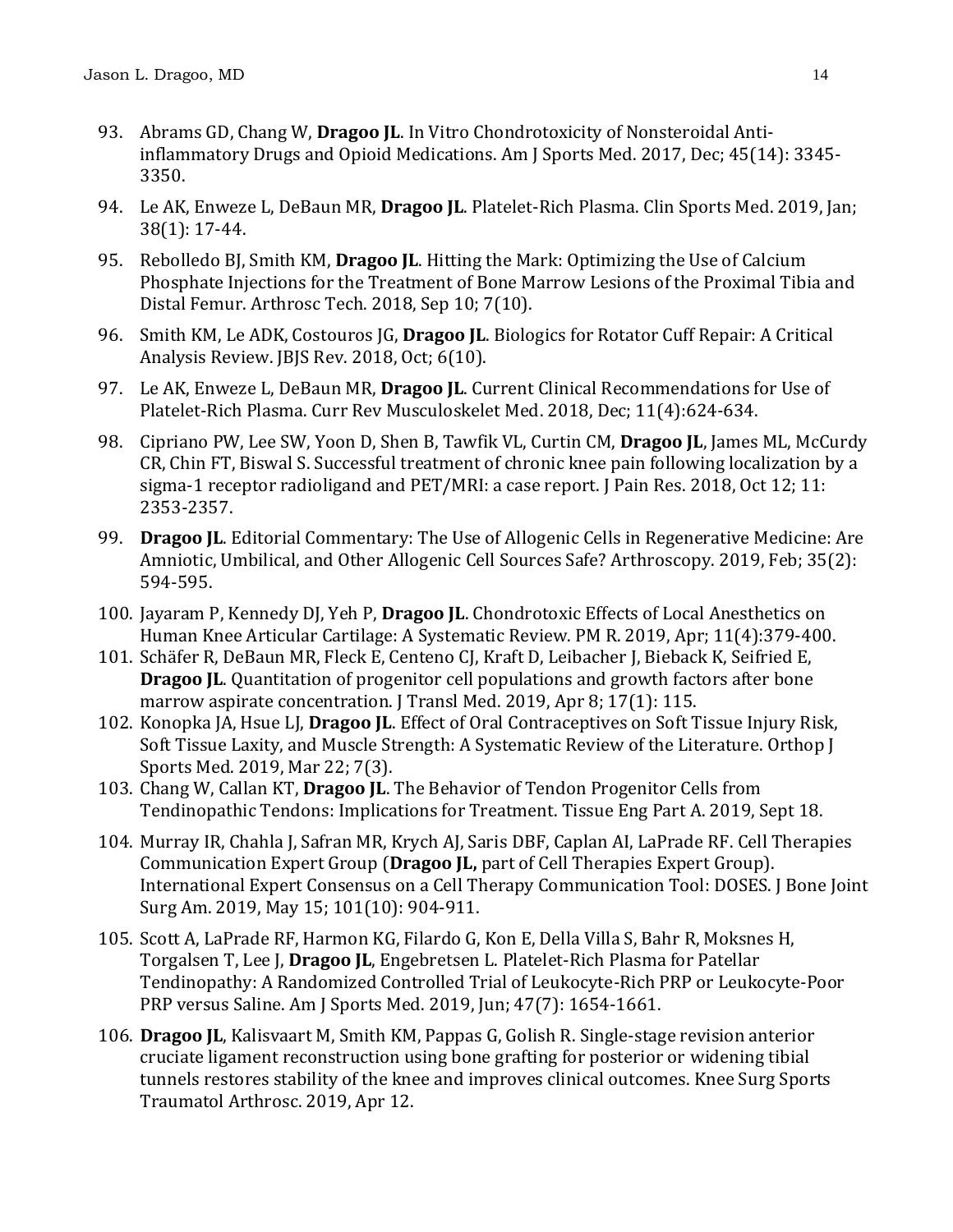- 107. **Dragoo JL**, Meadows MC[.The use of biologics for the elbow: a critical analysis review.](https://www.ncbi.nlm.nih.gov/pubmed/31585783) J Shoulder Elbow Surg. 2019 Nov;28(11): 2053-2060.
- 108. Tran, A., Shen, S., Wernecke, C., Gatewood, C.T., Harris, A.H., **Dragoo, JL**. A Comparison of the Functional Movement Screen and the Landing Error Scoring System. Current Orthopaedic Practice. Epub ahead of print (Nov 2019).
- 109. Murray IR, Chahla J, Frank RM, Piuzzi NS, Mandelbaum BR, **Dragoo JL**; Members of the Biologics Association. [Rogue stem cell clinics.](https://www.ncbi.nlm.nih.gov/pubmed/32009438) Bone Joint J. 2020 Feb;102-B(2):148-154.
- 110. Konopka JA, Hsue L, Chang W, Thio T, **Dragoo JL.** [The Effect of Oral Contraceptive](https://www.ncbi.nlm.nih.gov/pubmed/31765227)  [Hormones on Anterior Cruciate Ligament Strength.](https://www.ncbi.nlm.nih.gov/pubmed/31765227) Am J Sports Med. 2020 Jan;48(1):85-92.
- 111. **Dragoo JL**, Guzman RA. [Evaluation of the Consistency and Composition of Commercially](https://www.ncbi.nlm.nih.gov/pubmed/32010732)  [Available Bone Marrow Aspirate Concentrate Systems.](https://www.ncbi.nlm.nih.gov/pubmed/32010732) Orthop J Sports Med. 2020 Jan 17;8(1)
- 112. **Dragoo JL,** Konopka JA, Guzman RA, Segovia N, Kandil A, Pappas GP. [Outcomes of](https://www.ncbi.nlm.nih.gov/pubmed/32182103)  [Arthroscopic All-Inside Repair Versus Observation in Older Patients With Meniscus Root](https://www.ncbi.nlm.nih.gov/pubmed/32182103)  [Tears.](https://www.ncbi.nlm.nih.gov/pubmed/32182103) Am J Sports Med. 2020 Apr;48(5):1127-1133.
- 113. Belk JW, Kraeutler MJ, Houck DA, Goodrich JA, **Dragoo JL**, McCarty EC. [Platelet-Rich Plasma](https://www.ncbi.nlm.nih.gov/pubmed/32302218)  [Versus Hyaluronic Acid for Knee Osteoarthritis: A Systematic Review and Meta-analysis of](https://www.ncbi.nlm.nih.gov/pubmed/32302218)  [Randomized Controlled Trials.](https://www.ncbi.nlm.nih.gov/pubmed/32302218) Am J Sports Med. 2020 Apr 17: 363546520909397.
- 114. **Dragoo JL**[, Rodeo SA. Stem Cell Treatments Flourish With](https://www.ncbi.nlm.nih.gov/pubmed/31585782) Little Evidence That They Work. J Shoulder Elbow Surg. 2019 Nov;28(11): 2039-2040.
- 115. Truntzer J, Schultz B, **Dragoo JL**. [Arthroscopic Technique for Treating Patella and Femoral](https://pubmed.ncbi.nlm.nih.gov/31921596/)  [Condyle Lesions With DeNovo Natural Tissue Allograft.](https://pubmed.ncbi.nlm.nih.gov/31921596/) J Arthrosc Tech. 2019 Sep 21;8(10):e1201-e1207.
- 116. **Dragoo JL.** [Outcomes of Arthroscopic All-Inside Repair vs Observation in Older Patients](https://pubmed.ncbi.nlm.nih.gov/32870044/)

with [Meniscus Root Tears: Response.](https://pubmed.ncbi.nlm.nih.gov/32870044/) Am J Sports Med. 2020 Sep;48(11):NP50-NP51.

- 117. Kon E, Di Matteo B, Delgado D, Cole BJ, Dorotei A, **Dragoo JL,** Filardo G, Fortier LA, Giuffrida A, Jo CH, Magalon J, Malanga GA, Mishra A, Nakamura N, Rodeo SA, Sampson S, Sánchez M. [Platelet-rich plasma for the treatment of knee osteoarthritis: an expert opinion and](https://pubmed.ncbi.nlm.nih.gov/32692595/)  [proposal for a novel classification and coding system.](https://pubmed.ncbi.nlm.nih.gov/32692595/) Expert Opin Biol Ther. 2020 Dec;20(12):1447-1460.
- 118. Kim SK, Roche MD, Fredericson M, **Dragoo JL,** Horton BH, Avins AL, Belanger HG, Ioannidis JPA, Abrams GD. [A Genome-wide Association Study for Concussion Risk.](https://pubmed.ncbi.nlm.nih.gov/33017352/) Med Sci Sports Exerc. 2020 Oct 1.
- 119. Konopka JA, Finlay AK, Eckstein F, **Dragoo JL.** [Effects of unloader bracing on clinical](https://pubmed.ncbi.nlm.nih.gov/33025056/)  outcomes and articular cartilage [regeneration following microfracture of isolated chondral](https://pubmed.ncbi.nlm.nih.gov/33025056/)  [defects: a randomized trial.](https://pubmed.ncbi.nlm.nih.gov/33025056/) Knee Surg Sports Traumatol Arthrosc. 2020 Oct 6.
- 120. Merchant AC, Fraiser R, **Dragoo JL,** Fredericson M. [A reliable Q angle measurement using a](https://pubmed.ncbi.nlm.nih.gov/32295725/)  [standardized protocol.](https://pubmed.ncbi.nlm.nih.gov/32295725/) Knee. 2020 Jun;27(3):934-939.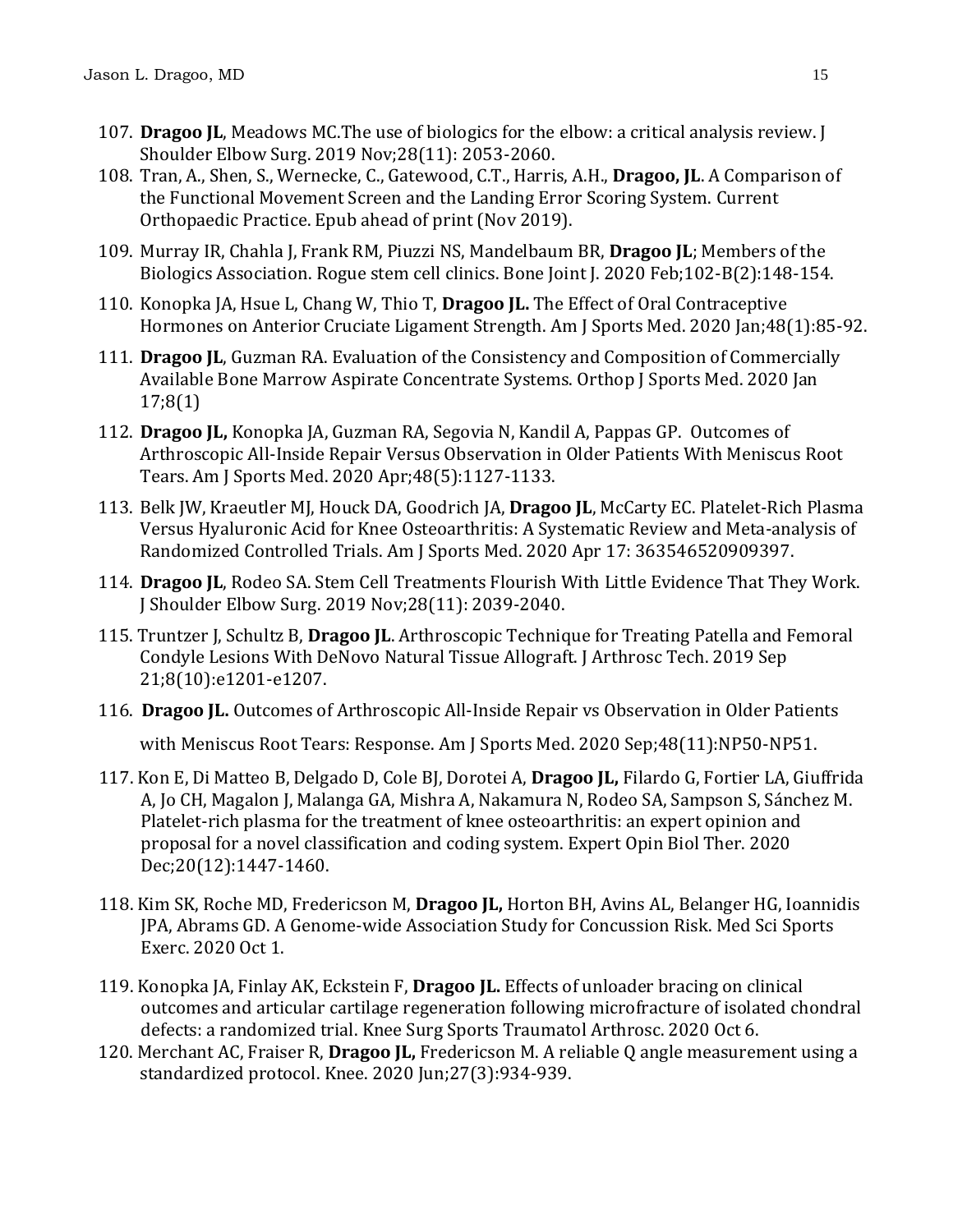- 121. Belk JW, McCarty EC, Houck DA, **Dragoo JL,** Savoie FH, Thon SG. [Tranexamic Acid use in](https://pubmed.ncbi.nlm.nih.gov/33278534/)  Knee and Shoulder [Arthroscopy Leads to Improved Outcomes and Fewer Hemarthrosis-](https://pubmed.ncbi.nlm.nih.gov/33278534/)[Related Complications: A Systematic Review of Level I and II Studies.](https://pubmed.ncbi.nlm.nih.gov/33278534/) Arthroscopy. 2020 Dec 2: S0749-8063(20)31052-5.
- 122. **Dragoo JL.** [Editorial Commentary: Platelet-Rich Plasma and Knee Meniscal Repair-The Use](https://pubmed.ncbi.nlm.nih.gov/32503782/)  [of Biologics Has Not Progressed Substantially Since 1983.](https://pubmed.ncbi.nlm.nih.gov/32503782/) Arthroscopy. 2020 Jun; 36(6): 1775-1776.
- 123. Miroshnychenko O, Chalkley RJ, Leib RD, Everts PA, **Dragoo JL.** [Proteomic analysis of](https://pubmed.ncbi.nlm.nih.gov/33426223/)  [platelet-rich and platelet-poor plasma.](https://pubmed.ncbi.nlm.nih.gov/33426223/) Regen Ther. 2020 Nov 1;15: 226-235.
- 124. Kraeutler MJ, Houck DA, Garabekyan T, Miller SL, **Dragoo JL**, Mei-Dan O. [Comparing Intra](https://pubmed.ncbi.nlm.nih.gov/33786329/)[articular Injections of Leukocyte-Poor Platelet-Rich Plasma Versus Low-Molecular Weight](https://pubmed.ncbi.nlm.nih.gov/33786329/)  [Hyaluronic Acid for the Treatment of Symptomatic Osteoarthritis of the Hip: A Double-](https://pubmed.ncbi.nlm.nih.gov/33786329/)[Blind, Randomized Pilot Study.](https://pubmed.ncbi.nlm.nih.gov/33786329/) J Sports Med. 2021 Jan 20;9(1): 2325967120969210.
- 125. Verschueren J, Van Langeveld SJ, **Dragoo JL**, Bierma-Zeinstra SMA, Reijman M, Gold GE, Oei EHG[.T2 relaxation times of knee cartilage in 109 patients with knee pain and its association](https://pubmed.ncbi.nlm.nih.gov/33538221/)  [with disease characteristics.](https://pubmed.ncbi.nlm.nih.gov/33538221/) Acta Orthop. 2021 Feb 4:1-6.
- 126. Smith JH, Belk JW, Friedman JL, **Dragoo JL**, Frank RM, Bravman JT, Wolcott ML, McCarty EC. Predictors of Mid- [to Long-Term Outcomes in Patients Experiencing a Knee Dislocation: A](https://pubmed.ncbi.nlm.nih.gov/33545729/)  [Systematic Review of Clinical Studies.](https://pubmed.ncbi.nlm.nih.gov/33545729/) J Knee Surg. 2021 Feb 5.

## **Non-Peer Reviewed Articles (1 Total)**

1. *Motion Magazine* Article. (2004). "Developing the Next Generation of Joint Replacements. Tissue Engineered Joint Resurfacing using Stem Cells."

## **Textbooks (4 Total)**

- 1. **Dragoo, Jason L.** (1992). Handbook of Sports Medicine. Tempe, AZ: Renaissance Publishing. ISBN: 9637144-0-6
- 2. **Dragoo, Jason L.** (2011). Modern Arthroscopy, edited by Jason L. Dragoo: InTech Publishing. ISBN: 978-953-307-771-0
- 3. **Dragoo, Jason L.** (2012). Handbook of Sports Medicine, 2nd Edition. ISBN: 9637144-0-6
- 4. **Dragoo, Jason L.** Tendinopathy: From Basic Science to Clinical Management. Springer International Publishing. 2020. ISBN-13: 978-3030653347, ISBN-10: 303065334X

## **Book Chapters (8 Total)**

1. Golish SR, **Dragoo JL**, Gwathmey FW, Miller MD. Chapter 3: Shoulder. In: Miller MD, Hart JA. Smart: Sports Medicine Assessment and Review Textbook. Elsevier. 2011. Pg. 23-50.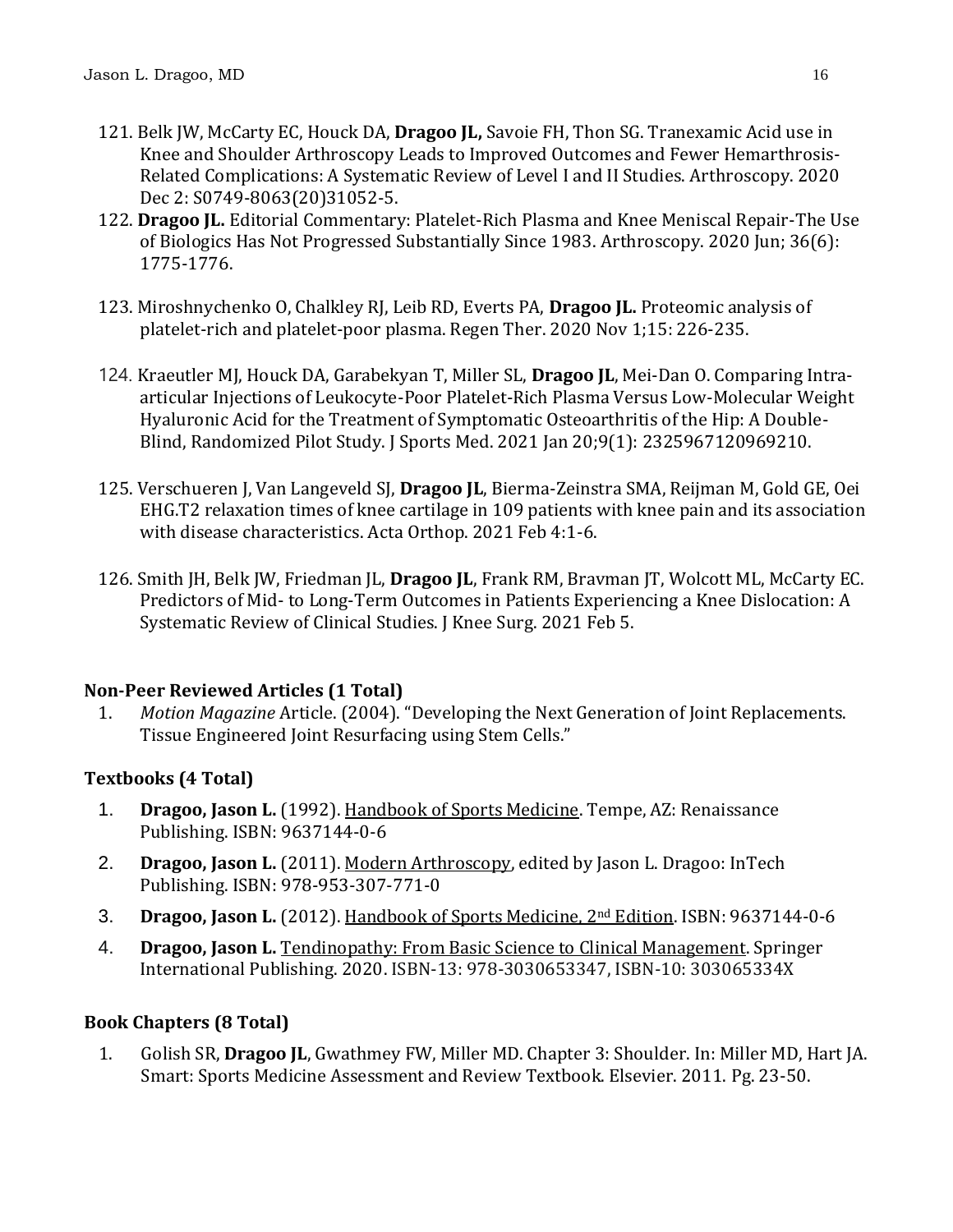- 2. **Dragoo JL**. Arthroscopic Soft Tissue Releases. In: Modern Arthroscopy, edited by Jason L. Dragoo: InTech Publishing. ISBN: 978-953-307-771-0. Pg. 257-272.
- 3. Chen, E, **Dragoo JL**. Advances in Anterior Cruciate Ligament Surgery: Current Concepts and Evolving Approaches. Chapter 9: Graft Healing in Anterior Cruciate Ligament Reconstruction. AAOS Monolith. Pg. 145-160.
- 4. **Dragoo, JL,** Wasterlain A. Systemic Effects of Platelet Rich Plasma. N. Maffulli (ed.), Platelet Rich Plasma in Musculoskeletal Practice, DOI 10.1007/978-1-4471-7271-0\_9, © Springer-Verlag London 2016. Pg. 199-222.
- 5. Wasterlain A**, Dragoo JL.** Contents and Formulations of PRP. N. Maffulli (ed.), Platelet Rich Plasma in Musculoskeletal Practice, DOI 10.1007/978-1-4471-7271-0\_9, © Springer-Verlag London 2016. Pg. 33-42.
- 6. Tuman J, **Dragoo JL**. Chapter 10: Knee Injuries. AAOS Sports Medicine Field Guide. AAOS Publications. Pg. 337-
- 7. Packer JD, **Dragoo JL**. Stem cells for Cartilage Repair. *AAOS Let's Discuss Series: Joint Preservation of the Knee.* Eds. Amendola A, Gomoll AH. November 2015, p181-192.
- 8. Li A, **Dragoo JL**. Orthobiologics: Clinical Application of Platelet-Rich Plasma and Stem Cell Therapy for the 5th edition of DeLee & Drez's Orthopaedic Sports Medicine: Principles and Practice.

## **Abstracts (151 Total)**

- 1. **Bone Production by Human Adipose-Derived Stem Cells versus Bone Marrow Stem Cells Using Bone Morphogenetic Protein-2 Gene Therapy,** American College of Surgeons, 2001 Spring Scientific Meeting, San Diego, CA 3/01, oral presentation.
- 2. **Bone Production by Human Adipose-Derived Stem Cells versus Bone Marrow Stem Cells Using Bone Morphogenetic Protein-2 Gene Therapy**, California Society of Plastic Surgery, 2001 Annual Meeting, Monterey, California 5/01, oral presentation.
- 3. **In-Vitro Osteogenesis of BMP-2 Transfected Human Stem Cells**, Plastic Surgery Research Council, Milwaukee, Wisconsin 6/01, oral presentation.
- 4. **In-Vitro Osteogenesis of BMP-2 Transfected Human Stem Cells**, 2001 Annual American Orthopaedic Association Meeting, West Palm Beach, FL 6/01, poster presentation.
- 5. **Osteogenic Induction by Genetically Manipulated Stem Cells Derived from Human Fat**, 2001 Annual Meeting American Society for Bone and Mineral Research, Phoenix, AZ 10/01, poster presentation.
- 6. **Bone Production by BMP-2 Transduced Stem Cells Derived from Human Fat,** 4th International Meeting of the Tissue Engineering Society International and the 1st Biennial Meeting of the European Tissue Engineering Society, Freiburg, Germany 11/01, oral presentation.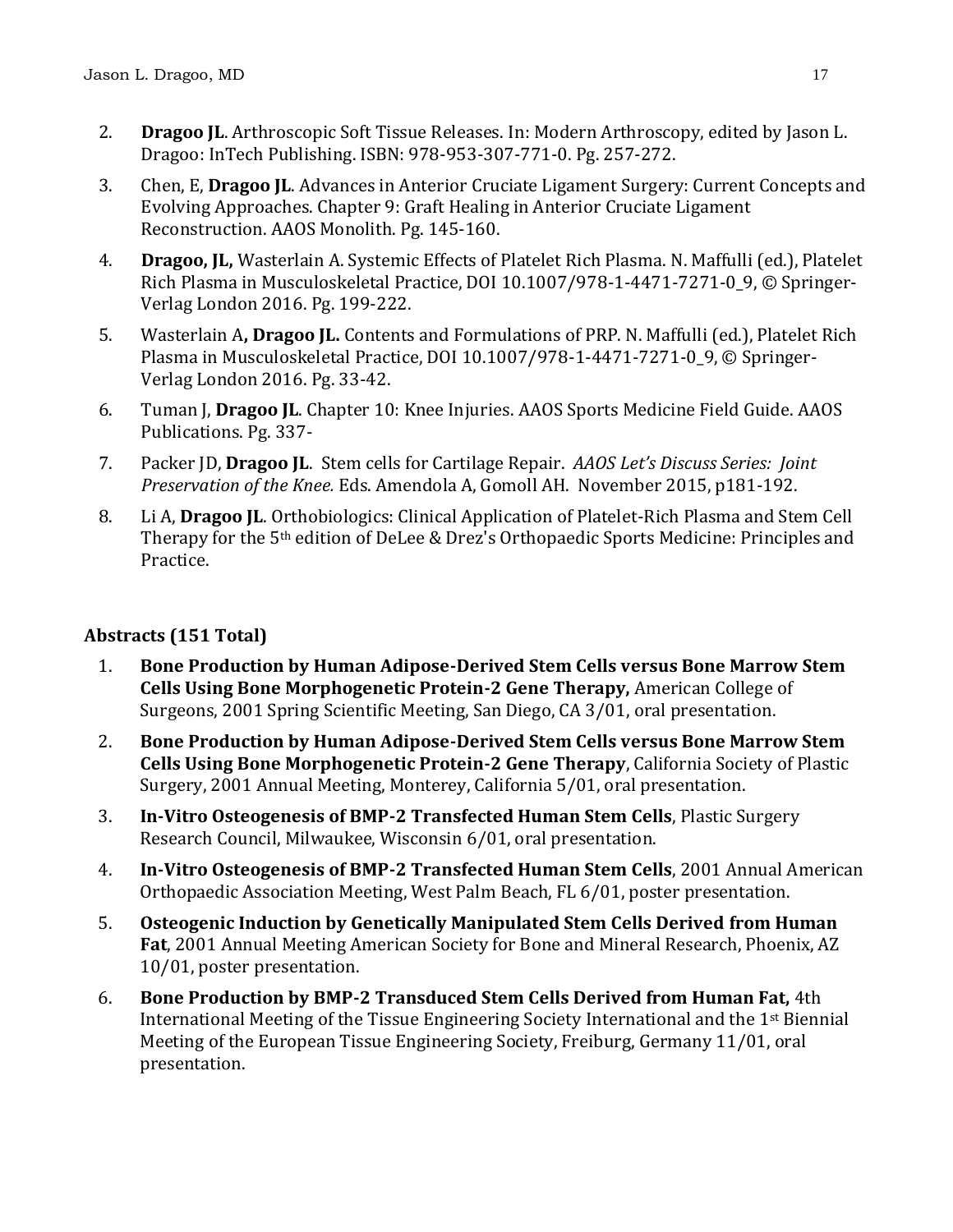- 7. **Cartilage Tissue Engineering using Stem Cells Derived from Human Fat,** American College of Surgeons, Southern California Chapter 2002 Scientific Meeting, Santa Barbara, CA 1/02, oral presentation.
- 8. **Optimal Cartilage Induction Media using Stem Cells Derived from Human Fat**, American College of Surgeons, Southern California Chapter 2002 Scientific Meeting, Santa Barbara, CA 1/02, oral presentation.
- 9. **Bone Induction by BMP-2 Transduced Stem Cells Derived from Human Fat**, Orthopaedic Research Society, Dallas, TX 2/02, oral presentation.Relaxin Receptors in the Human Female ACL, Orthopaedic Research Society, Dallas, TX 2/02, poster presentation.
- 10. **Bone Production by Genetically Manipulated Stem Cells Derived from Human Fat,** 69th Annual Meeting American Academy of Orthopaedic Surgeons, Dallas, TX 2/02, oral presentation.
- 11. **Cartilage Tissue Engineering using Stem Cells Derived from Human Fat,** 47th Annual Plastic Surgery Research Council, Boston, Massachusetts 4/02, oral presentation.
- 12. **In-vivo Bone Production by Genetically Manipulated Stem Cells Derived from Human Fat,** 47th Annual Plastic Surgery Research Council, Boston, Massachusetts 4/02, oral presentation.
- 13. **Optimal Cartilage Induction Media using Stem Cells Derived from Human Fat,** 47th Annual Plastic Surgery Research Council, Boston, Massachusetts 4/02, oral presentation.
- 14. **Long-term Results of Arthroscopic Distal Clavicle Resection with Concomitant Subacromial Decompression,** 2001 Arthroscopy Association of North America Annual Meeting, Washington, DC 4/02, oral presentation.
- 15. **Cartilage and Bone Production using Stem Cells from Arthroscopically Harvested Infrapatellar Fat Pads,** American Orthopaedic Society for Sports Medicine 28th Annual Meeting, Orlando, FL 6/02, poster presentation.
- 16. **Cartilage and Bone Production using Stem Cells from Arthroscopically Harvested Infrapatellar Fat Pads**, 2002 Annual American Orthopaedic Association Meeting, Victoria, BC 6/02, poster presentation.
- 17. **Cartilage and Bone Production using Stem Cells from Arthroscopically Harvested Infrapatellar Fat Pads**, 70th Annual Meeting American Academy of Orthopaedic Surgeons, New Orleans, LA 2/03, poster presentation.
- 18. **Comparison of Multi-lineage Cells from Human Adipose and Bone Marrow**, Orthopaedic Research Society, New Orleans, LA 2/03, poster presentation.
- 19. **Cartilage Induction using Fat-Derived Stem Cells**, Orthopaedic Research Society, New Orleans, LA 2/03, oral presentation.
- 20. **Articular Surface Repair using Stem Cells Derived from Human Fat**, Orthopaedic Research Society, San Francisco, CA 3/04, poster presentation.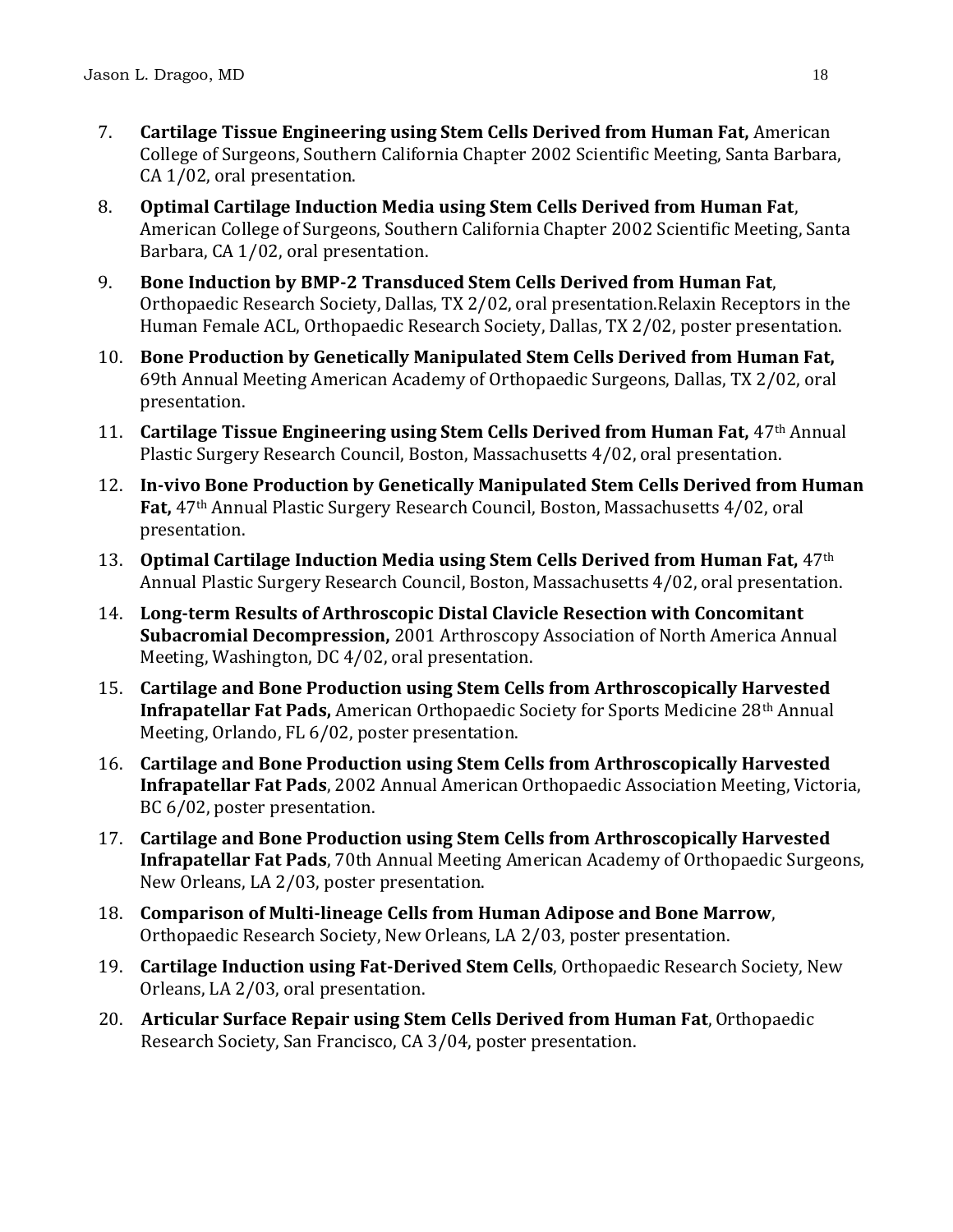- 21. **Articular Surface Repair using Stem Cells Derived from Human Fat,** 71st Annual Meeting American Academy of Orthopaedic Surgeons, San Francisco, CA 3/04, poster presentation.
- 22. **Anterior Interval of the Knee,** American Arthroscopy Association North America, Ft. Lauderdale, FL, Eposter, 5/06.
- 23. **Biomechanics and Treatment of Anterior Interval Lesions of the Knee,** American Orthopaedic Society for Sports Medicine, Hershey, PA, oral presentation 6/06.
- 24. **Basic Science of Articular Cartilage,** 74th Annual Meeting American Academy of Orthopaedic Surgeons, San Diego, CA 2/07, symposium-Treatment of Cartilage Defects of the Ankle.
- 25. **The Effect of Local Anesthetics Administered via Pain Pump on Chondrocyte Viability,** International Cartilage Research Society, Warsaw, Poland, 9/07.
- 26. **The Effect of Relaxin on ACL Integrity**, 6th Combined Meeting of the Orthopaedic Research Societies, Honolulu, HI, 10/2007.
- 27. **The Effect of Local Anesthetics Administered via Pain Pump on Chondrocyte Viability**, 6th Combined Meeting of the Orthopaedic Research Societies, Honolulu, HI, 10/2007.
- 28. **Effect of Local Anesthetics Delivered via Peri-operative Pain Pumps on Chondrocyte Viability**, 75th Annual Meeting of the American Academy of Orthopaedic Surgeons, San Francisco, CA, 3/2008.
- 29. **Biomechanical Evaluation of a one-stage ACL Revision Technique using a Structural Bone Void Filler,** 75th Annual Meeting of the American Academy of Orthopaedic Surgeons, San Francisco, CA , 3/2008.
- 30. **Relationship between Knee Flexion Moment and Early Cartilage Changes in the ACL Reconstructed Knee.** American Society of Biomechanics Annual Meeting Stanford, CA, 3/2007.
- 31. **Sagital ACL Graft Orientation Influences Passive and Dynamic Anterior Tibial Translation**. American Society of Biomechanics Annual Meeting, Stanford, CA, 3/2007.
- 32. **Accuracy of building a three-dimensional model of a complex articular cartilage defect from 1.5T MRI.** 16th Annual Meeting of the International Society for Magnetic Resonance in Medicine, Toronto, Canada, 5/2008.
- 33. **Effect of Local Anesthetics Delivered via Peri-operative Pain Pumps on Chondrocyte Viability**, American Orthopaedic Society for Sports Medicine Annual Meeting, Orlando, FL, 7/2008.
- 34. **The Effect of Relaxin on ACL Integrity**, American Orthopaedic Society for Sports Medicine Annual Meeting, Orlando, FL, 7/2008.
- 35. **Age-Related Change in Growth Factor Levels in Platelet Rich Plasma,** Orthopaedic Research Society, Las Vegas, NV 2/2009.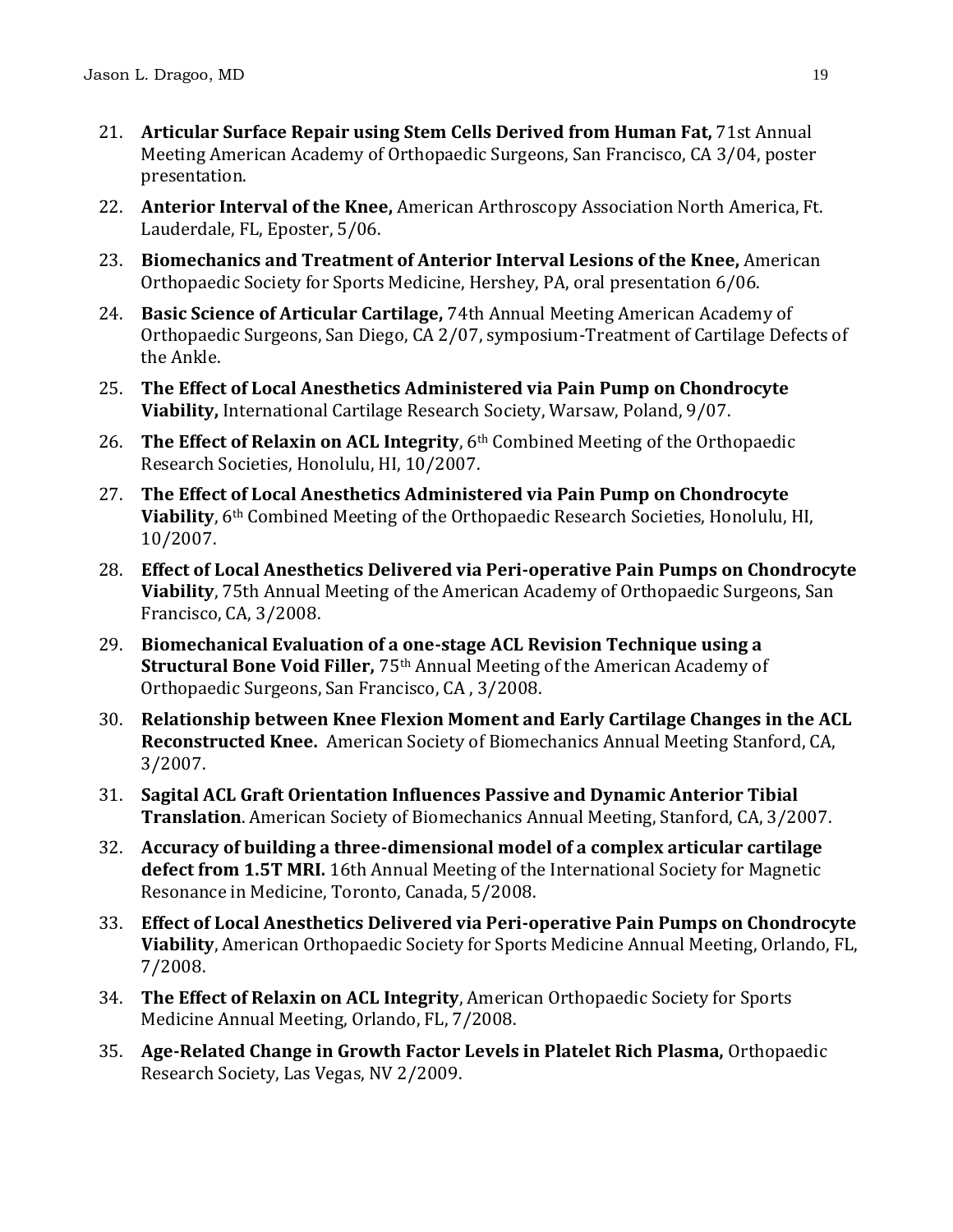- 36. **Chondrotoxicity of Low pH, Epinephrine and Preservative found in Local Anesthetics Containing Epinephrine,** 76th Annual Meeting of the American Academy of Orthopaedic Surgeons, Las Vegas, NV 2/2009.
- 37. **Chondrotoxicity of Low pH, Epinephrine and Preservative found in Local Anesthetics Containing Epinephrine**, American Orthopaedic Society for Sports Medicine Annual Meeting, Keystone, CO, 7/2009.
- 38. **Efficacy of Arthroscopic Acromioplasty; A critical review of the literature,** 77th Annual Meeting of the American Academy of Orthopaedic Surgeons, New Orleans, LA, 3/2010.
- 39. **Restoration of Knee Volume Using Selected Arthroscopic Releases,** 77th Annual Meeting of the American Academy of Orthopaedic Surgeons, New Orleans, LA, 3/2010.
- 40. **Biomechanical Evaluation of a one-stage ACL Revision Technique using a Structural Bone Void Filler,** 14th European Society of Sports Traumatology Knee Surgery and Arthroscopy Congress, Oslo, Norway 6, 2010.
- 41. **The Effect of Relaxin on ACL Integrity,** 14th European Society of Sports Traumatology Knee Surgery and Arthroscopy Congress, Oslo, Norway 6, 2010.
- 42. **Fabrication of Custom-Shaped Grafts for Cartilage Regeneration,** 14th European Society of Sports Traumatology Knee Surgery and Arthroscopy Congress, Oslo, Norway 6, 2010.
- 43. **Excursion of the Proximal Biceps Tendon with Positioning of the Upper Extremity: A Cadaveric Study,** 14th European Society of Sports Traumatology Knee Surgery and Arthroscopy Congress, Oslo, Norway 6, 2010.
- 44. **Restoration of Knee Volume Using Selected Arthroscopic Releases,** 14th European Society of Sports Traumatology Knee Surgery and Arthroscopy Congress, Oslo, Norway 6, 2010.
- 45. **Chondrotoxicity of Low pH, Epinephrine and Preservative found in Local Anesthetics Containing Epinephrine**, 14th European Society of Sports Traumatology Knee Surgery and Arthroscopy Congress, Oslo, Norway 6, 2010.
- 46. **Chondrotoxicity of Single Dose Corticosteroid Injections**, American Orthopaedic Society for Sports Medicine Annual Meeting, Providence, RI, 7/2010.
- 47. **Intra-articular Visualization of the Proximal Biceps Tendon is Maximized by Shoulder Abduction, Shoulder Flexion, and Elbow Flexion**, 124th AOA Annual Meeting in Boston, MA.
- 48. **Chondrotoxicity of Single Dose Corticosteroid Injections**, 78th Annual Meeting of the American Academy of Orthopaedic Surgeons, San Diego, CA 2/2011.
- 49. **The Basic Science of Chondrotoxicity**, Symposium, 30th Annual Meeting, Arthroscopy Association of North America, San Francisco, CA 4/2011.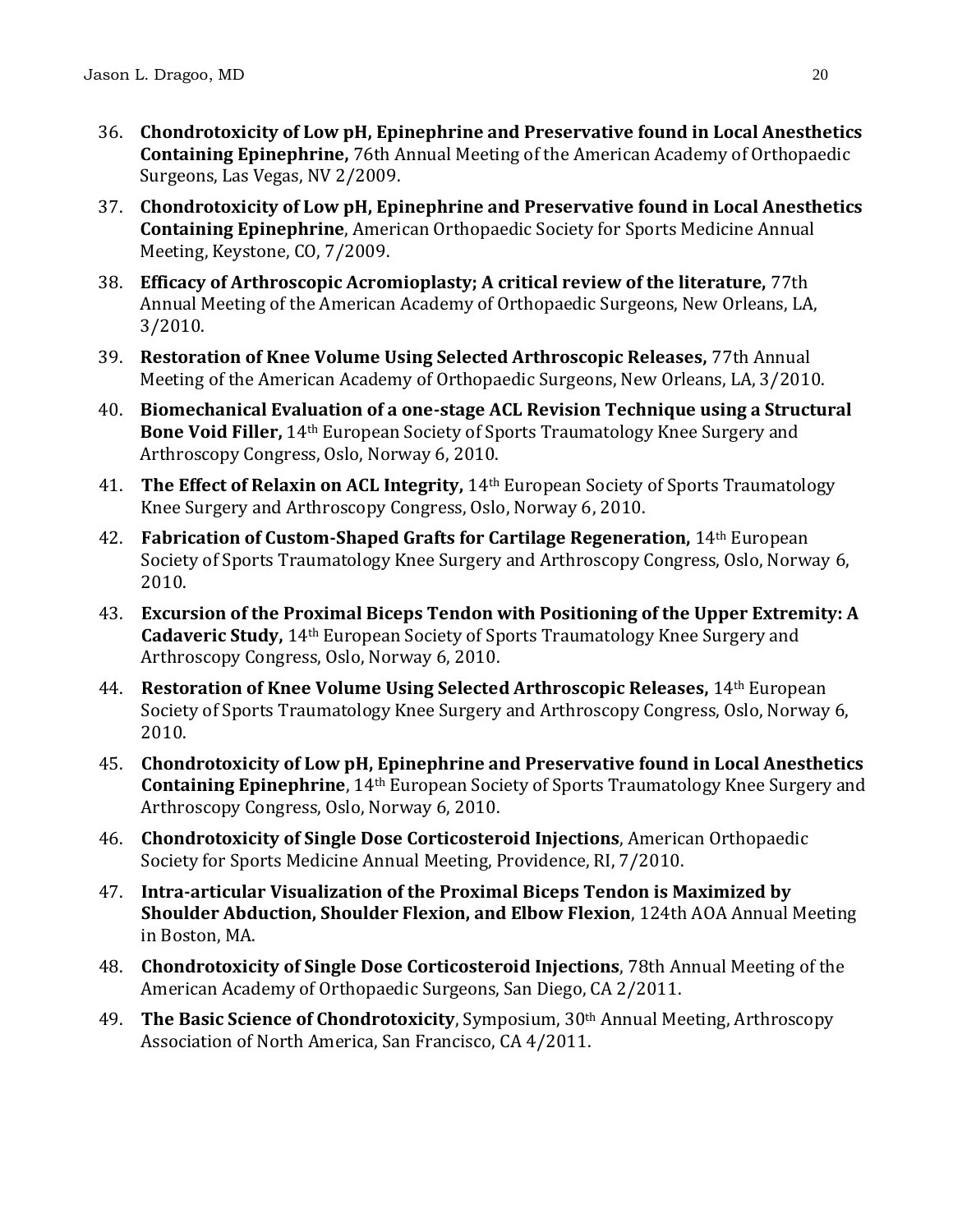- 50. **Chondrotoxicity of Single Dose Corticosteroid Injections**, 2011 International Society of Arthroscopy, Knee Surgery and Orthopaedic Sports Medicine (ISAKOS), Rio de Janeiro, Brazil 5/2011.
- 51. **Double-Blind Randomized Controlled Trial of Platelet-Rich-Plasma versus Dry Needling for Treatment of Patellar Tendinosis**, 2011 International Society of Arthroscopy, Knee Surgery and Orthopaedic Sports Medicine (ISAKOS), Rio de Janeiro, Brazil 5/2011.
- 52. **Single-Stage Revision Anterior Cruciate Ligament Reconstruction Technique Using a Structural Bone Void Filler**, 2011 International Society of Arthroscopy, Knee Surgery and Orthopaedic Sports Medicine (ISAKOS), Rio de Janeiro, Brazil 5/2011.
- 53. **Correlation of Serum Relaxin Levels and ACL Tears in Elite College Female Athletes**, 2011 International Society of Arthroscopy, Knee Surgery and Orthopaedic Sports Medicine (ISAKOS), Rio de Janeiro, Brazil 5/2011.
- 54. **Comparison of Growth Factor and Platelet Concentration from Commercial Platelet-Rich Plasma Separation Systems**, 2011 International Society of Arthroscopy, Knee Surgery and Orthopaedic Sports Medicine (ISAKOS), Rio de Janeiro, Brazil 5/2011.
- 55. **Stem Cell Therapy in Orthopaedics 2011**, 2011 International Society of Arthroscopy, Knee Surgery and Orthopaedic Sports Medicine (ISAKOS), Rio de Janeiro, Brazil 5/2011.
- 56. **Intra-articular visualization of the proximal biceps tendon is maximized by shoulder abduction, shoulder flexion, and elbow flexion,** 124th Annual Meeting of the American Orthopaedic Association 2011, Boston, USA
- 57. **Chondrotoxicity of Single Dose Local Anesthetic Injections,** American Orthopaedic Society for Sports Medicine Annual Meeting, San Diego, CA 7/2011.
- 58. **Possible ACL Risk Reduction Mechanism: Unstable Surfaces Decrease Quadricep: Hamstring Ratio**. Sport Injury Prevention Research Symposium. Canadian Academy of Sport and Exercise Medicine. Kelowna, British Colombia, CA, June, 2012.
- 59. **The Chondrotoxicity of Single-Dose Local Anesthetic Injections**, 79th Annual Meeting of the American Academy of Orthopaedic Surgeons, San Francisco, CA 2/2012.
- 60. **Platelet-Rich Plasma as a Treatment for Patellar Tendinopathy: A Double-Blind Randomized Controlled Trial**, Orthopaedic Research Society, San Francisco, 2/2012.
- 61. **Effect of Platelet-Rich Plasma Injection on Systemic Concentrations of Performance-Enhancing Growth Factors**, Orthopaedic Research Society, San Francisco, 2/2012.
- 62. **Local Anesthetics Activate Fibroblast-like Synoviocytes and Induce Matrix Metalloproteinase Production**, Orthopaedic Research Society, San Francisco, 2/2012.
- 63. **Local Anesthetics and Corticosteroids: A Chondrotoxic Combination,** Orthopaedic Research Society, San Francisco, 2/2012.
- 64. **The Chondrotoxicity of Single-Dose Local Anesthetics**, Orthopaedic Research Society, San Francisco, 2/2012.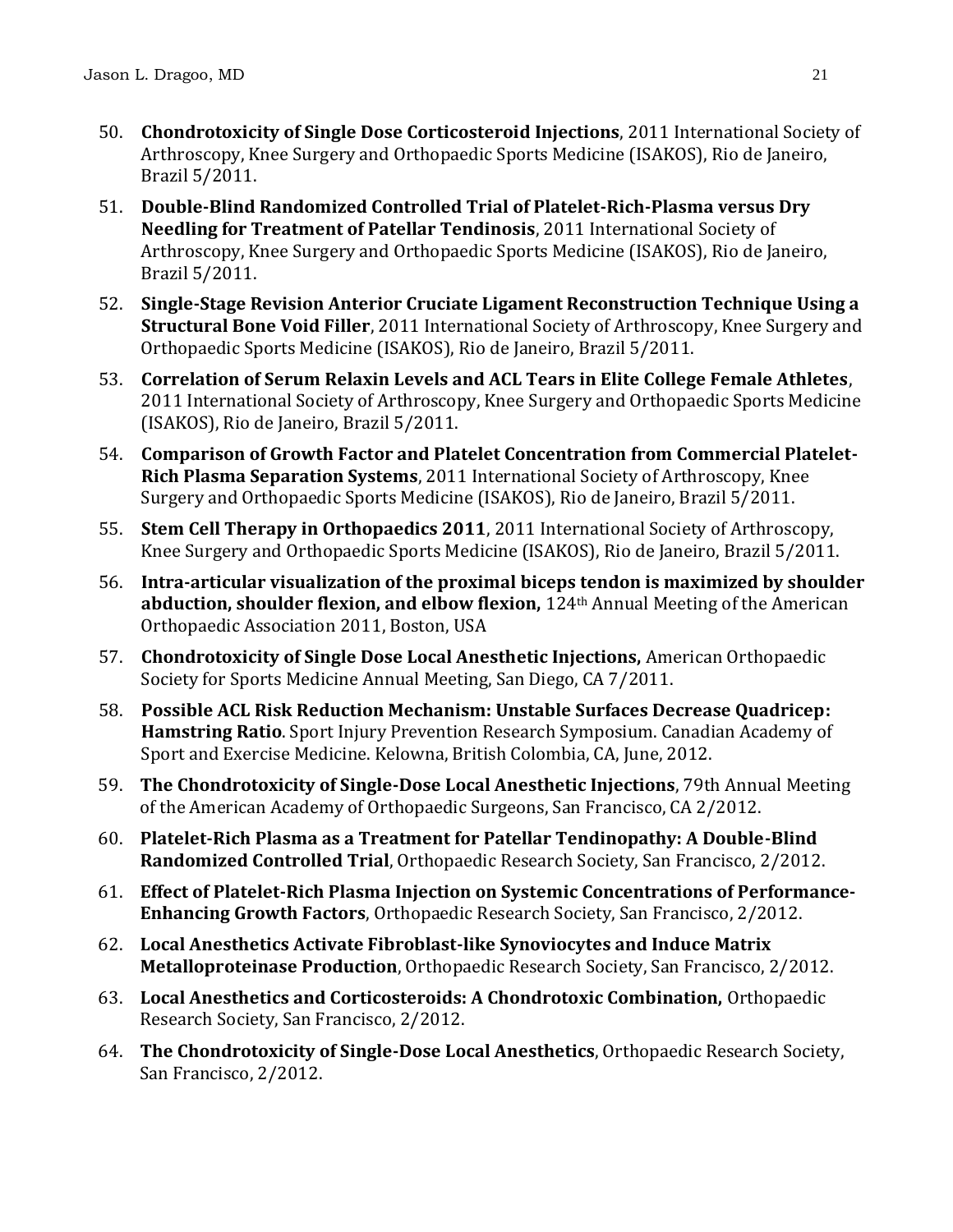- 65. **The Inflammatory Effect of Leukocyte-poor Versus Leukocyte-rich Platelet-Rich Plasma**, Orthopaedic Research Society, San Francisco, 2/2012.
- 66. **The Metabolic Effect of Resveratrol on Juvenile and Osteoarthritic Chondrocytes,** Orthopaedic Research Society, San Francisco, 2/2012.
- 67. **Prospective Correlation between Serum Relaxin Concentration and ACL Tears in Elite Female Athletes**, 15th European Society of Sports Traumatology Knee Surgery and Arthroscopy Congress, Geneva, Switzerland 5/ 2012
- 68. **The Inflammatory Effect of Leukocyte-Rich Versus Leukocyte-Poor Platelet-Rich Plasma**, 15th European Society of Sports Traumatology Knee Surgery and Arthroscopy Congress, Geneva, Switzerland 5/ 2012
- 69. **The Effect of Playing Surface on the Incidence of Anterior Cruciate Ligament Injuries in National Collegiate Athletic Association American Football Players**, 15th European Society of Sports Traumatology Knee Surgery and Arthroscopy Congress, Geneva, Switzerland 5/ 2012
- 70. **Systemic Performance-Enhancing Effects of Platelet-Rich Plasma (PRP) Injection,** 15th European Society of Sports Traumatology Knee Surgery and Arthroscopy Congress, Geneva, Switzerland 5/ 2012
- 71. **The Chondrotoxic and Inflammatory Effect of Local Anesthetics on Synoviocytes: An indirect pathway of chondrolysis**, 15th European Society of Sports Traumatology Knee Surgery and Arthroscopy Congress, Geneva, Switzerland 5/ 2012
- 72. **The Effect of Local Anesthetic and Corticosteroid Combinations on Chondrocyte Viability,** 15th European Society of Sports Traumatology Knee Surgery and Arthroscopy Congress, Geneva, Switzerland 5/ 2012
- 73. **Platelet-Rich Plasma as a Treatment For Patellar Tendinopathy: A Double-Blind Randomized Controlled Trial**, 15<sup>th</sup> European Society of Sports Traumatology Knee Surgery and Arthroscopy Congress, Geneva, Switzerland 5/ 2012
- 74. **The Incidence of Acromioclavicular Joint Injury in National Collegiate Athletic Association American Football Players**, 15th European Society of Sports Traumatology Knee Surgery and Arthroscopy Congress, Geneva, Switzerland 5/ 2012
- 75. **The Chondrotoxic Effect of Single-Dose Local Anesthetics**, 15th European Society of Sports Traumatology Knee Surgery and Arthroscopy Congress, Geneva, Switzerland 5/ 2012
- 76. **The Molecular Effect of Resveratrol on Osteoarthritic and Juvenile Chondrocytes**, 15th European Society of Sports Traumatology Knee Surgery and Arthroscopy Congress, Geneva, Switzerland 5/ 2012
- 77. **The Chondrotoxicity of Local Anesthetic and Corticosteroid Combinations**, International Cartilage Research Society, Montreal, Canada 5/2012
- 78. **Systemic Performance-Enhancing Effects of Platelet-Rich Plasma (PRP) Injection**, International Cartilage Research Society, Montreal, Canada 5/2012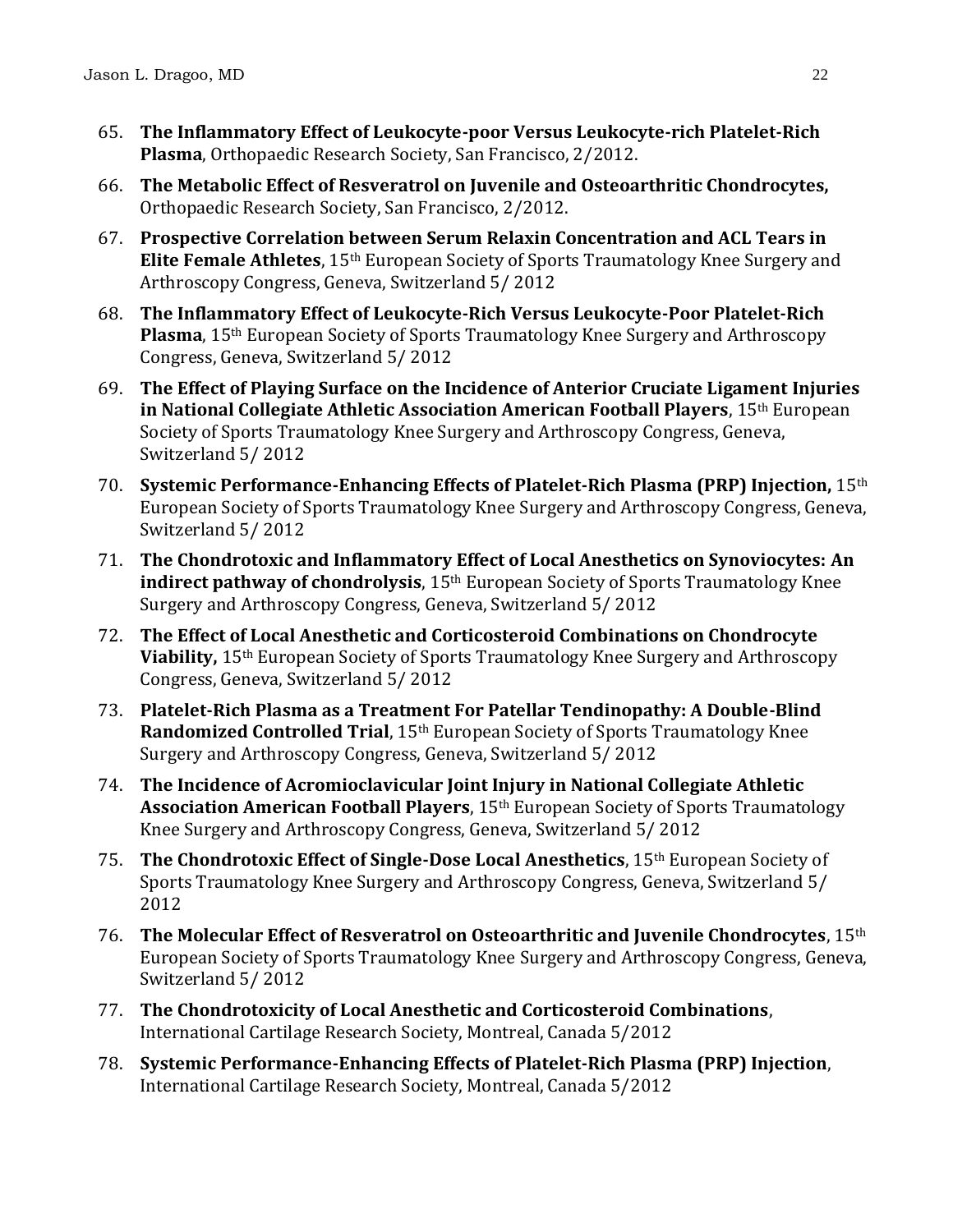- 79. **Platelet-Rich Plasma as a Treatment For Patellar Tendinopathy: A Double-Blind Randomized Controlled Trial**, Arthroscopy Association of North America Annual Meeting, Orlando, Florida, 5/2012.
- 80. **The Effect of Local Anesthetics on Synoviocytes: An indirect contributor to Chondrolysis,** Arthroscopy Association of North America Annual Meeting, Orlando, Florida, 5/2012.
- 81. **Effect of Platelet-Rich Plasma Injection on Systemic Concentrations of Performance-Enhancing Growth Factors**, Arthroscopy Association of North America Annual Meeting, Orlando, Florida, 5/2012
- 82. **The Chondrotoxicity of Local Anesthetic and Corticosteroid Combinations**, Arthroscopy Association of North America Annual Meeting, Orlando, Florida, 5/2012
- 83. **The Chondrotoxicity of Single-Dose Local Anesthetics**, Arthroscopy Association of North America Annual Meeting, Orlando, Florida, 5/2012
- 84. **The Inflammatory Effect of Leukocyte-Rich Versus Leukocyte-Poor Platelet-Rich Plasma**, Arthroscopy Association of North America Annual Meeting, Orlando, Florida, 5/2012
- 85. **The Effect of Resveratrol on Juvenile and Osteoarthritic Chondrocytes**, Arthroscopy Association of North America Annual Meeting, Orlando, Florida, 5/2012
- 86. **T2 Relaxation Times in Medial Compartment Osteoarthritis using 3D Quantitative DESS (qDESS)**, International Society for Magnetic Resonance in Medicine, Melborne, Australia 5/2012
- 87. **Platelet-Rich Plasma as a Treatment For Patellar Tendinopathy: A Double-Blind Randomized Controlled Trial**, American Orthopaedic Society for Sports Medicine Annual Meeting, Baltimore, Maryland, 7/2012.
- 88. **The Use of Stem Cells in Clinical Orthopaedics,** American Orthopaedic Society for Sports Medicine Annual Meeting, Baltimore, Maryland, 7/2012.
- 89. **Platelet-Rich Plasma as a Treatment For Patellar Tendinopathy: A Double-Blind Randomized Controlled Trial,** 80th Annual Meeting of the American Academy of Orthopaedic Surgeons, Chicago, IL 3/2013.
- 90. **The Effect of Local Anesthetics on Synoviocytes: An Indirect Contributor to Chondrolysis,** 80th Annual Meeting of the American Academy of Orthopaedic Surgeons, Chicago, IL 3/2013.
- 91. **Effect of Playing Surface on the Incidence of ACL Injuries in NCAA Football,** 80th Annual Meeting of the American Academy of Orthopaedic Surgeons, Chicago, IL 3/2013.
- 92. **Effect of Platelet-Rich Plasma Injection on Systemic Concentrations of Performance-Enhancing Growth Factors.** Annual Meeting of the American Academy of Orthopaedic Surgeons, Chicago, IL, March 2013.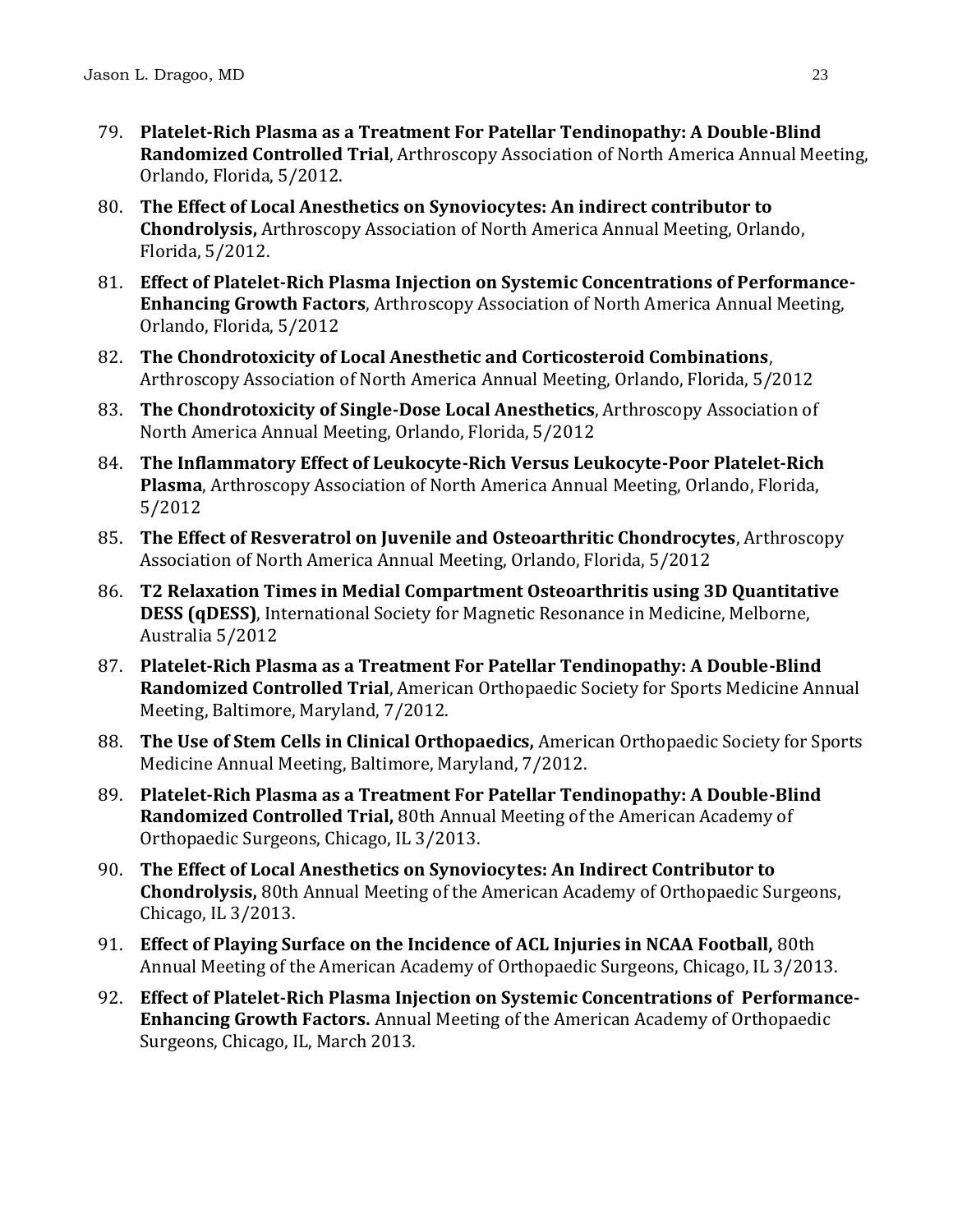- 93. **Tibial Tunnel Anteriorization Procedure for Single-State Revision ACL Reconstruction**. Annual Meeting of the Arthroscopy Association of North America, San Antonio, TX, April 2013.
- 95. **Chondrogenesis Using Adipose-Derived Stem Cells and FDA-Approved Biomatrices***.* Annual Meeting of the Arthroscopy Association of North America, San Antonio, TX, April 2013.
- 96. **The Impact of Hemarthrosis on the Inflammatory and Oxidative Environment of ACL-Injured Knees.** Annual Meeting of the Arthroscopy Association of North America, San Antonio, TX, April 2013.
- 97. **Lower Extremity Biomechanics in Division I Female Athletes**. Annual Meeting of the Arthroscopy Association of North America, San Antonio, TX, April 2013.
- 98**. T2 Mapping and Functional Outcome of Patients with Medial Knee Osteoarthritis after the use of Unloader Bracing.** Annual Meeting of the Arthroscopy Association of North America, San Antonio, TX, April 2013.
- 99. **Inflammatory Mediators in Joint Fluid of Meniscectomy Patients with Visible Synovitis.** Annual Meeting of the Arthroscopy Association of North America, San Antonio, TX, April 2013.
- 100. **The Systemic Effects of Platelet-Rich Plasma Injection**. Ninth Biennial Congress of the International Society for Arthroscopy, Knee Surgery, and Orthopaedic Sports Medicine, Toronto, Canada, May 2013.
- 101*.* **The Impact of Hemarthrosis on the Inflammatory and Oxidative Environment of ACL-Injured Knees***.* Ninth Biennial Congress of the International Society for Arthroscopy, Knee Surgery, and Orthopaedic Sports Medicine, Toronto, Canada, May 2013.
- 102. **Chondrogenesis Using Adipose-Derived Stem Cells and FDA-Approved Biomatrices***.*  Ninth Biennial Congress of the International Society for Arthroscopy, Knee Surgery, and Orthopaedic Sports Medicine, Toronto, Canada, May 2013.
- 103. **Landing on an Unstable Surface Decreases ACL Biomechanical Risk Factors.** Annual Meeting of the American Orthopaedic Society for Sports Medicine, Chicago, IL, July 2013.
- 104. **Chondrogenesis Using Adipose-Derived Stem Cells and FDA-Approved Biomatrices,**  Annual Meeting of the American Academy of Orthopaedic Surgeons, New Orleans, March 2014.
- 105. **The Effect of Platelet Rich Plasma Formulations on Human Synoviocytes,** Annual Meeting of the Orthopaedic Research Society, New Orleans, LA, March, 2014.
- 106. **MPFL Repair versus Reconstruction for Recurrent Patellar Instability: Two-year Results of an Algorithm Based Approach.** Annual Meeting of the Arthroscopy Association of North America, Hollywood, FL, May 2014.
- 107. **Relaxin signaling in female verses male human anterior cruciate ligament cells.** Annual Meeting of the Arthroscopy Association of North America, Hollywood, FL, May 2014.
- 108. **The Effect of Platelet Rich Plasma Formulations and Blood Products on Human Synoviocytes.** Annual Meeting of the Arthroscopy Association of North America, Hollywood, FL, May 2014.
- 109. **Symposium: What can you Safely Inject into Joints in 2014?** Annual Meeting of the Arthroscopy Association of North America, Hollywood, FL, May 2014.
- 110. **Diagnostic performance of a 3D FSE T2 and T1rho sequence for Quantitative**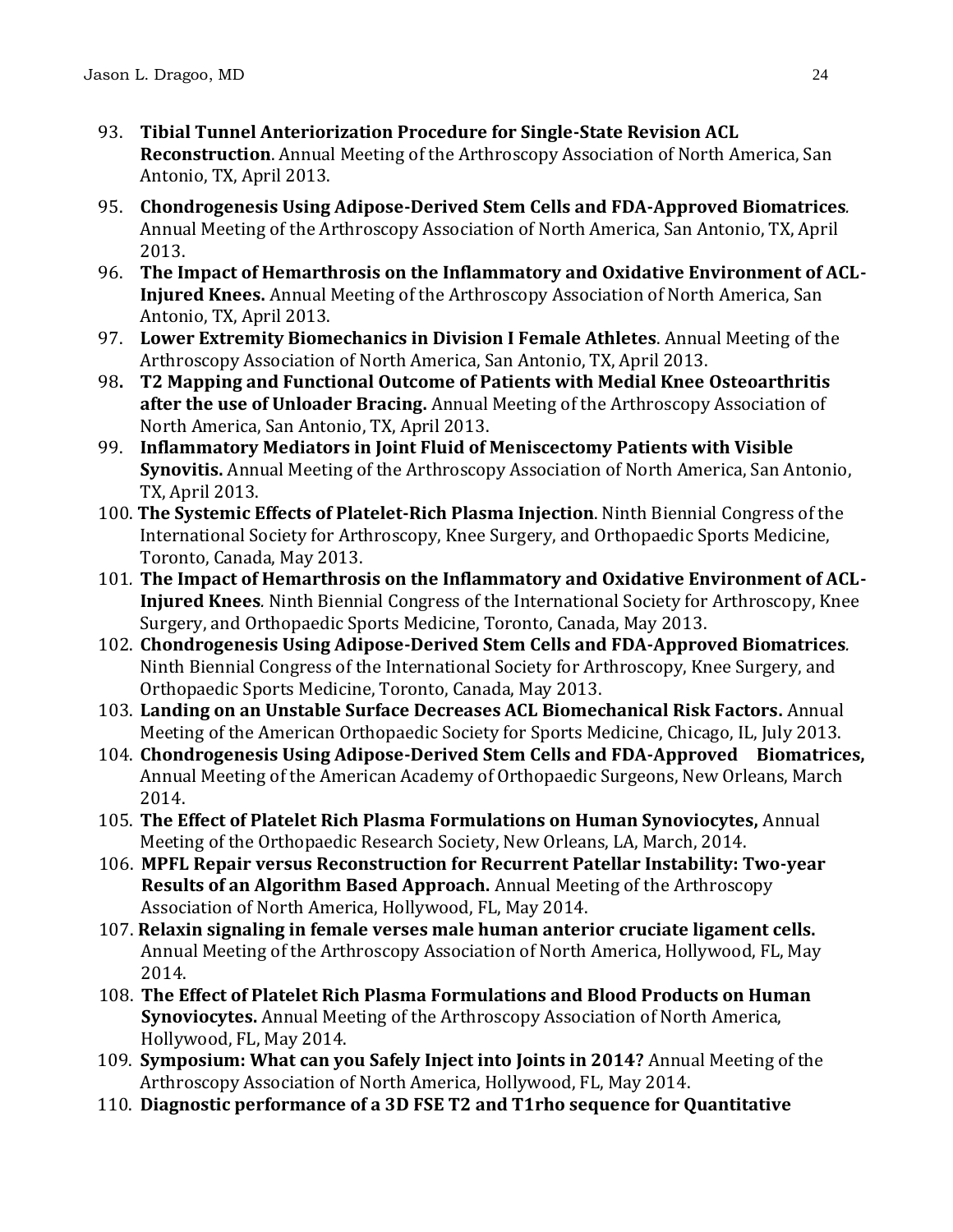**mapping of articular cartilage composition for the detection of Morphological internal knee derangements**. International Society for Magnetic Resonance in Medicine, Milan, IT, May 2014.

- 111. **Symposium: ESSKA guidelines for PRP use.** 16th European Society of Sports Traumatology Knee Surgery and Arthroscopy Congress, Amsterdam, Netherlands 5/2014
- 112. **Biomechanical risk factors for ACL rupture in female lacrosse and field hockey athletes.** 16th European Society of Sports Traumatology Knee Surgery and Arthroscopy Congress, Amsterdam, Netherlands 5/2014
- 113. **Repair versus reconstruction for recurrent lateral patellar instability.** 16th European Society of Sports Traumatology Knee Surgery and Arthroscopy Congress, Amsterdam, Netherlands 5/2014
- 114. **Chondrogenesis using FDA-approved biomatrices.** 16th European Society of Sports Traumatology Knee Surgery and Arthroscopy Congress, Amsterdam, Netherlands May 2014
- 115. **The Effect of Platelet Rich Plasma Formulations and Blood Products on Human Synoviocytes.** 16<sup>th</sup> European Society of Sports Traumatology Knee Surgery and Arthroscopy Congress, Amsterdam, Netherlands 5/2014
- 116. **Mechanoreceptor Re-innervation Following Allograft versus Autograft Anterior Cruciate Ligament Reconstruction**. American Orthopaedic Society for Sports Medicine Annual Meeting, Seattle, WA 7/2014
- 117. **Symposium: Cell-Based Therapies in Orthopaedics: Common Sense Approach for the Practicing Orthopaedic Surgeon.** AAOS Annual Meeting, Las Vegas, NV 3/2015
- 118. **The effect of donor age on structural and mechanical properties of allograft tendons.** AAOS Annual Meeting, Las Vegas, NV 3/2015
- 119. **Return to play of elite football players after multi-ligament reconstructions of the knee.** Tenth Biennial Congress of the International Society for Arthroscopy, Knee Surgery, and Orthopaedic Sports Medicine, Lyon, France, May 2015.
- 120. **Relaxin Signaling In Female Verses Male Human Anterior Cruciate Ligament Tenocytes.** Tenth Biennial Congress of the International Society for Arthroscopy, Knee Surgery, and Orthopaedic Sports Medicine, Lyon, France, May 2015.
- 121. **The Effect of Donor Age on the Structural and Mechanical Properties of Allograft Tendons.** Tenth Biennial Congress of the International Society for Arthroscopy, Knee Surgery, and Orthopaedic Sports Medicine, Lyon, France, May 2015.
- 122. **Mechanoreceptor Re-Innervation Following Allograft versus Autograft Anterior Cruciate Ligament Reconstruction.** Tenth Biennial Congress of the International Society for Arthroscopy, Knee Surgery, and Orthopaedic Sports Medicine, Lyon, France, May 2015.
- 123. **Quantitation Of Progenitor Cells After Bone Marrow Aspirate Concentration.** Tenth Biennial Congress of the International Society for Arthroscopy, Knee Surgery, and Orthopaedic Sports Medicine, Lyon, France, May 2015.
- 124. **Arthroscopic Harvest of Stem Cells from the Infrapatellar Fat Pad.** Tenth Biennial Congress of the International Society for Arthroscopy, Knee Surgery, and Orthopaedic Sports Medicine, Lyon, France, May 2015.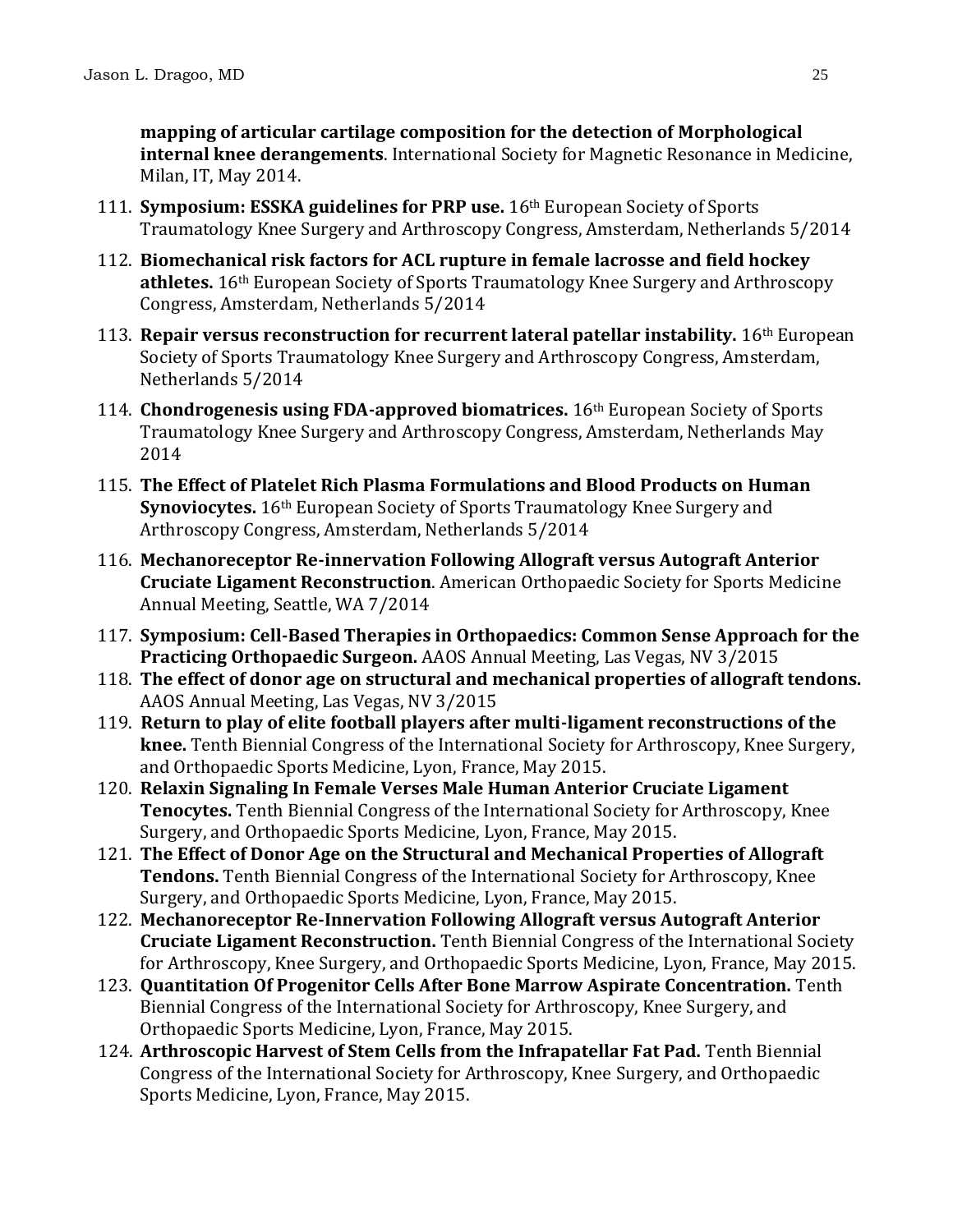- 125. **The Use of Stem cells and PRP for Cartilage Regeneration**. American Orthopaedic Society for Sports Medicine Annual Meeting, Orlando, FL. July 2015.
- 126. **Symposium: The Use of Biologics for Intra-articular Disease.** American Orthopaedic Society for Sports Medicine Annual Meeting, Orlando, FL. July 2015.
- 127. **Cell Therapies for the Treatment of Musculoskeletal Disease.** AAOS Annual Meeting, Orlando, FL 3/2016
- 128. **Bilateral Assessment of Cartilage with UTE T2\* Quantitative MRI and Relationships with Walking Mechanics Two Years after Anterior Cruciate Ligament Reconstruction.**  AAOS Annual Meeting, Orlando, FL 3/2016
- 129. **Biologic Treatment of Orthopaedic Injuries.** AAOS Annual Meeting, Orlando, FL 3/2016
- 130. **The Use of Biologics for Rotator Cuff Repair.** AANA Specialty Day. AAOS Annual Meeting, Orlando, FL 3/2016
- 131. **Cell Therapies for the Treatment of Musculoskeletal Disease**. AAOS Annual Meeting, Orlando, FL 3/2016
- 132. **The Use of Platelet-Rich and Platelet-Poor Plasma to Enhance Differentiation of Skeletal Myoblasts: Implications for the Use of Autologous Blood Products for Muscle Regeneration.** 17th European Society of Sports Traumatology Knee Surgery and Arthroscopy Congress, Barcelona, Spain 5/2016
- 133. **Biomechanical Effects of an ACL Injury Prevention Program on Youth Female Soccer Athletes**. 17th European Society of Sports Traumatology Knee Surgery and Arthroscopy Congress, Barcelona, Spain 5/2016
- 134. **Mechanoreceptor re-innervation following Allograft versus Autograft Anterior Cruciate Ligament Reconstruction**. 17th European Society of Sports Traumatology Knee Surgery and Arthroscopy Congress, Barcelona, Spain 5/2016
- 135. **The Effect of Foot Position on Biomechanical Risk Factors for Anterior Cruciate Ligament Injury**. 17<sup>th</sup> European Society of Sports Traumatology Knee Surgery and Arthroscopy Congress, Barcelona, Spain 5/2016
- 136. **Arthroscopic harvest of adipose derived stem cells from the infrapatellar fat pad.** 17th European Society of Sports Traumatology Knee Surgery and Arthroscopy Congress, Barcelona, Spain 5/2016
- 137. **The use of PRP and PPP for Muscle Regeneration**. AOSSM Annual Meeting, Colorado Springs, CO, 7/2016.
- 138. **Return to Play after Shoulder Instability Surgery in NCAA Division I Intercollegiate Football Athletes.** AOSSM Annual Meeting, Colorado Springs, CO, 7/2016.
- 139. **The Use of Platelet-Rich and Platelet-Poor Plasma to Enhance Differentiation of Skeletal Myoblasts**. AAOS Annual Meeting, San Diego, CA 3/2017
- 140. **The Chondrotoxicity of Injectable Anti-inflammatory and Narcotic Medications.** AAOS Annual Meeting, San Diego, CA 3/2017
- 141. **Biomechanical Effects of an ACL Injury Prevention Program on Youth Female Soccer Athletes.** 11th Biennial Congress of the International Society for Arthroscopy, Knee Surgery, and Orthopaedic Sports Medicine Shanghai, China 5/2017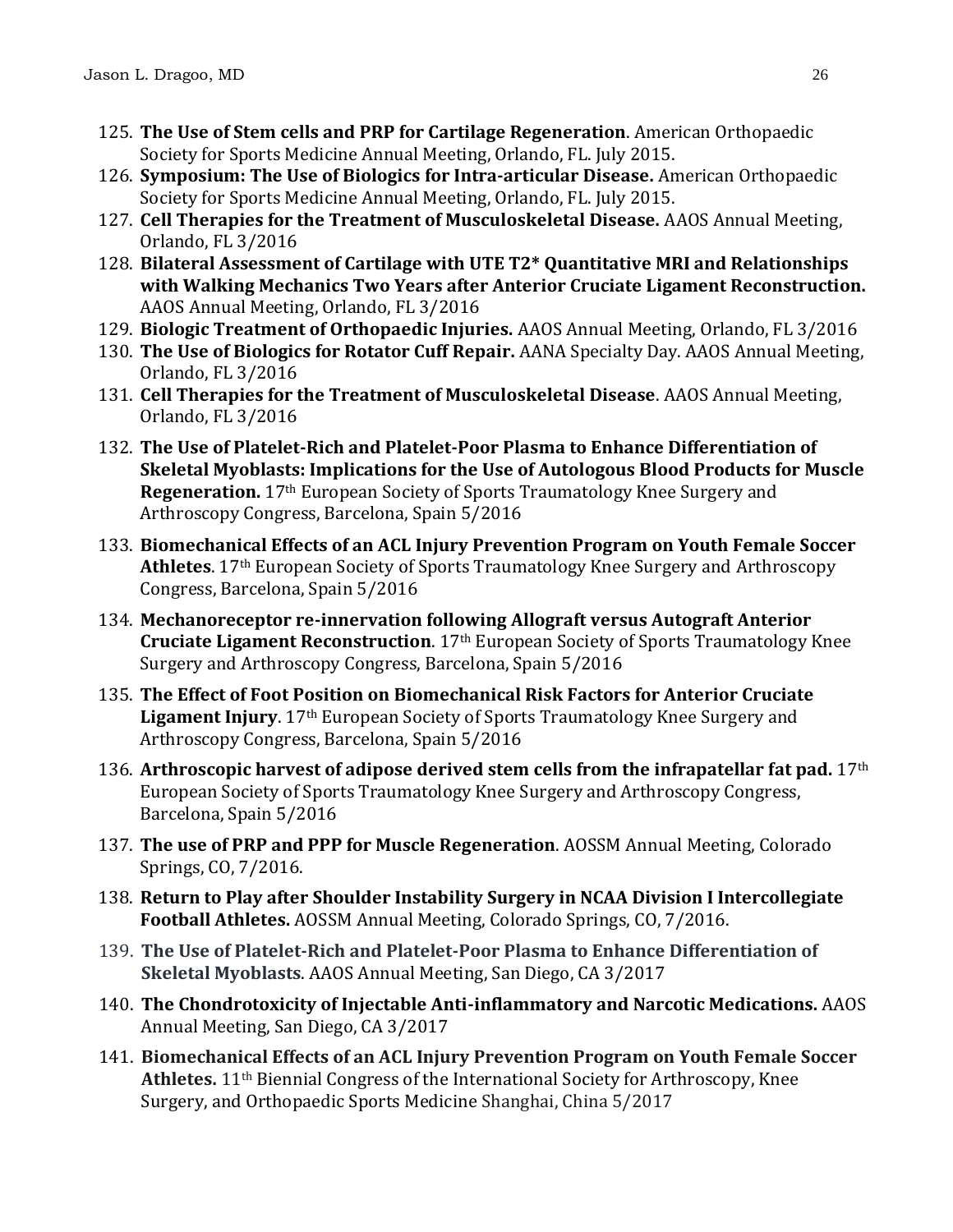- 142. **The Use Of Platelet-Rich And Platelet-Poor Plasma To Enhance Differentiation Of Skeletal Myoblasts: Implications For The Use Of Autologous Blood Products For Muscle Regeneration.** 11th Biennial Congress of the International Society for Arthroscopy, Knee Surgery, and Orthopaedic Sports Medicine Shanghai, China 5/2017
- 143. **Characterization of Stem Cell Yield after the Use of Commercial Bone Marrow Aspirate Concentration Devices.** 11th Biennial Congress of the International Society for Arthroscopy, Knee Surgery, and Orthopaedic Sports Medicine Shanghai, China 5/2017
- 144. **Quantification of Stem Cells in Bone marrow aspirate concentration.** AOSSM Annual Meeting, Toronto, CAN, 7/2017.
- 145. **Chondrotoxicity injectable NSAIDs and Narcotics.** AOSSM Annual Meeting, Toronto, CAN, 7/2017.
- 146. **PRP for Patellar Tendinopathy: a Multi-Center Double-Blind RCT.** AAOS Annual Meeting, Las Vegas, NV 3/2019.
- 147. **The Effect of Oral Contraceptives on ACL Strength.** AAOS Annual Meeting, Las Vegas, NV 3/2019.
- 148. **Outcomes of Arthroscopic All-Inside Repair vs Observation in Older patients with Meniscal Root Tears.** AAOS Annual Meeting, Las Vegas, NV 3/2019.
- 149. **Outcomes of Arthroscopic All-Inside Repair vs Observation in Older patients with Meniscal Root Tears.** 12th Biennial Congress of the International Society for Arthroscopy, Knee Surgery, and Orthopaedic Sports Medicine. Cancun, Mexico 5/2019.
- 150. **The Effect of Oral Contraceptive Hormones on Anterior Cruciate Ligament Strength.**  12<sup>th</sup> Biennial Congress of the International Society for Arthroscopy, Knee Surgery, and Orthopaedic Sports Medicine. Cancun, Mexico 5/2019.
- 151. **Outcomes of Arthroscopic All-Inside Repair vs Observation in Older patients with Meniscal Root Tears.** AOSSM Annual Meeting, Boston, MA 7/2019.

**Invited Presentations (277 total)**

- 1**. Slipped Capital Femoral Epiphysis**, Grand Rounds, Orthopaedic Hospital, Los Angeles, CA 8/99, oral presentation.
- **2. Cartilage Tissue Engineering**, Grand Rounds, Shriners Hospital for Children, Los Angeles, CA 2/00, oral presentation.
- 3. **Wrist Injuries in Athletes**, UCLA Department of Orthopaedics, Hand Trauma Lecture Series 3/00, oral presentation.
- 4. **Bone Production by Human Adipose-Derived Stem Cells versus Bone Marrow Stem Cells Using Bone Morphogenetic Protein-2 Gene Therapy**, American College of Surgeons, 2001 Spring Scientific Meeting, San Diego, CA 3/01, oral presentation.
- 5. **Common Pitfalls in Orthopaedic Patient Management**, UCLA Department of Medicine Surgical Lecture Series 3/01, oral presentation.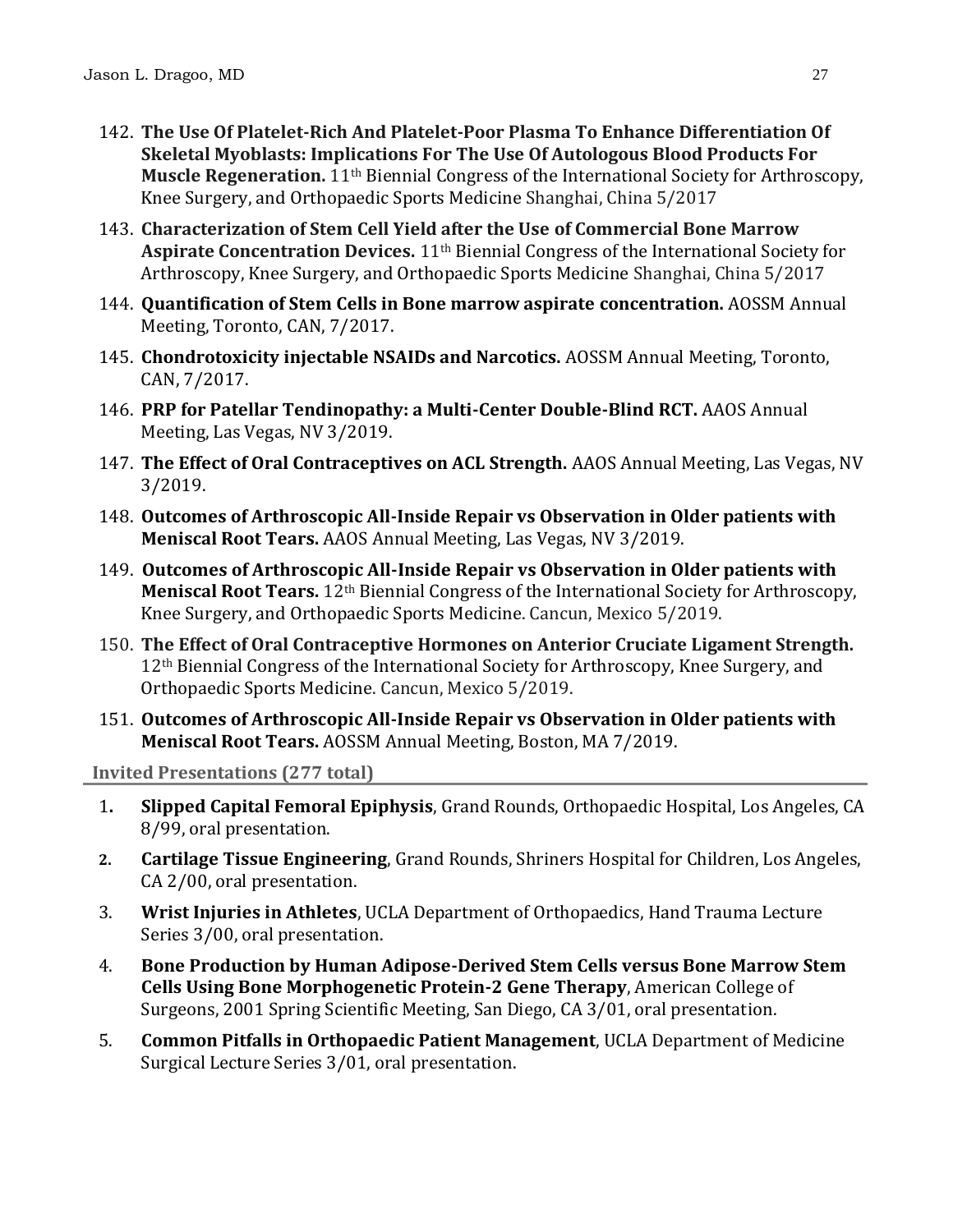- 6. **In-Vitro Osteogenesis of BMP-2 Transfected Human Stem Cells**, American Orthopaedic Association-34th Annual Residents Conference, Hershey, PA 3/01, oral presentation.
- 7. **Examination of the Knee**, UCLA Department of Medicine Surgical Lecture Series 5/01, oral presentation.
- 8. **Bone Production by Human Adipose-Derived Stem Cells versus Bone Marrow Stem Cells Using Bone Morphogenetic Protein-2 Gene Therapy**, California Society of Plastic Surgery, 2001 Annual Meeting, Monterey, California 5/01, oral presentation.
- 9. **In-Vitro Osteogenesis of BMP-2 Transfected Human Stem Cells**, Plastic Surgery Research Council, Milwaukee, Wisconsin 6/01, oral presentation.
- 10. **In-Vitro Osteogenesis of BMP-2 Transfected Human Stem Cells**, 2001 Annual American Orthopaedic Association Meeting, West Palm Beach, FL 6/01, poster presentation.
- 11. **Bone and Cartilage Tissue Engineering using Fat Derived Stem Cells**, 2001 Annual Plastic Surgery Research Forum, UCLA Department of Plastic Surgery 6/01, oral presentation.
- 12. **Long-term Results of Arthroscopic Distal Clavicle Resection**, 2001 Western Orthopaedic Association Meeting, San Francisco, CA 9/01, poster presentation.
- 13. **Bone Induction by BMP-2 Transduced Stem Cells Derived from Human Fat, 2001** Western Orthopaedic Association Meeting, San Francisco, CA 9/01, oral presentation.
- 14. **Relaxin Receptors in the Human Female ACL,** 2001 Western Orthopaedic Association Meeting, San Francisco, CA 9/01, oral presentation.
- 15. **Osteogenic Induction by Genetically Manipulated Stem Cells Derived from Human Fat,** 2001 Annual Meeting American Society for Bone and Mineral Research, Phoenix, AZ 10/01, poster presentation.
- 16. **Bone Production by BMP-2 Transduced Stem Cells Derived from Human Fat,** 4th International Meeting of the Tissue Engineering Society International and the  $1<sup>st</sup>$  Biennial Meeting of the European Tissue Engineering Society, Freiburg, Germany 11/01, oral presentation.
- 17. **Cartilage Tissue Engineering using Stem Cells Derived from Human Fat,** American College of Surgeons, Southern California Chapter 2002 Scientific Meeting, Santa Barbara, CA 1/02, oral presentation.
- 18. **Optimal Cartilage Induction Media using Stem Cells Derived from Human Fat,**  American College of Surgeons, Southern California Chapter 2002 Scientific Meeting, Santa Barbara, CA 1/02, oral presentation.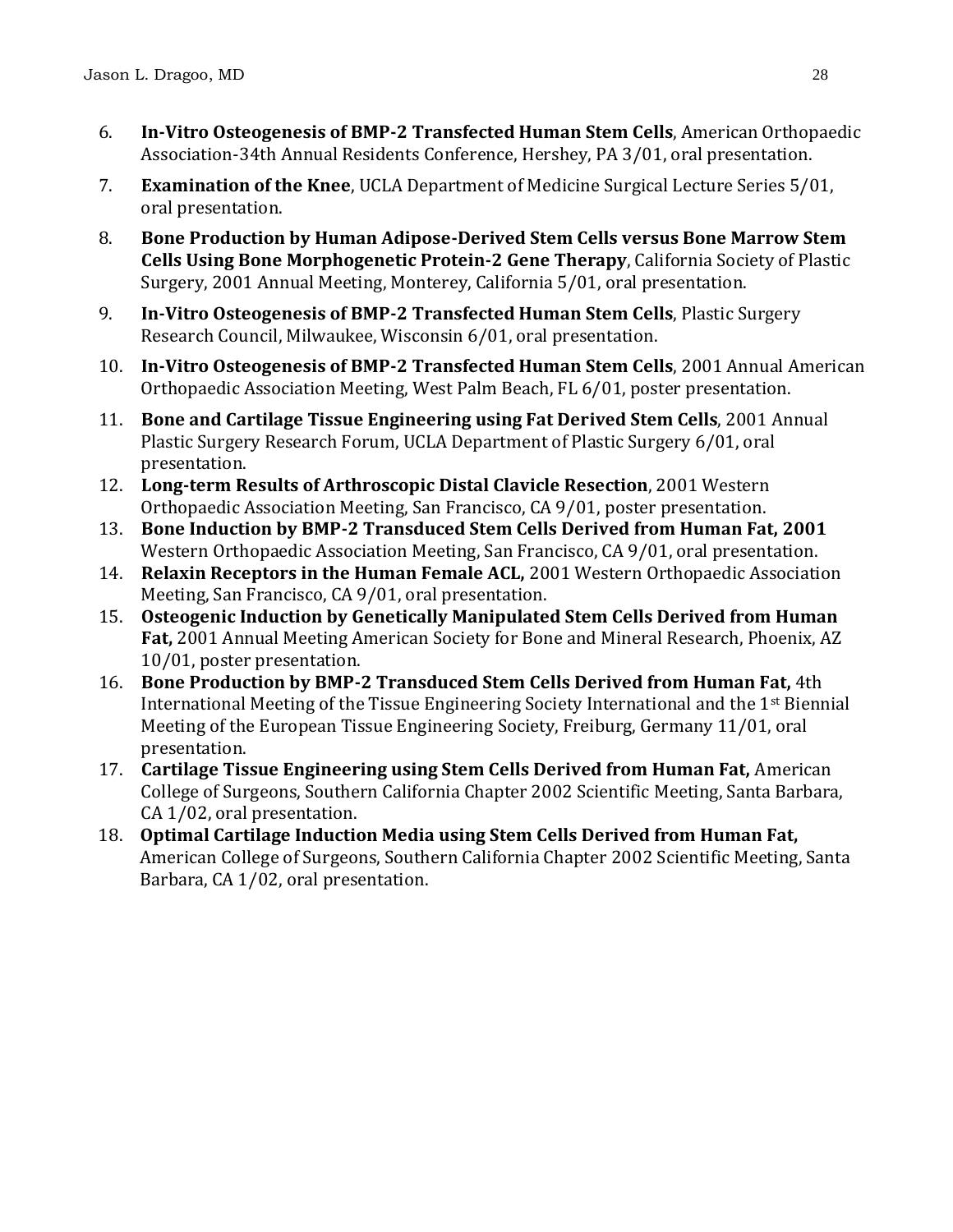- 19. **Bone Induction by BMP-2 Transduced Stem Cells Derived from Human Fat,**  Orthopaedic Research Society, Dallas, TX 2/02, oral presentation.
- 20. **Relaxin Receptors in the Human Female ACL,** Orthopaedic Research Society, Dallas, TX 2/02, poster presentation.
- 21. **Bone Production by Genetically Manipulated Stem Cells Derived from Human Fat,** 69th Annual Meeting American Academy of Orthopaedic Surgeons, Dallas, TX 2/02, oral presentation.
- 22. **Cartilage Tissue Engineering using Stem Cells Derived from Human Fat,** 47th Annual Plastic Surgery Research Council, Boston, Massachusetts 4/02, oral presentation.
- 23. **In-vivo Bone Production by Genetically Manipulated Stem Cells Derived from Human Fat,** 47th Annual PLASTIC Surgery Research Council, Boston, Massachusetts 4/02, oral presentation.
- 24. **Optimal Cartilage Induction Media using Stem Cells Derived from Human Fat,** 47th Annual Plastic Surgery Research Council, Boston, Massachusetts 4/02, oral presentation.
- 25. **Bone Production by Genetically Manipulated Stem Cells Derived from Human Fat,** California Orthopaedic Association, 2002 Annual Meeting, Palm Springs, CA 4/02, oral presentation.
- 26. **Relaxin Receptors in the Human Female ACL,** American Orthopaedic Association-35th Annual Residents Conference, Memphis, TN 4/02, oral presentation.
- 27. **Long-term Results of Arthroscopic Distal Clavicle Resection with Concomitant Subacromial Decompression,** 2001 Arthroscopy Association of North America Annual Meeting, Washington, DC 4/02, oral presentation.
- 28. **Examination of the Shoulder,** UCLA Department of Medicine Surgical Lecture Series 5/01, oral presentation.
- 29. **Examination of the Knee,** UCLA Department of Medicine Surgical Lecture Series 5/01, oral presentation.
- 30. **Cartilage and Bone Production using Stem Cells from Arthroscopically Harvested Infrapatellar Fat Pads,** American Orthopaedic Society for Sports Medicine 28th Annual Meeting, Orlando, FL 6/02, poster presentation.
- 31. **Cartilage and Bone Production using Stem Cells from Arthroscopically Harvested Infrapatellar Fat Pads**, 2002 Annual American Orthopaedic Association Meeting, Victoria, BC 6/02, poster presentation.
- 32. **Cartilage and Bone Production using Stem Cells from Arthroscopically Harvested Infrapatellar Fat Pads**, 2002 Western Orthopaedic Association Meeting, Maui, HI 9/02, oral presentation.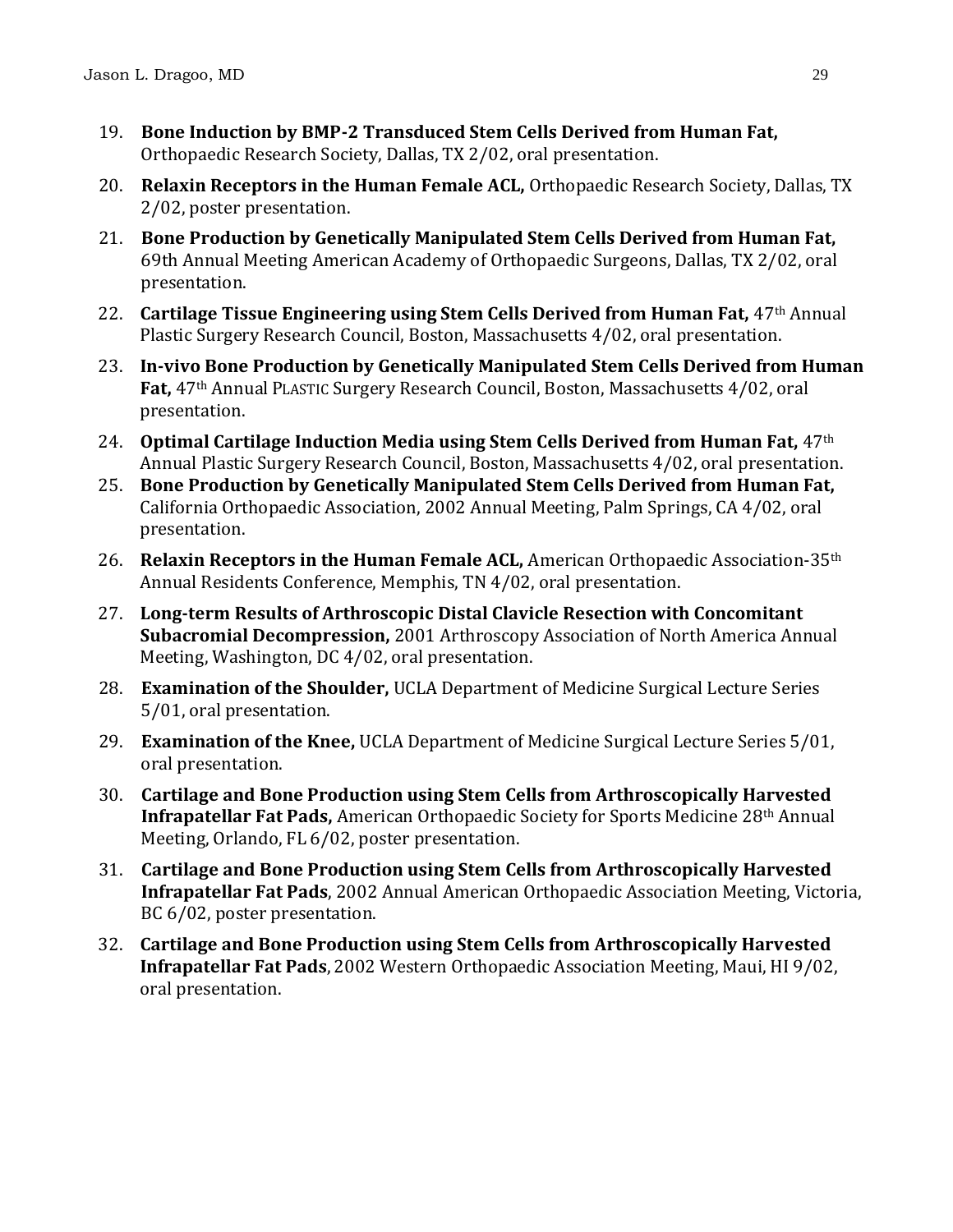- 33. **Cartilage and Bone Production using Stem Cells from Arthroscopically Harvested Infrapatellar Fat Pads,** 2002 Smith and Nephew National Resident Research Awards, Memphis, TN 9/02, oral presentation.
- 34. **Cartilage and Bone Production using Stem Cells from Arthroscopically Harvested Infrapatellar Fat Pads,** 70th Annual Meeting American Academy of Orthopaedic Surgeons, New Orleans, LA 2/03, poster presentation.
- 35. **Comparison of Multi-lineage Cells from Human Adipose and Bone Marrow,**  Orthopaedic Research Society, New Orleans, LA 2/03, poster presentation.
- 36. **Cartilage Induction using Fat-Derived Stem Cells,** Orthopaedic Research Society, New Orleans, LA 2/03, oral presentation.
- 37. **Shoulder Injuries in the Young Athlete**, Grand Rounds, Orthopaedic Hospital, Los Angeles, CA 2/03, oral presentation.
- 38. **The Future of Arthritis Surgery: The use of stem cells,** Grand Rounds, Orthopaedic Hospital, Los Angeles, CA 2/03, oral presentation.
- 39. **Articular Surface Repair using Stem Cells Derived from Human Fat,** Orthopaedic Research Society, San Francisco, CA 3/04, poster presentation.
- 40. **The Future of Arthritis Surgery: The use of stem cells,** Wilson-Bost Traveling Fellowship Presentation, Los Angeles, CA 2/03, oral presentation.
- 41. **Articular Surface Repair using Stem Cells Derived from Human Fat,** 71st Annual Meeting American Academy of Orthopaedic Surgeons, San Francisco, CA 3/04, poster presentation.
- 42**. Anterior Interval of the Knee,** American Arthroscopy Association North America, Ft. Lauderdale, FL, Eposter, 5/06.
- 43. **Biomechanics and Treatment of Anterior Interval Lesions of the Knee,** American Orthopaedic Society for Sports Medicine, Hershey, PA, oral presentation 6/06.
- 44**. Articular Surface Repair using Stem Cells Derived from Human Fat,** 2006 Smith and Nephew Research Awards, San Diego, CA 1/06, oral presentation.
- 45**. New Frontiers in Sports Medicine: Hip Arthroscopy,** Grand Rounds, Stanford University, 1/06.
- 46**. Modern Techniques of Cartilage Regeneration,** Western Orthopaedic Association, Napa, CA 11/06.
- 47. **Basic Science of Articular Cartilage,** 74th Annual Meeting American Academy of Orthopaedic Surgeons, San Diego, CA 2/07, symposium-Treatment of Cartilage Defects of the Ankle.
- 48. **The Effect of Local Anesthetics Administered via Pain Pump on Chondrocyte Viability,** International Cartilage Research Society, Warsaw, Poland, 9/07.
- 49. **The Effect of Relaxin on ACL Integrity**, 6th Combined Meeting of the Orthopaedic Research Societies, Honolulu, HI, 10/2007.
- 50. **The Effect of Local Anesthetics Administered via Pain Pump on Chondrocyte Viability**, 6th Combined Meeting of the Orthopaedic Research Societies, Honolulu, HI, 10/2007.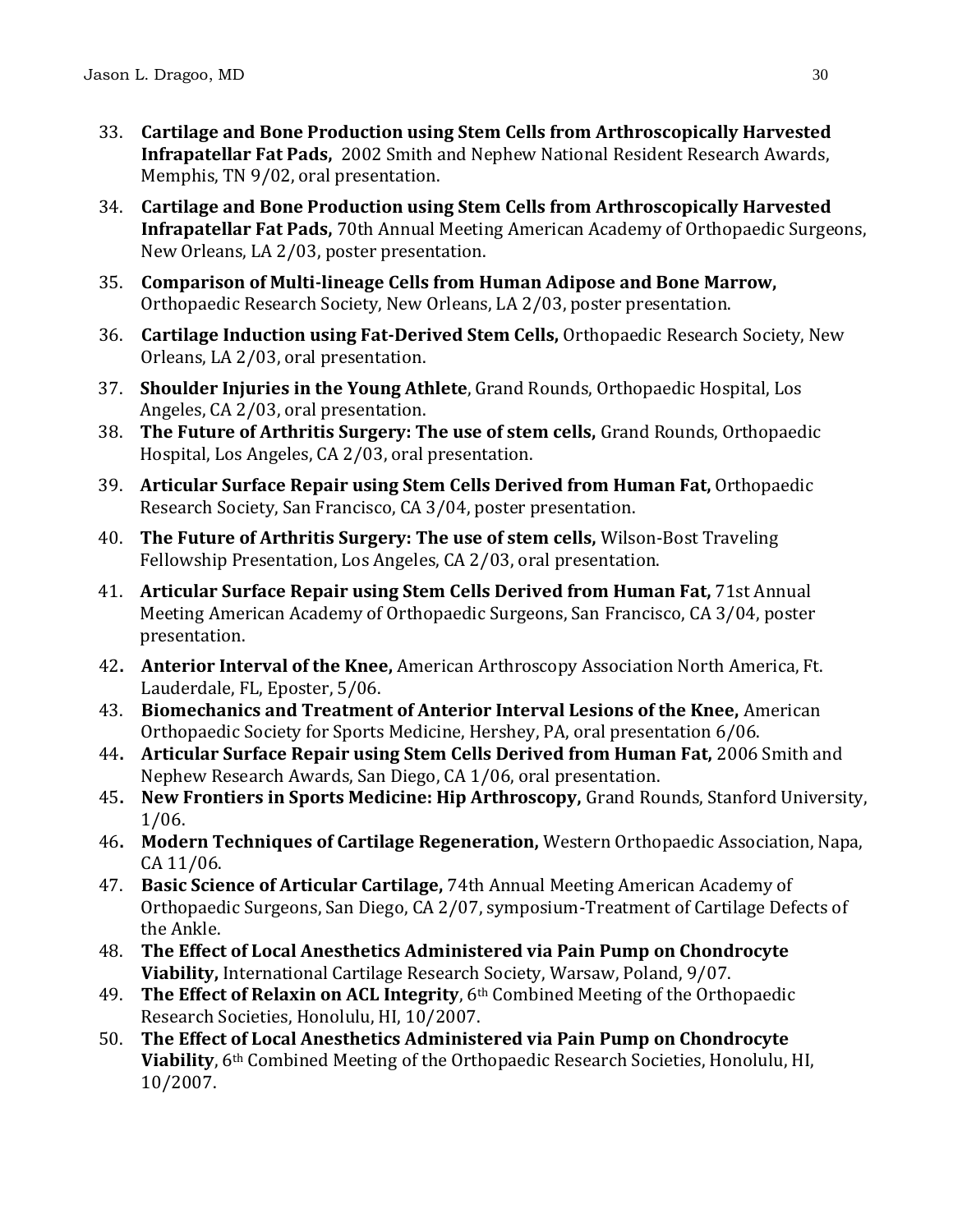- 51. **Effect of Local Anesthetics Delivered via Peri-operative Pain Pumps on Chondrocyte Viability**, 75th Annual Meeting of the American Academy of Orthopaedic Surgeons, San Francisco, CA, 3/2008.
- 52. **Biomechanical Evaluation of a one-stage ACL Revision Technique using a Structural Bone Void Filler,** 75th Annual Meeting of the American Academy of Orthopaedic Surgeons, San Francisco, CA , 3/2008.
- 53. **Relationship between Knee Flexion Moment and Early Cartilage Changes in the ACL Reconstructed Knee.** American Society of Biomechanics Annual Meeting Stanford, CA, 3/2007.
- 54. **Sagital ACL Graft Orientation Influences Passive and Dynamic Anterior Tibial Translation**. American Society of Biomechanics Annual Meeting, Stanford, CA, 3/2007.
- 55. **Accuracy of building a three-dimensional model of a complex articular cartilage defect from 1.5T MRI.** 16th Annual Meeting of the International Society for Magnetic Resonance in Medicine, Toronto, Canada, 5/2008.
- 56. **Effect of Local Anesthetics Delivered via Peri-operative Pain Pumps on Chondrocyte Viability**, American Orthopaedic Society for Sports Medicine Annual Meeting, Orlando, FL, 7/2008.
- 57. **The Effect of Relaxin on ACL Integrity**, American Orthopaedic Society for Sports Medicine Annual Meeting, Orlando, FL, 7/2008.
- 58. **Age-Related Change in Growth Factor Levels in Platelet Rich Plasma,** Orthopaedic Research Society, Las Vegas, NV 2/2009.
- 59. **Chondrotoxicity of Low pH, Epinephrine and Preservative found in Local Anesthetics Containing Epinephrine,** 76th Annual Meeting of the American Academy of Orthopaedic Surgeons, Las Vegas, NV 2/2009.
- 60. **Chondrotoxicity of Low pH, Epinephrine and Preservative found in Local Anesthetics Containing Epinephrine**, American Orthopaedic Society for Sports Medicine Annual Meeting, Keystone, CO, 7/2009.
- 61. **Efficacy of Arthroscopic Acromioplasty; A critical review of the literature,** 77th Annual Meeting of the American Academy of Orthopaedic Surgeons, New Orleans, LA, 3/2010.
- 62. **Restoration of Knee Volume Using Selected Arthroscopic Releases,** 77th Annual Meeting of the American Academy of Orthopaedic Surgeons, New Orleans, LA, 3/2010.
- 63. **Restoration of Knee Volume Using Selected Arthroscopic Releases,** Northern California Division of California Orthopaedic Society Annual Meeting, Half Moon Bay, CA 3/2010.
- 64. **Biomechanical Evaluation of a one-stage ACL Revision Technique using a Structural Bone Void Filler,** 14th European Society of Sports Traumatology Knee Surgery and Arthroscopy Congress, Oslo, Norway 6, 2010.
- 65. **The Effect of Relaxin on ACL Integrity,** 14th European Society of Sports Traumatology Knee Surgery and Arthroscopy Congress, Oslo, Norway 6, 2010.
- 66. **Fabrication of Custom-Shaped Grafts for Cartilage Regeneration,** 14th European Society of Sports Traumatology Knee Surgery and Arthroscopy Congress, Oslo, Norway 6, 2010.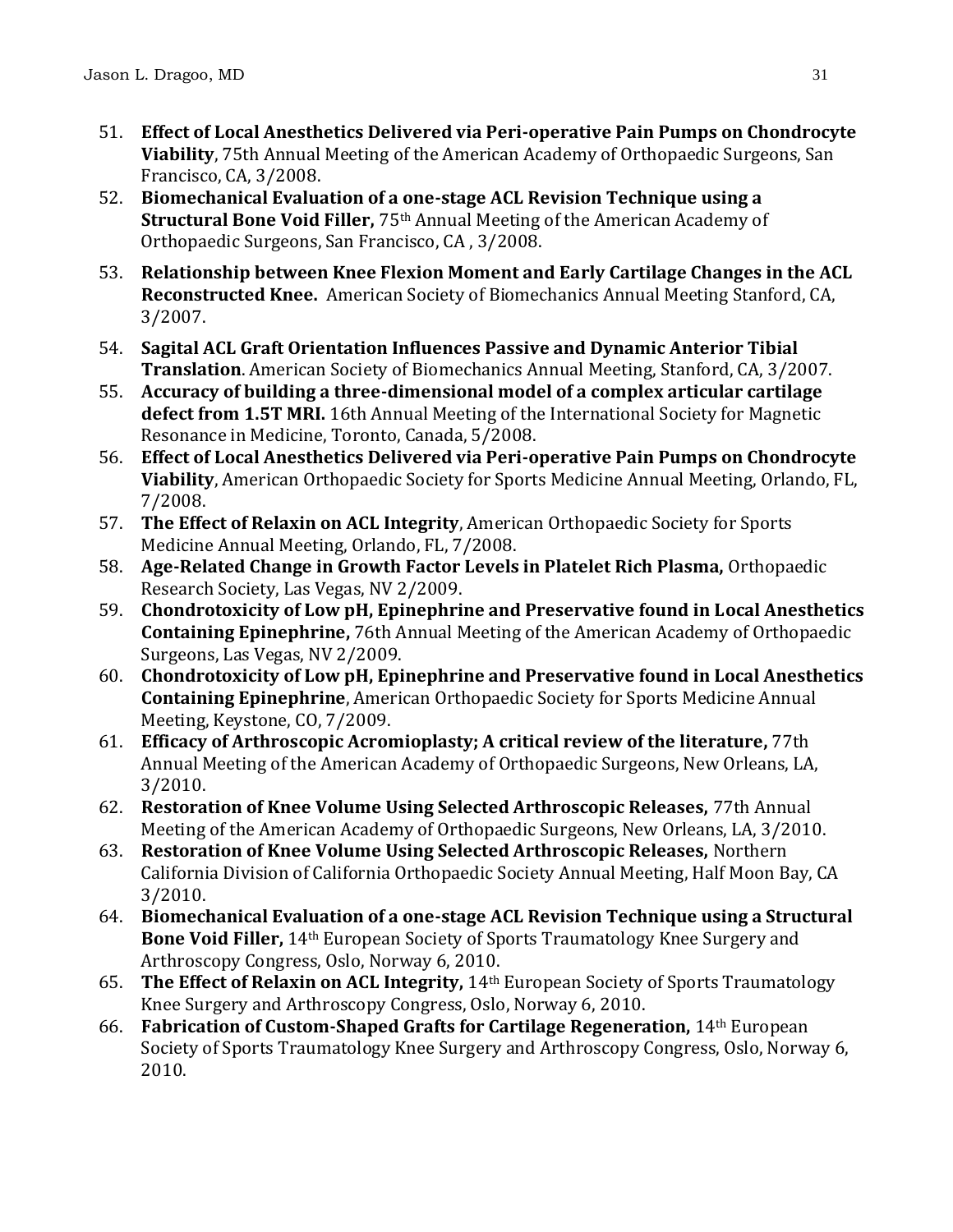- 67. **Excursion of the Proximal Biceps Tendon with Positioning of the Upper Extremity: A Cadaveric Study,** 14th European Society of Sports Traumatology Knee Surgery and Arthroscopy Congress, Oslo, Norway 6, 2010.
- 68. **Restoration of Knee Volume Using Selected Arthroscopic Releases,** 14th European Society of Sports Traumatology Knee Surgery and Arthroscopy Congress, Oslo, Norway 6, 2010.
- 69. **Chondrotoxicity of Low pH, Epinephrine and Preservative found in Local Anesthetics Containing Epinephrine**, 14th European Society of Sports Traumatology Knee Surgery and Arthroscopy Congress, Oslo, Norway 6, 2010.
- 70. **Chondrotoxicity of Single Dose Corticosteroid Injections**, American Orthopaedic Society for Sports Medicine Annual Meeting, Providence, RI, 7/2010.
- 71. **Restoration of Knee Volume Using Selected Arthroscopic Releases**, Magellan International Society Bi-Annual Meeting, Newport, RI, 7/2010.
- 72. **Update on the Chondrotoxicity of Local Anesthetics and Corticosteroids**, Magellan International Society Bi-Annual Meeting, Newport, RI, 7/2010.
- 73. **Intra-articular Visualization of the Proximal Biceps Tendon is Maximized by Shoulder Abduction, Shoulder Flexion, and Elbow Flexion**, 124th AOA Annual Meeting in Boston, MA.
- 74. **Chondrotoxicity of Single Dose Corticosteroid Injections**, 78th Annual Meeting of the American Academy of Orthopaedic Surgeons, San Diego, CA 2/2011.
- 75. **The Real Truth About PRP,** Annual Society for Tennis Medicine and Science Conference, San Jose, CA**.**
- 76. **The Effect of NSAIDS on Tissue Healing**, 2011 Metcalf, Winter AANA meeting, Salt Lake City, UT.
- 77. **The Real Truth About PRP**, 2011 Metcalf, Winter AANA meeting, Salt Lake City, UT.
- 78. **The Real Truth About PRP**, Northern California Division of California Orthopaedic Society Annual Meeting, Carmel, CA 4/2011.
- 79. **The Effect of NSAIDS on Tissue Healing,** Northern California Division of California Orthopaedic Society Annual Meeting, Carmel, CA 4/2011.
- 80. **The Basic Science of Chondrotoxicity**, Symposium, 30th Annual Meeting, Arthroscopy Association of North America, San Francisco, CA 4/2011.
- 81. **Chondrotoxicity of Single Dose Corticosteroid Injections**, 2011 International Society of Arthroscopy, Knee Surgery and Orthopaedic Sports Medicine (ISAKOS), Rio de Janeiro, Brazil 5/2011.
- 82. **Double-Blind Randomized Controlled Trial of Platelet-Rich-Plasma versus Dry Needling for Treatment of Patellar Tendinosis**, 2011 International Society of Arthroscopy, Knee Surgery and Orthopaedic Sports Medicine (ISAKOS), Rio de Janeiro, Brazil 5/2011.
- 83. **Single-Stage Revision Anterior Cruciate Ligament Reconstruction Technique Using a Structural Bone Void Filler**, 2011 International Society of Arthroscopy, Knee Surgery and Orthopaedic Sports Medicine (ISAKOS), Rio de Janeiro, Brazil 5/2011.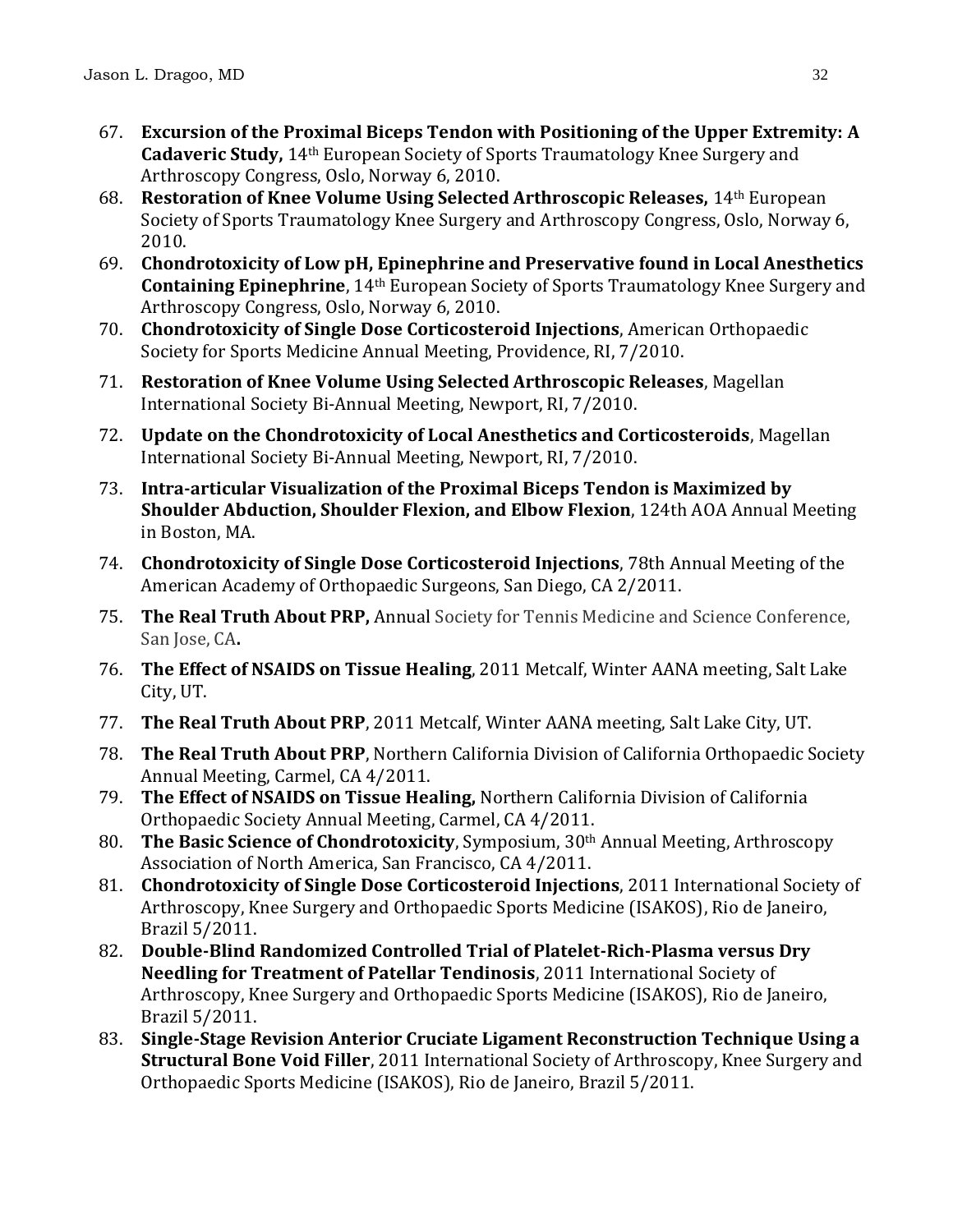- 84. **Correlation of Serum Relaxin Levels and ACL Tears in Elite College Female Athletes**, 2011 International Society of Arthroscopy, Knee Surgery and Orthopaedic Sports Medicine (ISAKOS), Rio de Janeiro, Brazil 5/2011.
- 85. **Comparison of Growth Factor and Platelet Concentration from Commercial Platelet-Rich Plasma Separation Systems**, 2011 International Society of Arthroscopy, Knee Surgery and Orthopaedic Sports Medicine (ISAKOS), Rio de Janeiro, Brazil 5/2011.
- 86. **Stem Cell Therapy in Orthopaedics 2011**, 2011 International Society of Arthroscopy, Knee Surgery and Orthopaedic Sports Medicine (ISAKOS), Rio de Janeiro, Brazil 5/2011.
- 87**. Intra-articular visualization of the proximal biceps tendon is maximized by shoulder abduction, shoulder flexion, and elbow flexion,** 124th Annual Meeting of the American Orthopaedic Association 2011, Boston, USA
- 88. **Chondrotoxicity of Single Dose Local Anesthetic Injections,** American Orthopaedic Society for Sports Medicine Annual Meeting, San Diego, CA 7/2011.
- 89. **The Chondrotoxicity of Single-Dose Local Anesthetic Injections**, 79th Annual Meeting of the American Academy of Orthopaedic Surgeons, San Francisco, CA 2/2012.
- 90. **Platelet-Rich Plasma as a Treatment for Patellar Tendinopathy: A Double-Blind Randomized Controlled Trial**, Orthopaedic Research Society, San Francisco, 2/2012.
- 91. **Effect of Platelet-Rich Plasma Injection on Systemic Concentrations of Performance-Enhancing Growth Factors**, Orthopaedic Research Society, San Francisco, 2/2012.
- 92. **Local Anesthetics Activate Fibroblast-like Synoviocytes and Induce Matrix Metalloproteinase Production**, Orthopaedic Research Society, San Francisco, 2/2012.
- 93. **Local Anesthetics and Corticosteroids: A Chondrotoxic Combination,** Orthopaedic Research Society, San Francisco, 2/2012.
- 94. **The Chondrotoxicity of Single-Dose Local Anesthetics**, Orthopaedic Research Society, San Francisco, 2/2012.
- 95. **The Inflammatory Effect of Leukocyte-poor Versus Leukocyte-rich Platelet-Rich Plasma**, Orthopaedic Research Society, San Francisco, 2/2012.
- 96. **The Metabolic Effect of Resveratrol on Juvenile and Osteoarthritic Chondrocytes,** Orthopaedic Research Society, San Francisco, 2/2012.
- 97. **Arthroscopy for Osteoarthritis**. American Academy of Orthopaedic Surgery, Masters Athlete Symposium. Phoenix, AZ 4/2012.
- 98. **The real Truth about Platelet Rich Plasma**. American Academy of Orthopaedic Surgery, Masters Athlete Symposium. Phoenix, AZ 4/2012.
- 99. **The use of Stem Cells in Clinical Practice**. American Academy of Orthopaedic Surgery, Masters Athlete Symposium. Phoenix, AZ 4/2012.
- 100. **Prospective Correlation between Serum Relaxin Concentration and ACL Tears in Elite Female Athletes**, 15th European Society of Sports Traumatology Knee Surgery and Arthroscopy Congress, Geneva, Switzerland 5/ 2012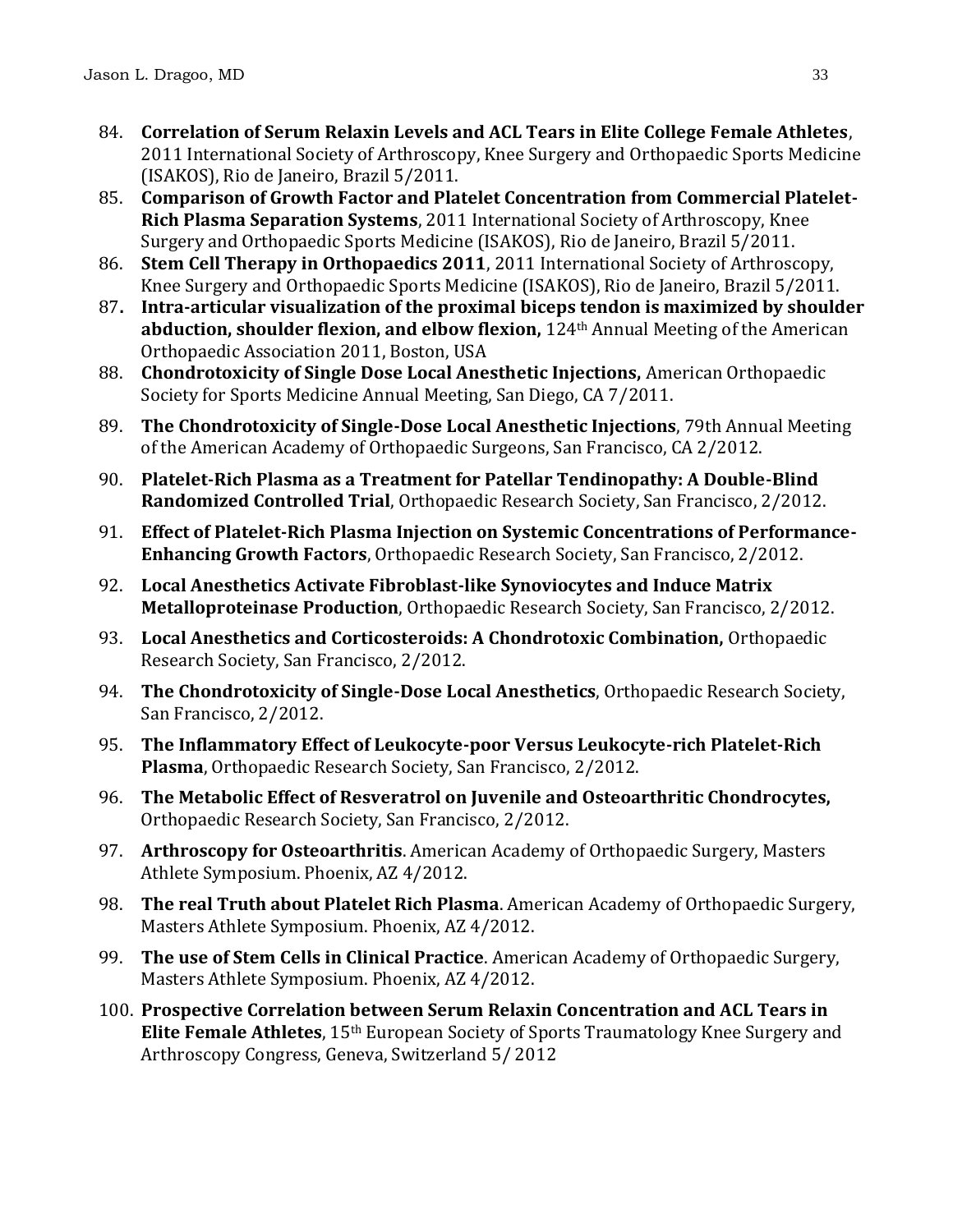- 101. **The Inflammatory Effect of Leukocyte-Rich Versus Leukocyte-Poor Platelet-Rich Plasma**, 15th European Society of Sports Traumatology Knee Surgery and Arthroscopy Congress, Geneva, Switzerland 5/ 2012
- 102. **The Effect of Playing Surface on the Incidence of Anterior Cruciate Ligament Injuries in National Collegiate Athletic Association American Football Players**, 15th European Society of Sports Traumatology Knee Surgery and Arthroscopy Congress, Geneva, Switzerland 5/ 2012
- 103. **Systemic Performance-Enhancing Effects of Platelet-Rich Plasma (PRP) Injection,**  15<sup>th</sup> European Society of Sports Traumatology Knee Surgery and Arthroscopy Congress, Geneva, Switzerland 5/ 2012
- 104**. The Chondrotoxic and Inflammatory Effect of Local Anesthetics on Synoviocytes: An indirect pathway of chondrolysis**, 15th European Society of Sports Traumatology Knee Surgery and Arthroscopy Congress, Geneva, Switzerland 5/ 2012
- 105**. The Effect of Local Anesthetic and Corticosteroid Combinations on Chondrocyte Viability,** 15th European Society of Sports Traumatology Knee Surgery and Arthroscopy Congress, Geneva, Switzerland 5/ 2012
- 106. **Platelet-Rich Plasma as a Treatment for Patellar Tendinopathy: A Double-Blind Randomized Controlled Trial**, 15th European Society of Sports Traumatology Knee Surgery and Arthroscopy Congress, Geneva, Switzerland 5/ 2012
- 107. **The Incidence of Acromioclavicular Joint Injury in National Collegiate Athletic Association American Football Players**, 15th European Society of Sports Traumatology Knee Surgery and Arthroscopy Congress, Geneva, Switzerland 5/ 2012
- 108. **The Chondrotoxic Effect of Single-Dose Local Anesthetics**, 15th European Society of Sports Traumatology Knee Surgery and Arthroscopy Congress, Geneva, Switzerland 5/ 2012
- 109. **The Molecular Effect of Resveratrol on Osteoarthritic and Juvenile Chondrocytes**, 15th European Society of Sports Traumatology Knee Surgery and Arthroscopy Congress, Geneva, Switzerland 5/ 2012
- 110. **The Chondrotoxicity of Local Anesthetic and Corticosteroid Combinations**, International Cartilage Research Society, Montreal, Canada 5/2012
- 111. **Systemic Performance-Enhancing Effects of Platelet-Rich Plasma (PRP) Injection**, International Cartilage Research Society, Montreal, Canada 5/2012
- 112. **Platelet-Rich Plasma as a Treatment For Patellar Tendinopathy: A Double-Blind Randomized Controlled Trial**, Arthroscopy Association of North America Annual Meeting, Orlando, Florida, 5/2012.
- 113. **The Effect of Local Anesthetics on Synoviocytes: An indirect contributor to chondrolysis,** Arthroscopy Association of North America Annual Meeting, Orlando, Florida, 5/2012.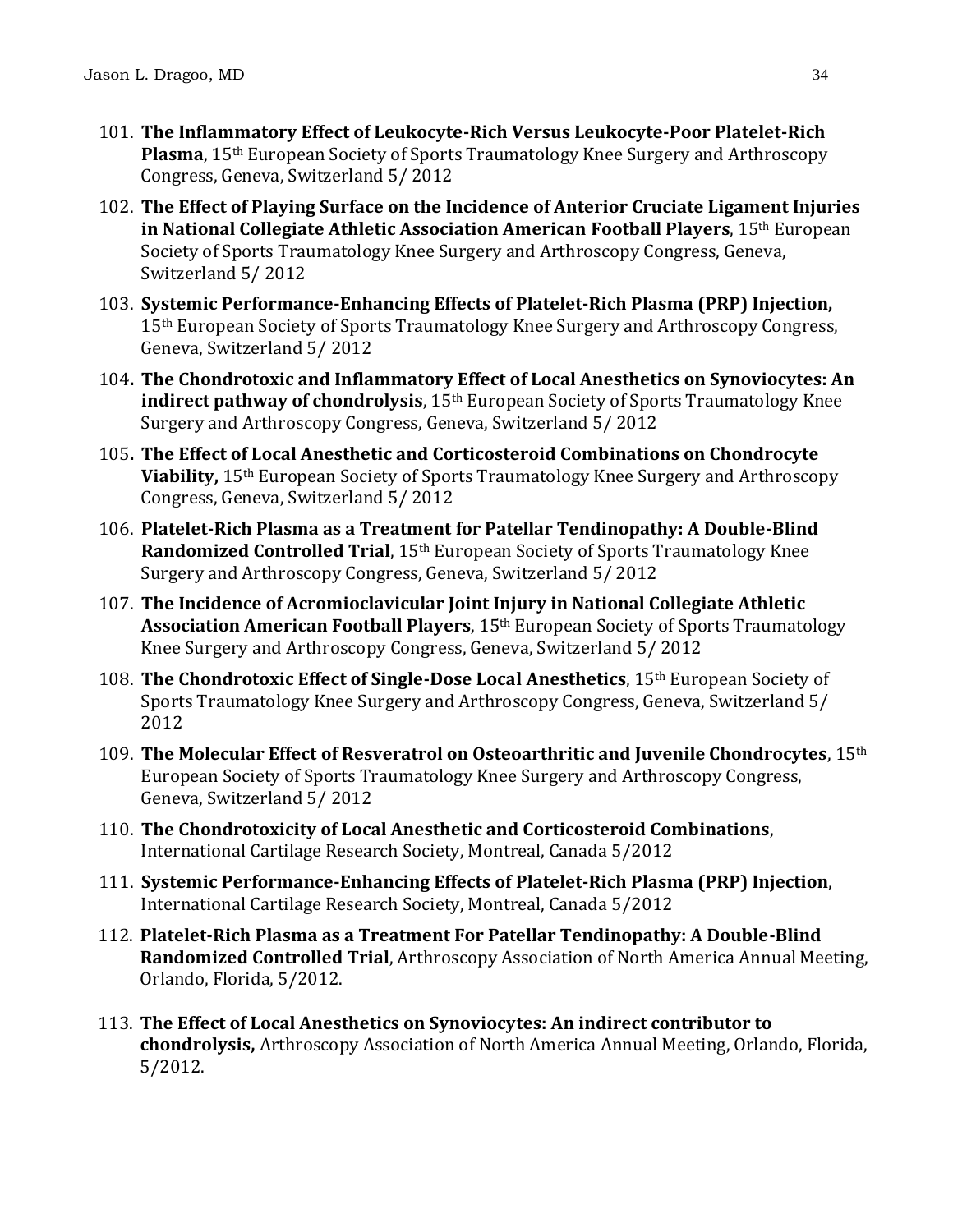- 114**. Effect of Platelet-Rich Plasma Injection on Systemic Concentrations of Performance-Enhancing Growth Factors**, Arthroscopy Association of North America Annual Meeting, Orlando, Florida, 5/2012
- 115. **The Chondrotoxicity of Local Anesthetic and Corticosteroid Combinations**, Arthroscopy Association of North America Annual Meeting, Orlando, Florida, 5/2012
- 116**. The Chondrotoxicity of Single-Dose Local Anesthetics**, Arthroscopy Association of North America Annual Meeting, Orlando, Florida, 5/2012
- 117. **The Inflammatory Effect of Leukocyte-Rich Versus Leukocyte-Poor Platelet-Rich Plasma**, Arthroscopy Association of North America Annual Meeting, Orlando, Florida, 5/2012
- 118. **The Effect of Resveratrol on Juvenile and Osteoarthritic Chondrocytes**, Arthroscopy Association of North America Annual Meeting, Orlando, Florida, 5/2012
- 119. **T2 Relaxation Times in Medial Compartment Osteoarthritis using 3D Quantitative DESS (qDESS)**, International Society for Magnetic Resonance in Medicine, Melborne, Australia 5/2012
- 120. **Update on the use of Platelet Rich Plasma**. Hawkins Society Annual Meeting. Hilton Head, SC 5/2012.
- 121. **The Use of Stem Cells in Clinical Orthopaedics**. Hawkins Society Annual Meeting. Hilton Head, SC 5/2012.
- 122. **Possible ACL Risk Reduction Mechanism: Unstable Surfaces Decrease Quadricep: Hamstring Ratio**. Sport Injury Prevention Research Symposium. Canadian Academy of Sport and Exercise Medicine. Kelowna, British Colombia, CA, June, 2012.
- 123. **Modern ACL Reconstruction.** Northern California Orthopaedic Association Annual Meeting, Carmel, CA 6/2012.
- 124**. Identification and Treatment of Infrapatellar Pain**. Stanford University Continuing Education, Sport Medicine Conference, Stanford, CA 6/2012.
- 125. **Platelet-Rich Plasma as a Treatment For Patellar Tendinopathy: A Double-Blind Randomized Controlled Trial**, American Orthopaedic Society for Sports Medicine Annual Meeting, Baltimore, Maryland, 7/2012.
- 126. **The Use of Stem Cells in Clinical Orthopaedics,** American Orthopaedic Society for Sports Medicine Annual Meeting, Baltimore, Maryland, 7/2012.
- 127. **3D-DESS T2 Mapping Improves Resolution and Decreases Scan Time Versus 2D-T2 Mapping of Articular Cartilage.** Annual Meeting of the Orthopaedic Research Society, San Antonio, TX, January 2013.
- 128. **The Role of Hemarthrosis on the Inflammatory and Oxidative Environment of ACL-Injured Knees***.* Annual Meeting of the Orthopaedic Research Society, San Antonio, TX, January 2013.
- 129. **T2 Mapping and Functional Outcome of Patients with Medial Knee Osteoarthritis after the use of Unloader Bracing.** Annual Meeting of the Orthopaedic Research Society, San Antonio, TX, January 2013.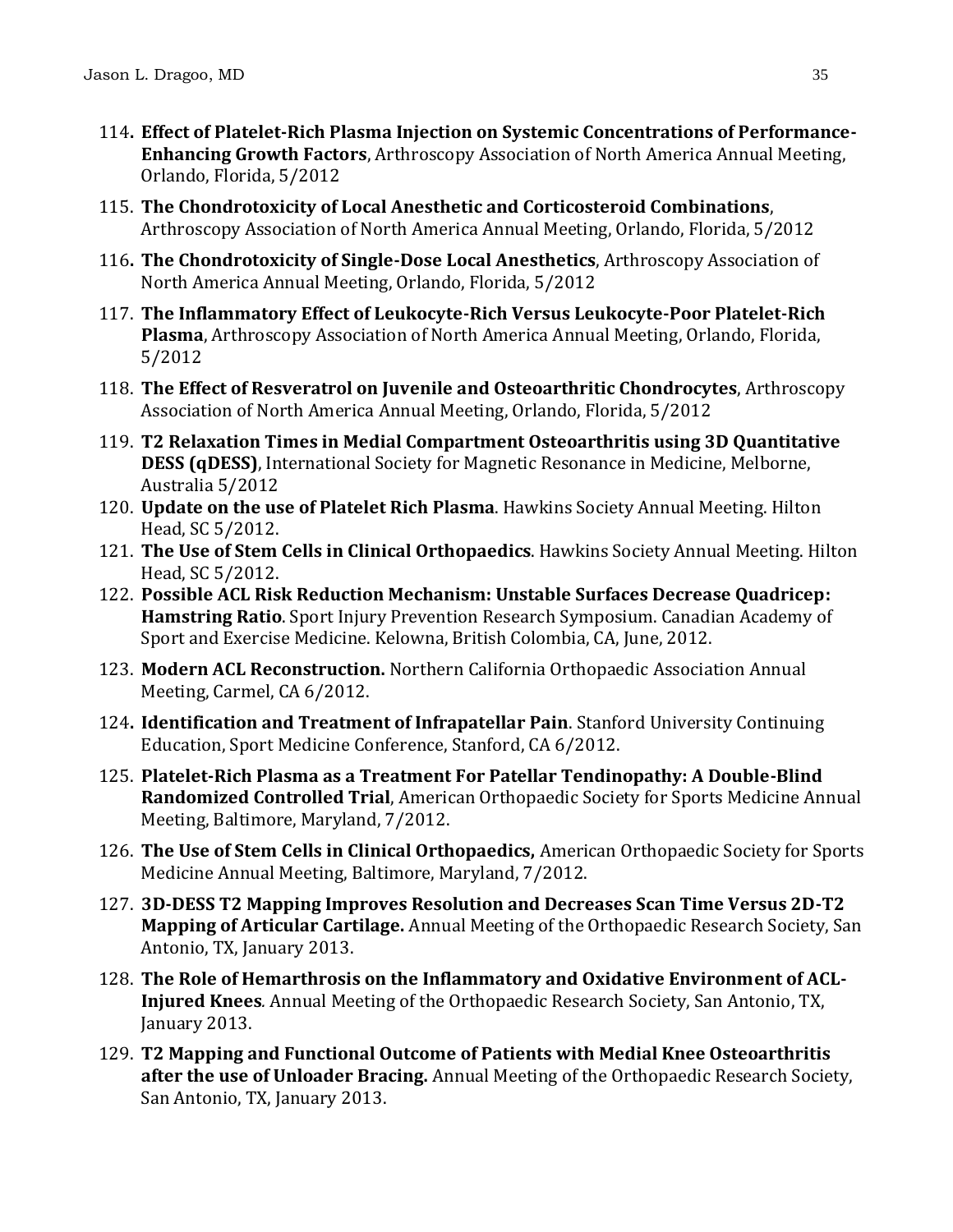- 130. **Difference in Lower Extremity Biomechanics in Division I Field Hockey and Lacrosse Female Athletes**. Annual Meeting of the Orthopaedic Research Society, San Antonio, TX, January 2013.
- 131. **The Effect of Unstable Surfaces on Biomechanical Risk Factor Profile of Elite Female Athletes.** Annual Meeting of the Orthopaedic Research Society, San Antonio, TX, January 2013.
- 132. **The Effect of Arthroscopic Synovectomy on Inflammatory Mediator Profile in Knee Synovial Fluid**. Annual Meeting of the Orthopaedic Research Society, San Antonio, TX, January 2013.
- 133. **The Effect of Local Anesthetics and Corticosteroids on Cartilage**. Metcalf Memorial Meeting, Sun Valley, ID February 2013.
- 134. **Use of Stem Cells and PRP in Clinical Practice.** Metcalf Memorial Meeting, Sun Valley, ID February 2013.
- 135. **Biologic Augmentation of Meniscal Repair**. Metcalf Memorial Meeting, Sun Valley, ID February 2013.
- 136. **The Effect of Playing Surface on the Incidence of ACL Injuries in NCAA Football.** Annual Meeting of the American Academy of Orthopaedic Surgeons, Chicago, IL, March 2013.
- 137. **Platelet-Rich Plasma as a Treatment For Patellar Tendinopathy: A Double-Blind Randomized Controlled Trial.** Annual Meeting of the American Academy of Orthopaedic Surgeons, Chicago, IL, March 2013.
- 138. **The Effect of Local Anesthetics on Synoviocytes: An Indirect Contributor to Chondrolysis.** Annual Meeting of the American Academy of Orthopaedic Surgeons, Chicago, IL, March 2013.
- 139. **Effect of Platelet-Rich Plasma Injection on Systemic Concentrations of Performance-Enhancing Growth Factors.** Annual Meeting of the American Academy of Orthopaedic Surgeons, Chicago, IL, March 2013.
- 140. **Tibial Tunnel Anteriorization Procedure for Single-State Revision ACL Reconstruction.** Annual Meeting of the Arthroscopy Association of North America, San Antonio, TX, April 2013.
- 141. **Chondrogenesis Using Adipose-Derived Stem Cells and FDA-Approved Biomatrices***.* Annual Meeting of the Arthroscopy Association of North America, San Antonio, TX, April 2013.
- 142. **The Impact of Hemarthrosis on the Inflammatory and Oxidative Environment of ACL-Injured Knees.** Annual Meeting of the Arthroscopy Association of North America, San Antonio, TX, April 2013.
- 143. **Lower Extremity Biomechanics in Division I Female Athletes**. Annual Meeting of the Arthroscopy Association of North America, San Antonio, TX, April 2013.
- 144**. T2 Mapping and Functional Outcome of Patients with Medial Knee Osteoarthritis after the use of Unloader Bracing.** Annual Meeting of the Arthroscopy Association of North America, San Antonio, TX, April 2013.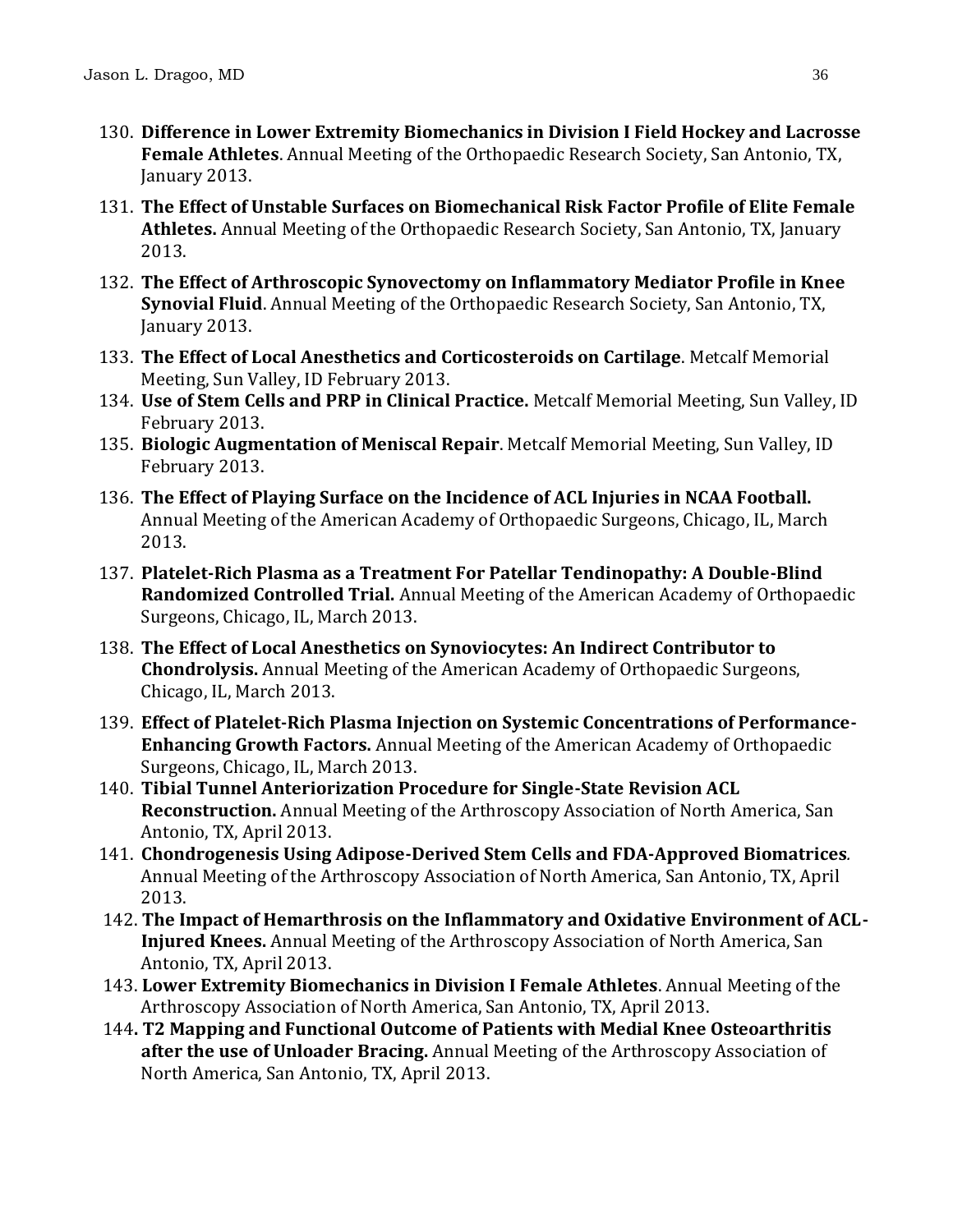- 145. **Inflammatory Mediators in Joint Fluid of Meniscectomy Patients with Visible Synovitis.** Annual Meeting of the Arthroscopy Association of North America, San Antonio, TX, April 2013.
- 146. **The Systemic Effects of Platelet-Rich Plasma Injection**. Ninth Biennial Congress of the International Society for Arthroscopy, Knee Surgery, and Orthopaedic Sports Medicine, Toronto, Canada, May 2013.
- 147*.* **The Impact of Hemarthrosis on the Inflammatory and Oxidative Environment of ACL-Injured Knees***.* Ninth Biennial Congress of the International Society for Arthroscopy, Knee Surgery, and Orthopaedic Sports Medicine, Toronto, Canada, May 2013.
- 148. **Chondrogenesis Using Adipose-Derived Stem Cells and FDA-Approved Biomatrices***.*  Ninth Biennial Congress of the International Society for Arthroscopy, Knee Surgery, and Orthopaedic Sports Medicine, Toronto, Canada, May 2013.
- 149. **Symposium: Arthroscopic Techniques for the treatment of Osteoarthritis.** Ninth Biennial Congress of the International Society for Arthroscopy, Knee Surgery, and Orthopaedic Sports Medicine, Toronto, Canada, May 2013.
- 150. **Symposium: The Use of Stem Cells in Clinical Sports Medicine.** Ninth Biennial Congress of the International Society for Arthroscopy, Knee Surgery, and Orthopaedic Sports Medicine, Toronto, Canada, May 2013.
- 151. **ACL Revision with Tibial Tunnel Anteriorization**. Magellan Society, Toronto, Canada, May 2013.
- 152. **The Systemic Effects of Platelet-Rich Plasma Injection**. The OrthoBiologic Institute Annual Meeting, Los Angeles, CA, June 2013.
- 153. **Landing on an Unstable Surface Decreases ACL Biomechanical Risk Factors.** Annual Meeting of the American Orthopaedic Society for Sports Medicine, Chicago, IL, July 2013.
- 154. **The Clinical use of Stem Cells and Biologics in Sports Medicine**. Advancements in Shoulder and Hip Arthroscopy, Napa, CA, September, 2013.
- 155. **Modern Microfracture Technique**. 1st Annual Cartilage Regeneration Symposium. San Francisco, CA, November, 2013.
- 156. **The Use of Stem Cells in Sports Medicine**. 1st Annual Cartilage Regeneration Symposium. San Francisco, CA, November, 2013.
- 157. **Chondrogenesis Using Adipose-Derived Stem Cells and FDA-Approved Biomatrices,**  Annual Meeting of the American Academy of Orthopaedic Surgeons, New Orleans, March 2014.
- 158. **The Effect of Platelet Rich Plasma Formulations on Human Synoviocytes,** Annual Meeting of the Orthopaedic Research Society, New Orleans, LA, March, 2014.
- 159. **MPFL Repair versus Reconstruction for Recurrent Patellar Instability: Two-year Results of an Algorithm Based Approach.** Annual Meeting of the Arthroscopy Association of North America, Hollywood, FL, May 2014.
- 160. **Relaxin signaling in female verses male human anterior cruciate ligament cells.** Annual Meeting of the Arthroscopy Association of North America, Hollywood, FL, May 2014.
- 161. **The Effect of Platelet Rich Plasma Formulations and Blood Products on Human Synoviocytes.** Annual Meeting of the Arthroscopy Association of North America, Hollywood, FL, May 2014.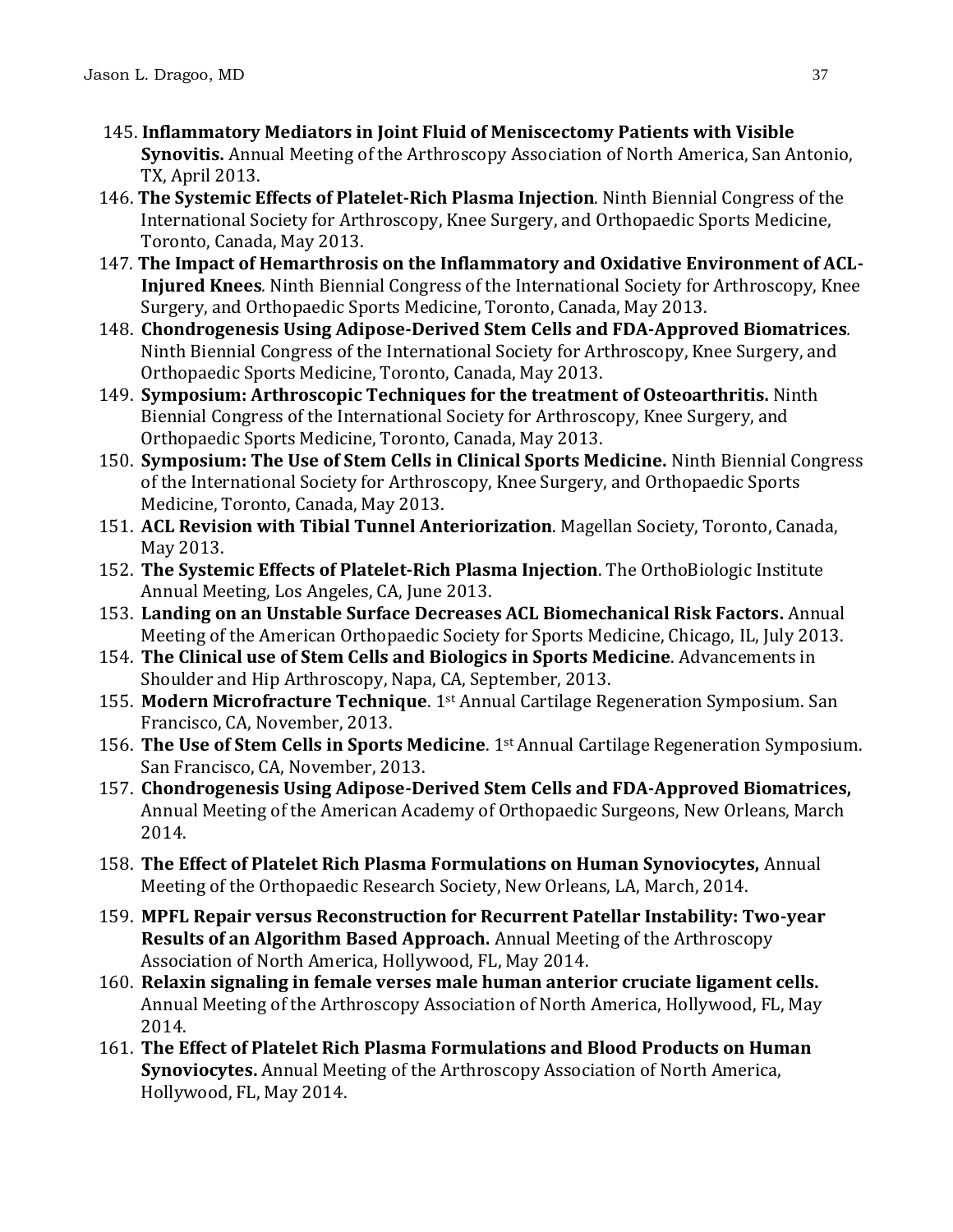- 162. **Symposium: What can you Safely Inject into Joints in 2014?** Annual Meeting of the Arthroscopy Association of North America, Hollywood, FL, May 2014.
- 163. **Diagnostic performance of a 3D FSE T2 and T1rho sequence for Quantitative mapping of articular cartilage composition for the detection of Morphological internal knee derangements**. International Society for Magnetic Resonance in Medicine, Milan, IT, May 2014.
- 164. **Symposium: ESSKA guidelines for PRP use.** 16th European Society of Sports Traumatology Knee Surgery and Arthroscopy Congress, Amsterdam, Netherlands 5/2014
- 165. **Biomechanical risk factors for ACL rupture in female lacrosse and field hockey athletes.** 16th European Society of Sports Traumatology Knee Surgery and Arthroscopy Congress, Amsterdam, Netherlands 5/2014
- 166. **Repair versus reconstruction for recurrent lateral patellar instability.** 16th European Society of Sports Traumatology Knee Surgery and Arthroscopy Congress, Amsterdam, Netherlands 5/2014
- 167. **Chondrogenesis using FDA-approved biomatrices.** 16th European Society of Sports Traumatology Knee Surgery and Arthroscopy Congress, Amsterdam, Netherlands 5/2014
- 168. **The Effect of Platelet Rich Plasma Formulations and Blood Products on Human Synoviocytes.** 16th European Society of Sports Traumatology Knee Surgery and Arthroscopy Congress, Amsterdam, Netherlands 5/2014
- 169. **The Future of PRP.** 5th Annual PRP & Regenerative Medicine Symposium, Las Vegas, NV 6/2014.
- 170. **The Use of Stem Cells in the Aging Athlete, American Academy of Orthopaedic Surgeons Aging Athlete Course**. San Diego, CA 6/2014.
- 171. **Platelet Rich Plasma Therapy**. American Academy of Orthopaedic Surgeons Aging Athlete Course, San Diego, CA 6/2014.
- 172. **Maximizing the Results of Arthroscopy when treating Pain from Osteoarthritis**. American Academy of Orthopaedic Surgeons Aging Athlete Course, San Diego, CA 6/2014.
- 173. **Mechanoreceptor Re-innervation Following Allograft versus Autograft Anterior Cruciate Ligament Reconstruction**. American Orthopaedic Society for Sports Medicine Annual Meeting, Seattle, WA 7/2014
- 174. **The Quest to prevent female ACL tears**. VuMedi, The Event. San Francisco, CA 11/2014.
- 175. **The Future of PRP.** VuMedi, The Event. San Francisco, CA 11/2014.
- 176. **The use of stem cells in orthopedic practice.** 2nd Annual Cartilage Symposium. San Francisco, CA 11/2014.
- 177. **The future of PRP.** 2nd Annual Cartilage Symposium. San Francisco, CA 11/2014.
- 178. **Update on modern microfracture technique and theory**. Orthopaedics Today Annual Conference. Kauai, HI, 1/2015
- 179. **Staying out of trouble with the use of local anesthetics**. Orthopaedics Today Annual Conference. Kauai, HI, 1/2015
- 180. **The use of Stem Cells and PRP in modern practice**. Orthopaedics Today Annual Conference. Kauai, HI, 1/2015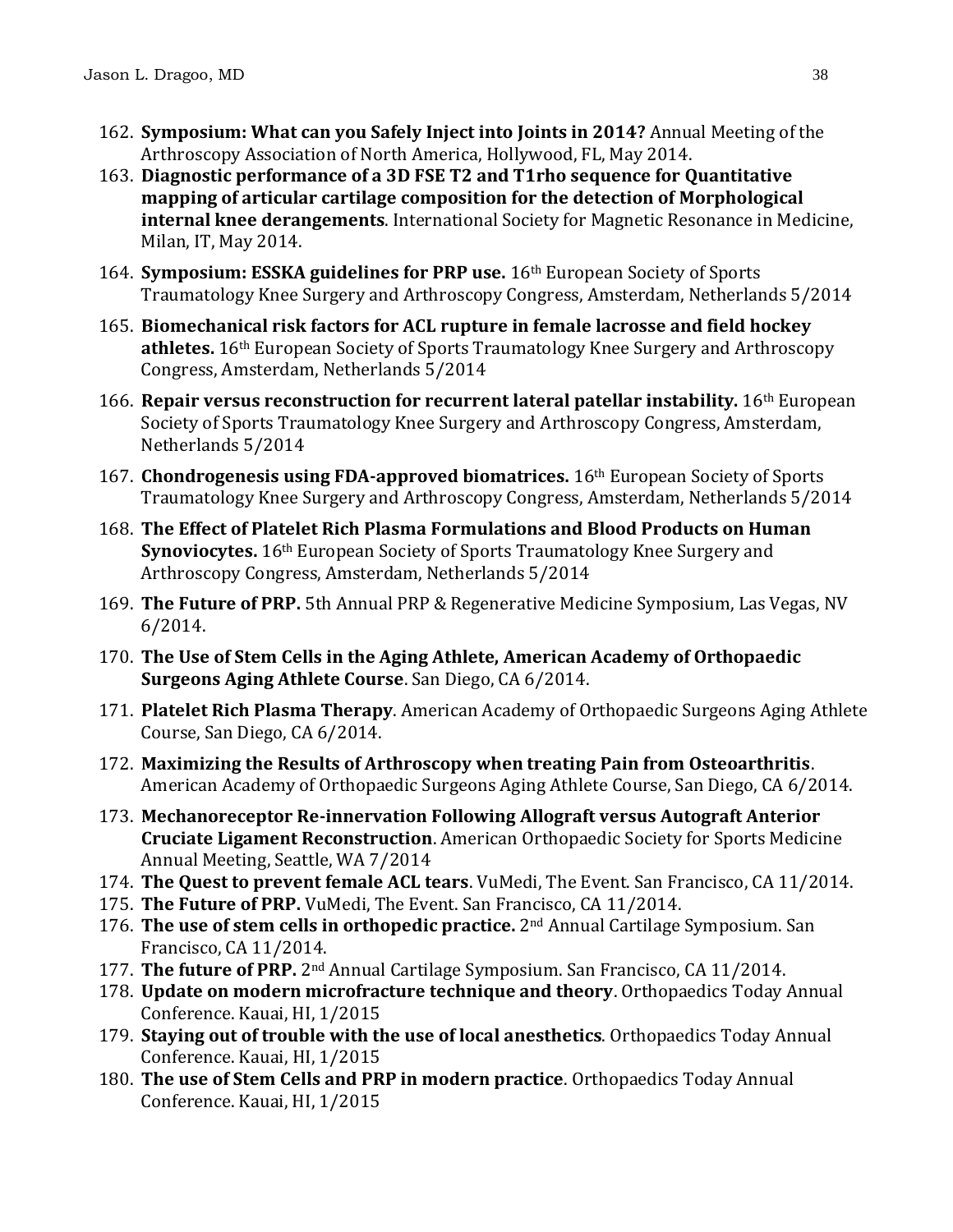- 181. **Optimizing results of arthroscopy for treatment of OA.** Winter Metcalf/AANA meeting, Salt Lake City, UT, 3/2015
- 182. **Update on modern microfracture technique and theory.** Winter Metcalf/AANA meeting, Salt Lake City, UT, 3/2015
- 183. **The future of PRP therapy**. Winter Metcalf/AANA meeting, Salt Lake City, UT, 3/2015
- 184. **How to use stem cell therapy in your practice NOW.** Winter Metcalf/AANA meeting, Salt Lake City, UT, 3/2015
- 185. **MPFL repair versus Reconstruction.** Winter Metcalf/AANA meeting, Salt Lake City, UT, 3/2015
- 186. **Symposium: Cell-Based Therapies in Orthopaedics: Common Sense Approach for the Practicing Orthopaedic Surgeon.** AAOS Annual Meeting, Las Vegas, NV 3/2015
- 187. **The effect of donor age on structural and mechanical properties of allograft tendons.** AAOS Annual Meeting, Las Vegas, NV 3/2015
- 188. **Cell based treatment of cartilage lesions.** International Cartilage Symposium. Reykjavic, Iceland 5/2015.
- 189. **Webinar: Cell based treatment of Cartilage lesions.** Orthopaedic Research Society 2/2015.
- 190. **Webinar: The use of Stem Cells and PRP for Cartilage Restoration.** AAOS cartilage symposium 4/2015
- 191. **Return to play of elite football players after multi-ligament reconstructions of the knee.** Tenth Biennial Congress of the International Society for Arthroscopy, Knee Surgery, and Orthopaedic Sports Medicine, Lyon, France, May 2015.
- 192. **Relaxin Signaling In Female Verses Male Human Anterior Cruciate Ligament Tenocytes.** Tenth Biennial Congress of the International Society for Arthroscopy, Knee Surgery, and Orthopaedic Sports Medicine, Lyon, France, May 2015.
- 193. **The Effect of Donor Age on the Structural and Mechanical Properties of Allograft Tendons.** Tenth Biennial Congress of the International Society for Arthroscopy, Knee Surgery, and Orthopaedic Sports Medicine, Lyon, France, May 2015.
- 194. **Mechanoreceptor Re-Innervation Following Allograft versus Autograft Anterior Cruciate Ligament Reconstruction.** Tenth Biennial Congress of the International Society for Arthroscopy, Knee Surgery, and Orthopaedic Sports Medicine, Lyon, France, May 2015.
- 195. **Quantitation Of Progenitor Cells After Bone Marrow Aspirate Concentration.** Tenth Biennial Congress of the International Society for Arthroscopy, Knee Surgery, and Orthopaedic Sports Medicine, Lyon, France, May 2015.
- 196. **Arthroscopic Harvest of Stem Cells from the Infrapatellar Fat Pad.** Tenth Biennial Congress of the International Society for Arthroscopy, Knee Surgery, and Orthopaedic Sports Medicine, Lyon, France, May 2015.
- 197. **Quantitation Of Progenitor Cells After Bone Marrow Aspirate Concentration.** OrthoBiologic Institute Annual Conference. Las Vegas, NV. June 2015.
- 198. **The Use of Stem cells and PRP for Cartilage Regeneration**. American Orthopaedic Society for Sports Medicine Annual Meeting, Orlando, FL. July 2015.
- 199. **Symposium: The Use of Biologics for Intra-articular Disease.** American Orthopaedic Society for Sports Medicine Annual Meeting, Orlando, FL. July 2015.
- 200. **The future of platelet rich plasma.** AAOS Biologics Symposium, Rosemont, IL. 11/2015
- 201. **ACL Reconstruction in High Performance Athletes.** JOJ Kaiser Permanente Annual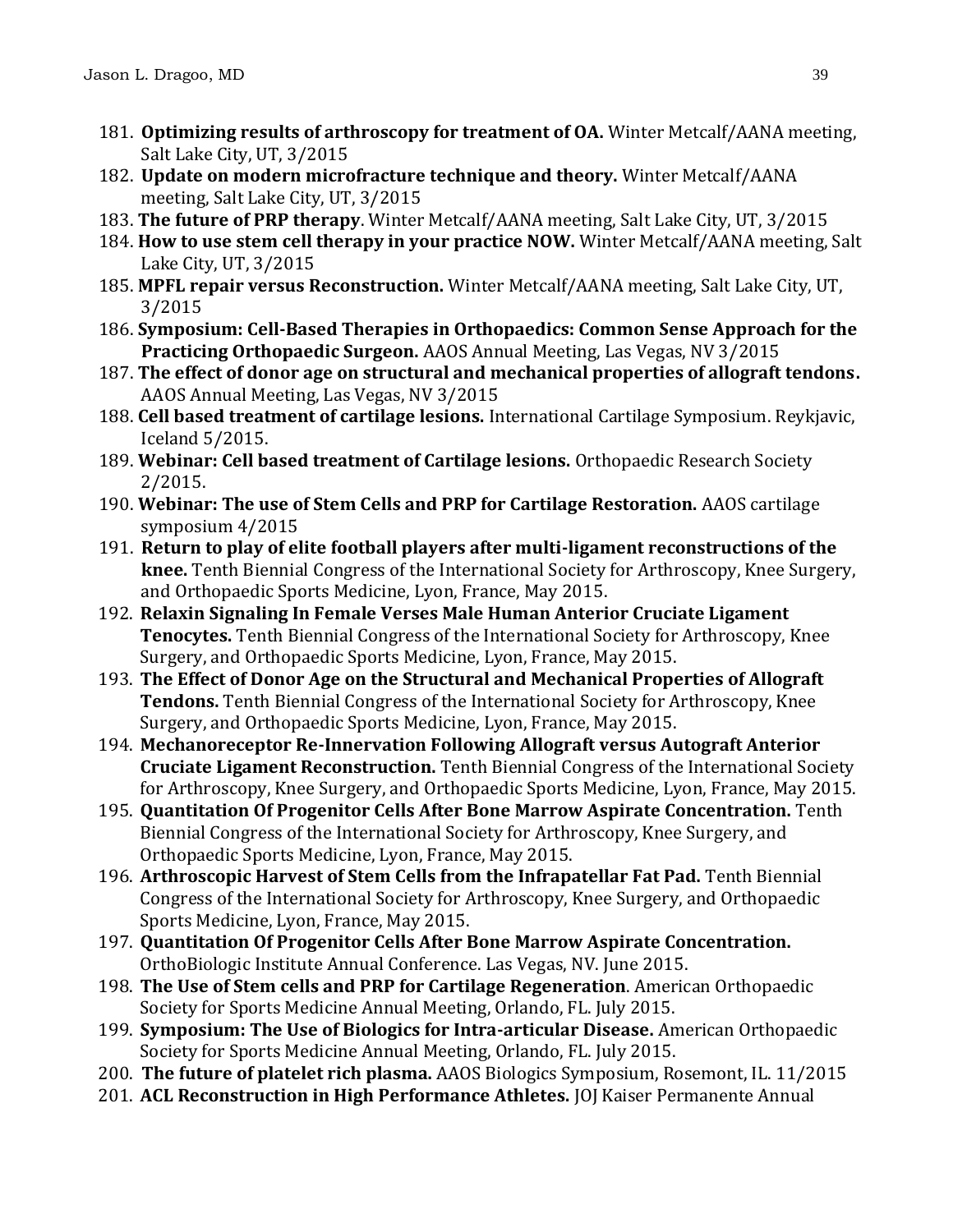Conference. Berkeley, CA 11/15

- 202. **Autograft ACL reconstruction in young athletes**. VuMedi the Event Conference, San Francisco, CA 11/15
- 203. **Where to place the femoral tunnel in ACL reconstruction**. VuMedi the Event Conference, San Francisco, CA 11/15
- 204. **Cartilage Regeneration Techniques.** Orthopaedics Today Annual Conference. Kona, HI, 1/2016
- 205. **Meniscal Repair Techniques.** Orthopaedics Today Annual Conference. Kona, HI, 1/2016
- 206. **Modern meniscal repair.** 17th Annual AAOS/AOSSM Sports Medicine Course, Steamboat Springs, CO 1/16
- 207. **Arthroscopic DeNovo cartilage restoration.** 17th Annual AAOS/AOSSM Sports Medicine Course, Steamboat Springs, CO 1/16
- 208. **Optimizing stem cell harvest**. Winter Metcalf/AANA meeting, Salt Lake City, UT, 3/2016
- 209. **Treatment of the subchondral bone-Subchondroplasty.** Winter Metcalf/AANA meeting, Salt Lake City, UT, 3/2016
- 210. **Single-stage revision ACL reconstruction**. Winter Metcalf/AANA meeting, Salt Lake City, UT, 3/2016
- 211. **Choosing the right PRP product for your patient.** Winter Metcalf/AANA meeting, Salt Lake City, UT, 3/2016
- 212. **MPFL repair techniques**. Winter Metcalf/AANA meeting, Salt Lake City, UT, 3/2016
- 213. **Cell Therapies for the Treatment of Musculoskeletal Disease.** AAOS Annual Meeting, Orlando, FL 3/2016
- 214. **Bilateral Assessment of Cartilage with UTE T2\* Quantitative MRI and Relationships with Walking Mechanics Two Years after Anterior Cruciate Ligament Reconstruction.**  AAOS Annual Meeting, Orlando, FL 3/2016
- 215. **Biologic Treatment of Orthopaedic Injuries.** AAOS Annual Meeting, Orlando, FL 3/2016
- 216. **The Use of Biologics for Rotator Cuff Repair.** AANA Specialty Day. AAOS Annual Meeting, Orlando, FL 3/2016
- 217. **The Use of Platelet-Rich and Platelet-Poor Plasma to Enhance Differentiation of Skeletal Myoblasts: Implications for the Use of Autologous Blood Products for Muscle Regeneration.** 17th European Society of Sports Traumatology Knee Surgery and Arthroscopy Congress, Barcelona, Spain 5/2016
- 218. **Biomechanical Effects of an ACL Injury Prevention Program on Youth Female Soccer Athletes**. 17th European Society of Sports Traumatology Knee Surgery and Arthroscopy Congress, Barcelona, Spain 5/2016
- 219. **Mechanoreceptor re-innervation following Allograft versus Autograft Anterior Cruciate Ligament Reconstruction**. 17th European Society of Sports Traumatology Knee Surgery and Arthroscopy Congress, Barcelona, Spain 5/2016
- 220. **The Effect of Foot Position on Biomechanical Risk Factors for Anterior Cruciate Ligament Injury.** 17<sup>th</sup> European Society of Sports Traumatology Knee Surgery and Arthroscopy Congress, Barcelona, Spain 5/2016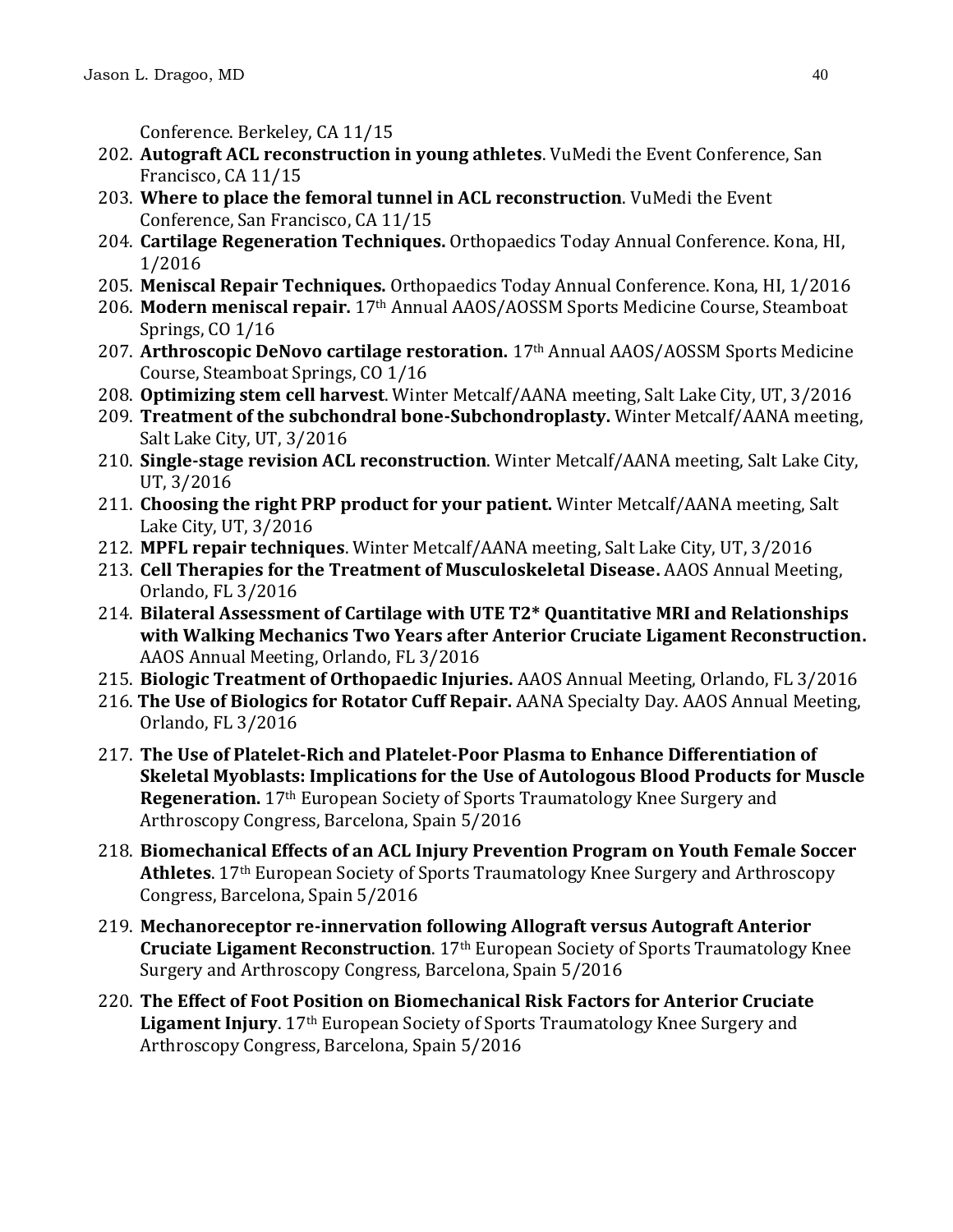- 221. **Arthroscopic harvest of adipose derived stem cells from the infrapatellar fat pad.** 17th European Society of Sports Traumatology Knee Surgery and Arthroscopy Congress, Barcelona, Spain 5/2016
- 222. **The Modern Use of PRP in Orthopaedic Surgery**. American Academy of Orthopaedic Surgery Webinar. 5/2016
- 223. **The Use of PRP and Stem Cells in Orthopaedic Medicine.** California Orthopaedic Association Annual Meeting, 5/2016.
- 224. **Formulation Specific PRP.** OrthoBiologic Institute Annual Conference. Las Vegas, NV. 6/2016.
- 225. **The use of PRP and PPP for Muscle Regeneration**. AOSSM Annual Meeting, Colorado Springs, CO, 7/2016.
- 226. **Return to Play after Shoulder Instability Surgery in NCAA Division I Intercollegiate Football Athletes.** AOSSM Annual Meeting, Colorado Springs, CO, 7/2016.
- 227. **Characterization Of Mesenchymal Stem/Stromal Cells In Bone Marrow Aspirate Concentrates**. Western Orthopaedic Association. 9/2016.
- 228. **The Utility of Lateral Releases.** Winter Metcalf/AANA meeting, Salt Lake City, UT, 2/2017.
- 229. **Meniscal Root Repair in the Middle Aged Patient.** Winter Metcalf/AANA meeting, Salt Lake City, UT, 2/2017.
- 230. **How to Treat a Stiff Knee.** Winter Metcalf/AANA meeting, Salt Lake City, UT, 2/2017.
- 231. **Cell Based Treatments for Cartilage Defects.** Winter Metcalf/AANA meeting, Salt Lake City, UT, 2/2017.
- 232. **The Use of Platelet-Rich and Platelet-Poor Plasma to Enhance Differentiation of Skeletal Myoblasts**. AAOS Annual Meeting, San Diego, CA 3/2017
- 233. **The Chondrotoxicity of Injectable Anti-inflammatory and Narcotic Medications.** AAOS Annual Meeting, San Diego, CA 3/2017
- 234. **Biomechanical Effects of an ACL Injury Prevention Program on Youth Female Soccer Athletes.** 11th Biennial Congress of the International Society for Arthroscopy, Knee Surgery, and Orthopaedic Sports Medicine Shanghai, China 5/2017
- 235. **The Use Of Platelet-Rich And Platelet-Poor Plasma To Enhance Differentiation Of Skeletal Myoblasts: Implications For The Use Of Autologous Blood Products For Muscle Regeneration.** 11th Biennial Congress of the International Society for Arthroscopy, Knee Surgery, and Orthopaedic Sports Medicine Shanghai, China 5/2017
- 236. **Characterization of Stem Cell Yield after the Use of Commercial Bone Marrow Aspirate Concentration Devices.** 11th Biennial Congress of the International Society for Arthroscopy, Knee Surgery, and Orthopaedic Sports Medicine Shanghai, China 5/2017
- 237. **Use of PRP in Sports Medicine.** AOSSM Annual Meeting, Toronto, CAN, 7/2017.
- 238. **Quantification of Stem Cells in Bone marrow aspirate concentration.** AOSSM Annual Meeting, Toronto, CAN, 7/2017.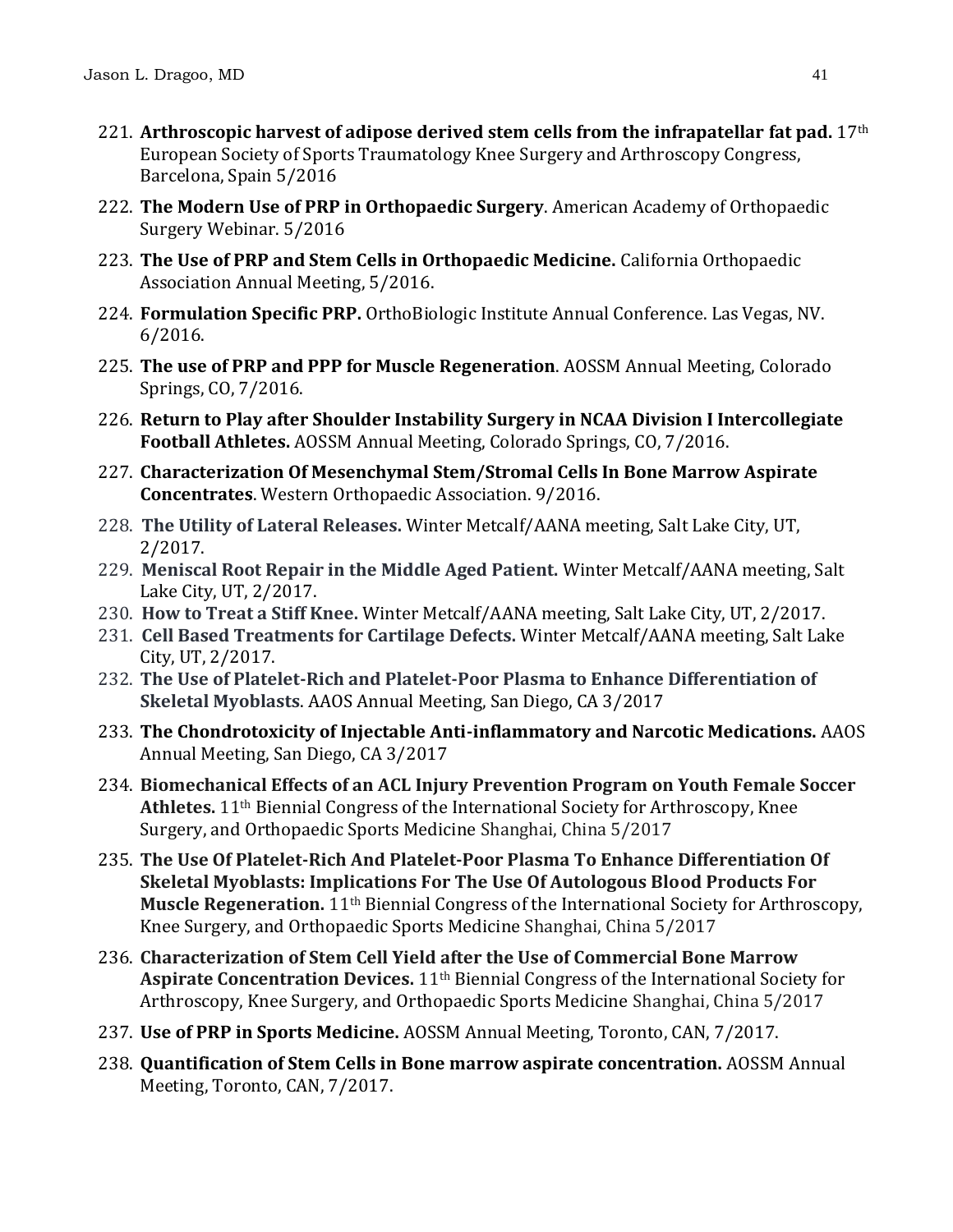- 239. **Chondrotoxicity injectable NSAIDs and Narcotics.** AOSSM Annual Meeting, Toronto, CAN, 7/2017.
- 240. **Cellular Therapy for Cartilage Regeneration**. Napa Pain Conference. Napa, CA 8/2017.
- 241. **Cellular Therapy for Cartilage Regeneration**. Combined AAOS/AOSSM/AANA Winter conference. Park City, UT 1/2018
- 242. **What not to miss on pre-participation physical exams**. Combined AAOS/AOSSM/AANA Winter conference. Park City, UT 1/2018
- 243. **Biologics for Sports Injuries**. Winter SKS Meeting, Salt Lake City, UT 2/2018
- 244. **Biologic Augmentation for Rotator Cuff Repairs**. Winter SKS Meeting, Salt Lake City, UT 2/2018
- 245. **Cellular Therapy for Cartilage Regeneration**. Winter SKS Meeting, Salt Lake City, UT 2/2018
- 246. **The Modern Use of Viscosupplementation and Corticosteroids.** Winter SKS Meeting, Salt Lake City, UT 2/2018
- 247. **Symposium: Stem Cell Biology.** AAOS Annual Meeting, New Orleans, LA 3/2018
- 248. **The Future of Rotator Cuff Repair.** AAOS Annual Meeting, New Orleans, LA 3/2018
- 249. **Biologic Augmentation of Rotator Cuff Repairs.** AOSSM/AANA Specialty Day, New Orleans, LA 3/2018
- 250. **Biologic Augmentation of Rotator Cuff Repairs**. Arthroscopy Association of North America Annual Meeting. Chicago, IL 4/2018
- 251. **The Future of Biologic in Orthopaedic Surgery.** Arthroscopy Association of North America Annual Meeting. Chicago, IL 4/2018
- 252. **Biologics and OA: What is the Evidence?** AOSSM Annual Meeting, San Diego, CA 7/2018.
- 253. **The Use of Biologics for Chondral Defects and Meniscal Tears.** AOSSM Annual Meeting, San Diego, CA 7/2018.
- 254. **Current Update on Biologic Augmentation Approaches for Soft Tissue Healing: A Case-Based Approach.** AOSSM Annual Meeting, San Diego, CA 7/2018.
- 255. **The Future of PRP**. Vail Regenerative Medicine Symposium, Vail, CO 8/2018.
- 256. **The use of Biologics in Rotator Cuff Repair.** Orthopedics Today Annual Meeting, Waikoloa, HI, 1/2019.
- 257. **Decision Making in Cartilage Regeneration**. Orthopedics Today Annual Meeting, Waikoloa, HI, 1/2019.
- 258. **The use of OrthoBiologics in Sports Medicine**. Dale Daniels Kaiser Symposium, Newport Beach, CA 2/2019.
- 259. **Biologics for Sports Injuries**. Winter SKS Meeting, Salt Lake City, UT 2/2019.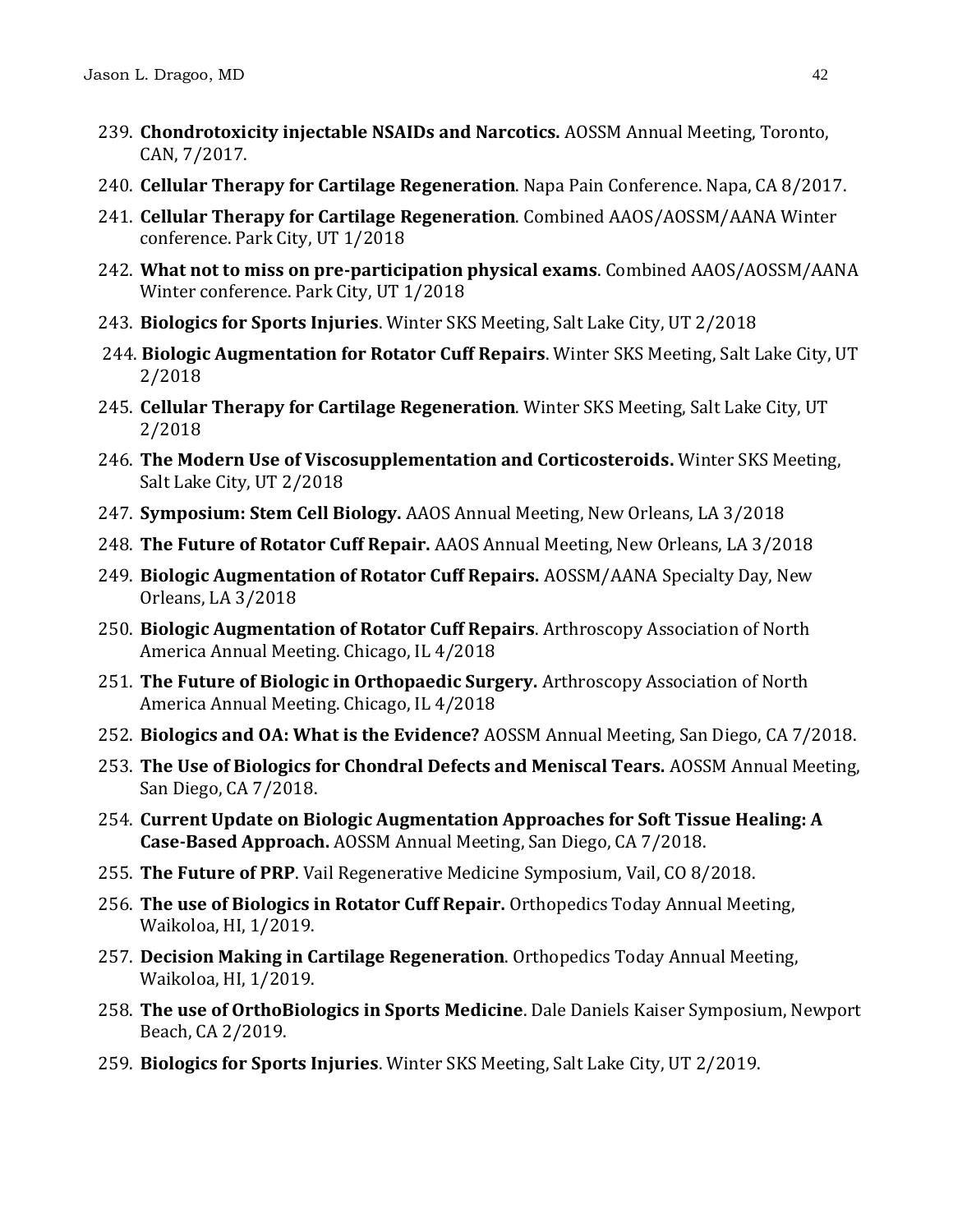- 260. **The Modern Use of Viscosupplementation and Corticosteroids.** Winter SKS Meeting, Salt Lake City, UT 2/2019.
- 261. **Cellular Therapy for Cartilage Regeneration**. Winter SKS Meeting, Salt Lake City, UT 2/2018.
- 262. **The Future of Rotator Cuff Repair.** AAOS Annual Meeting, Las Vegas, NV 3/2019.
- 263. **Stem Cells: Hype or Reality.** Knee Society Specialty Day, AAOS Annual Meeting, Las Vegas, NV 3/2019.
- 264. **PRP for Patellar Tendinopathy: a Multi-Center Double-Blind RCT.** AAOS Annual Meeting, Las Vegas, NV 3/2019.
- 265. **The Effect of Oral Contraceptives on ACL Strength.** AAOS Annual Meeting, Las Vegas, NV 3/2019.
- 266. **Outcomes of Arthroscopic All-Inside Repair vs Observation in Older patients with Meniscal Root Tears.** AAOS Annual Meeting, Las Vegas, NV 3/2019.
- 267. **Biologic Treatment of Patellar Tendinopathy.** ORS Symposium, AAOS Annual Meeting, Las Vegas, NV 3/2019.
- 268. **The Regulatory Environment of Biologics.** AAOS Annual Meeting, Las Vegas, NV 3/2019.
- 269. **Biologic Joint Preservation of the Knee.** AAOS Annual Meeting, Las Vegas, NV 3/2019.
- 270. **Biologics and OA: What is the Evidence?** AAOS Annual Meeting, Las Vegas, NV 3/2019.
- 271. **Solutions for Rotator Cuff Repair: Now and the Future**. Arthroscopy Association of North America Annual Meeting. Orlando, FL 4/2019.
- 272. **Masters Update: Biologics.** Arthroscopy Association of North America Annual Meeting. Orlando, FL 4/2019.
- 273. **The use of Biologics for Osteoarthritis.** Arthroscopy Association of North America Annual Meeting. Orlando, FL 4/2019.
- 274. **Outcomes of Arthroscopic All-Inside Repair vs Observation in Older patients with Meniscal Root Tears.** 12<sup>th</sup> Biennial Congress of the International Society for Arthroscopy, Knee Surgery, and Orthopaedic Sports Medicine. Cancun, Mexico 5/2017.
- 275. **The Effect of Oral Contraceptive Hormones on Anterior Cruciate Ligament Strength.**  12th Biennial Congress of the International Society for Arthroscopy, Knee Surgery, and Orthopaedic Sports Medicine. Cancun, Mexico 5/2017.
- 276. **The Cutting Edge: Biologics Symposium.** California Orthopaedic Association Annual Meeting, Laguna Niguel, CA 5, 2019.
- 277. **Outcomes of Arthroscopic All-Inside Repair vs Observation in Older patients with Meniscal Root Tears.** AOSSM Annual Meeting, Boston, MA 7/2019.

**Visiting Professorships (6 of 6)**